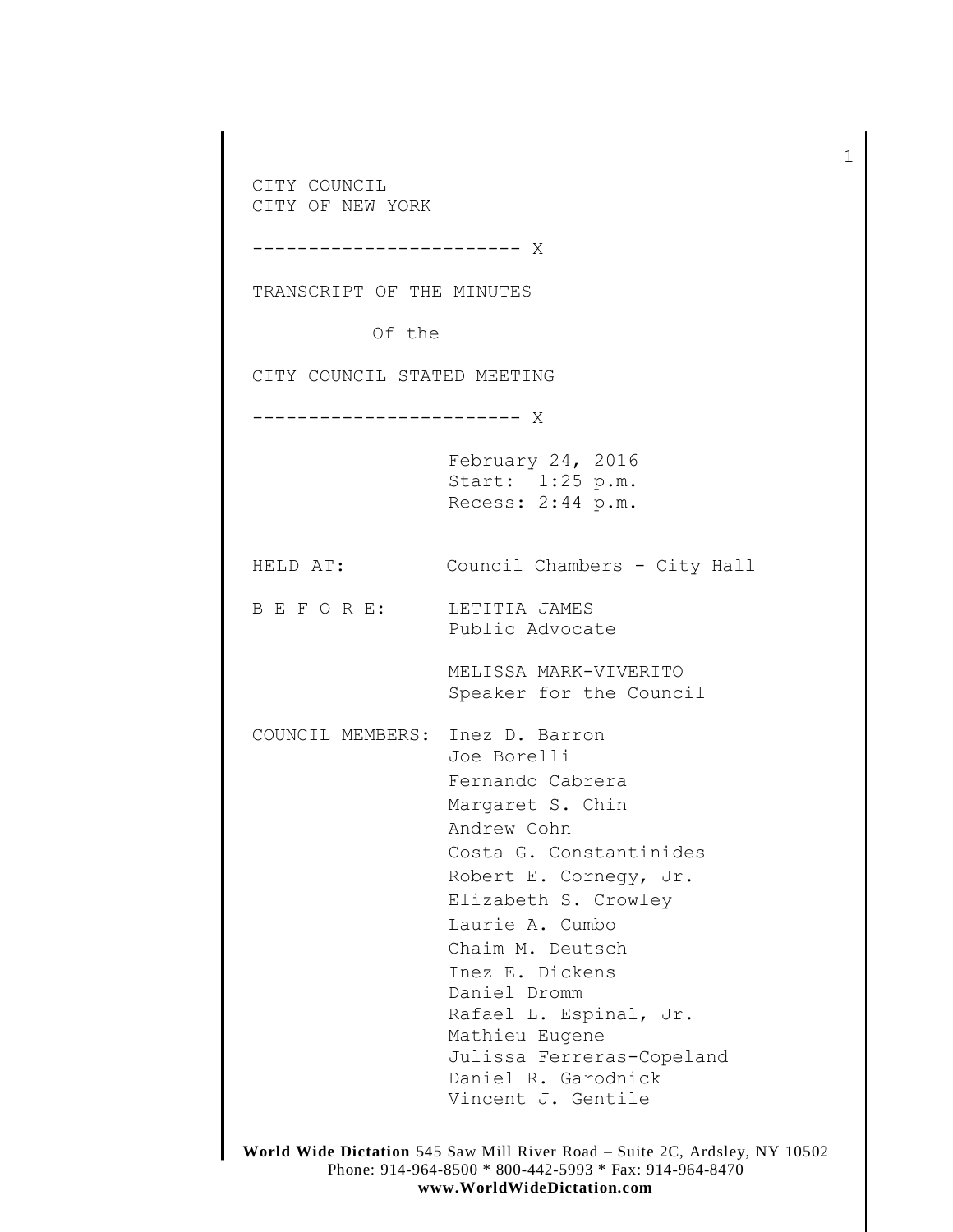Vanessa L. Gibson David G. Greenfield Barry Grodenchik Corey D. Johnson Ben Kallos Andy L. K ing Peter A. Koo Karen Koslowitz Rory I. Lancman Brad S. Lander Stephen T. Levin Mark Levine Alan N. Maisel Steven Matteo Darlene Mealy Carlos Menchaca Rosie Mendez I. Daneek Miller Annabel Palma Antonio Reynoso Donovan J. Richards Ydanis A. Rodriguez Deborah L. Rose Helen K. Rosenthal Ritchie J. Torres Mark Treyger Eric A. Ulrich James Vacca Paul A. Vallone James G. Van Bramer Mark S. Weprin Jumaane D. Williams Ruben Wills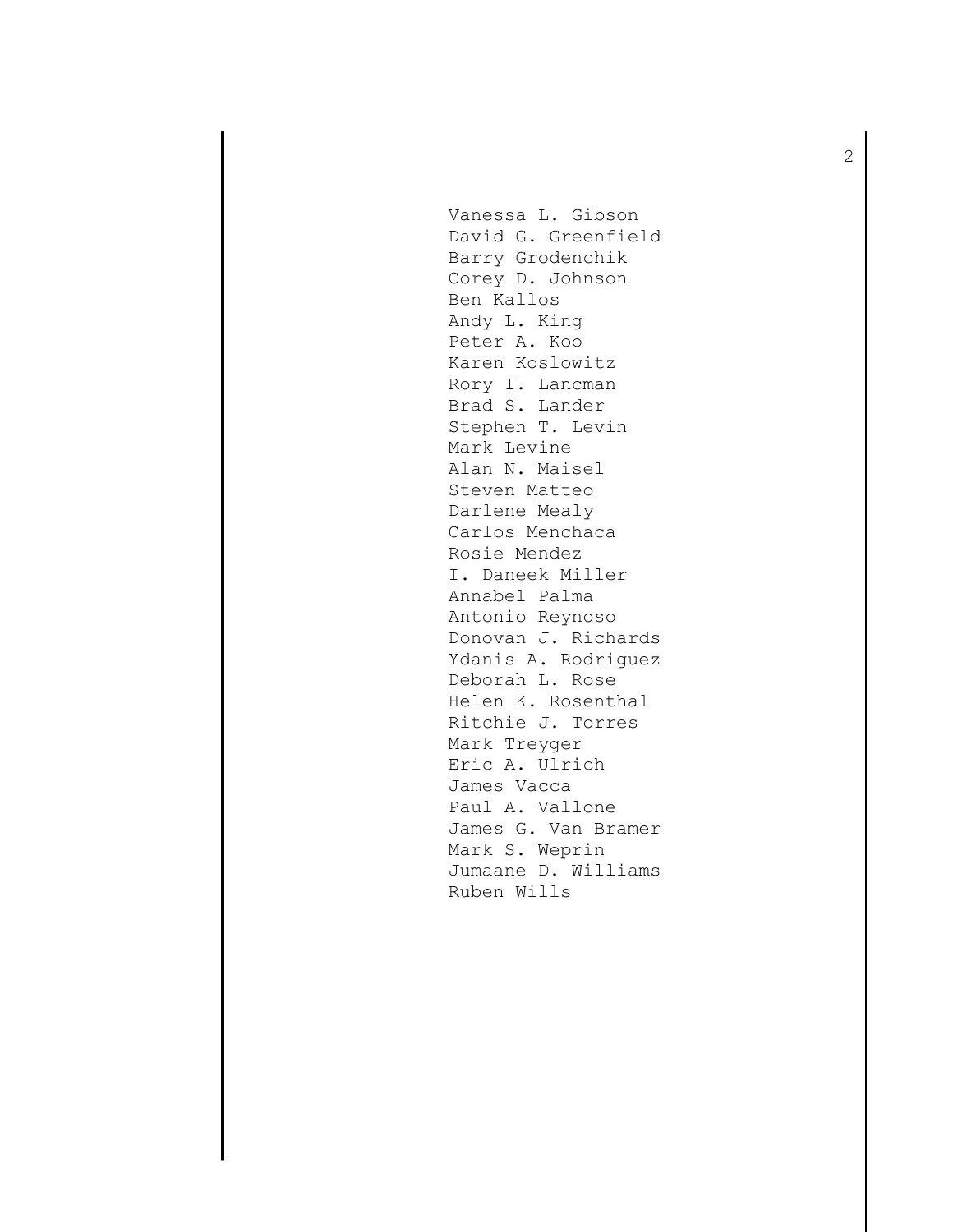A P P E A R A N C E S (CONTINUED)

Monsignor Kevin Sullivan, Executive Director Catholic Charities of the Archdiocese of New York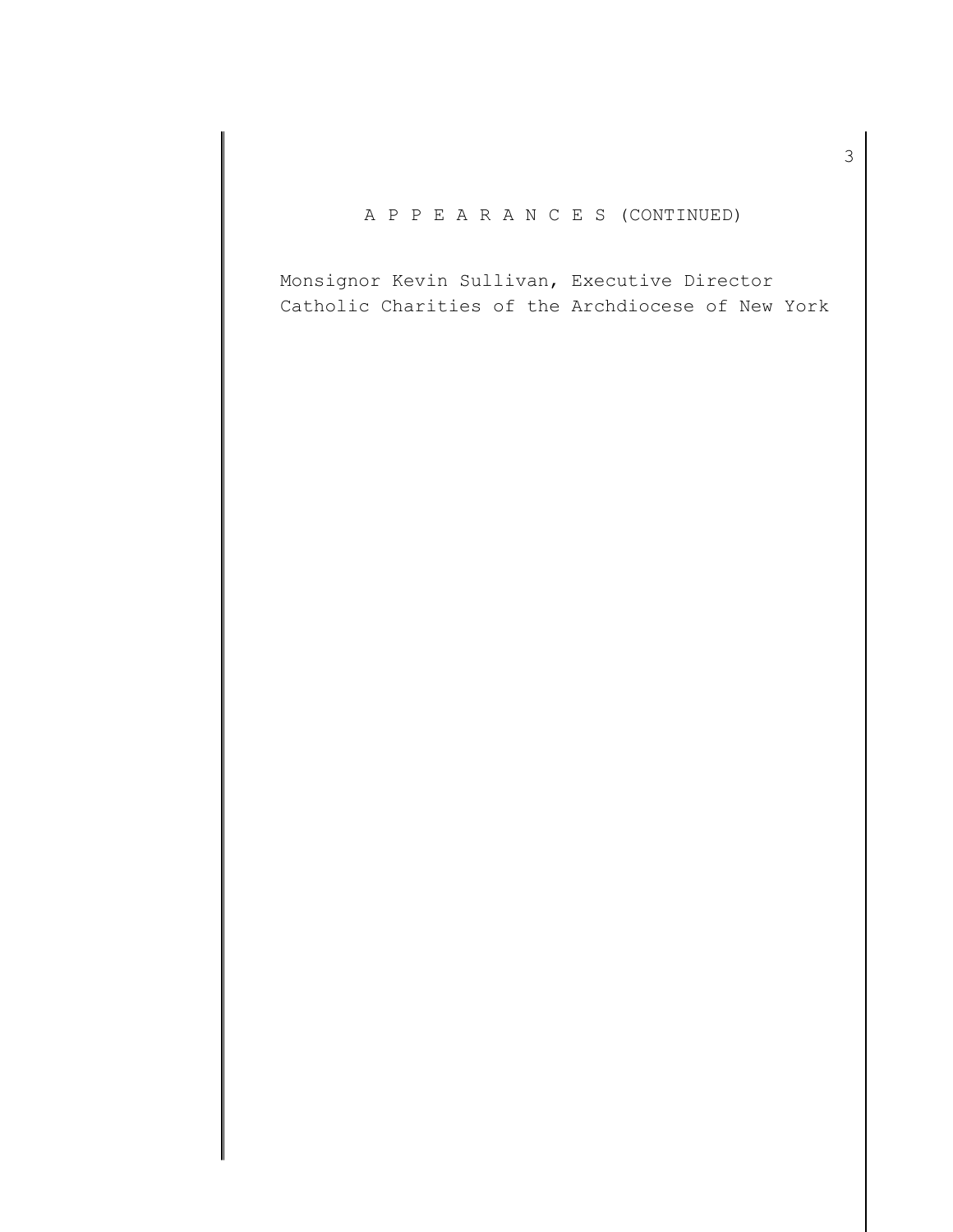2 3 4 5 6 7 8 9 10 11 12 13 14 15 16 17 18 19 20 21 22 23 24 25 can you please find a seat. We are about to begin [background noise, sound check, pause] SERGEANT-AT-ARMS: Ladies and gentlemen, pre-ceremonials. Once again, please find your seats. Please silence all electronic devices. Thank you. [pause, background noise and comments] SPEAKER MELISSA MARK-VIVERITO: All right, we're going to get started. So, Reynoso, first. SERGEANT-AT-ARMS: Quiet please, quiet place. SPEAKER MELISSA MARK-VIVERITO: All right, we have two ceremonials today. We have an exciting one. Well, they're both exciting, but we got this first. Antonio Reynoso, Council Member Reynoso is giving a proclamation, and we're doing a ceremonial here in the Chambers for the Grand Street Campus Wolves Football Team --[cheers/applause]--who won the PSAL City Championship. [cheers/applause] When was that? MALE SPEAKER: I don't know. MALE SPEAKER: December 6th.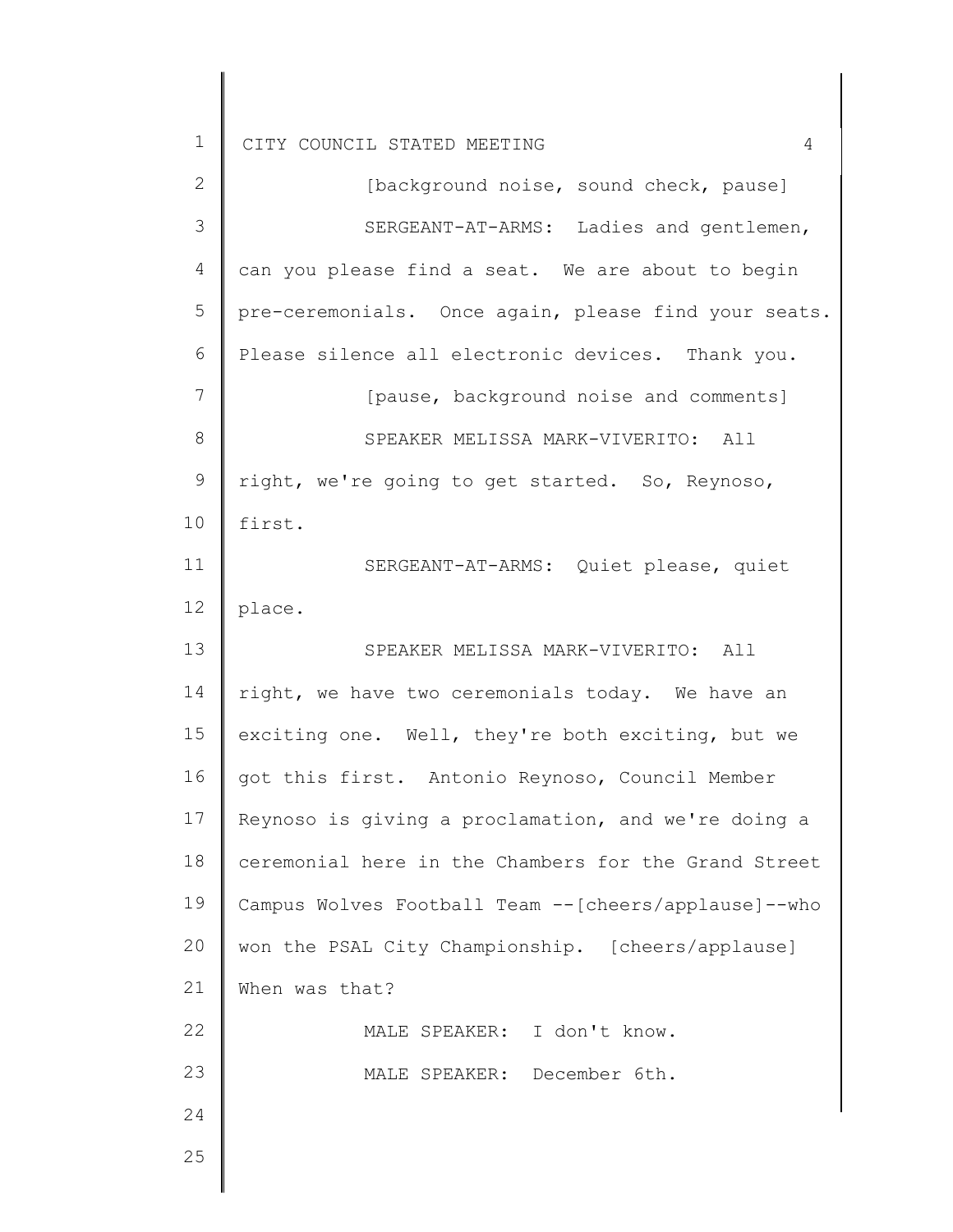1 2 3 4 5 6 7 8 9 10 11 12 13 14 15 16 17 18 19 20 21 22 23 24 25 CITY COUNCIL STATED MEETING 5 SPEAKER MELISSA MARK-VIVERITO: Oh, okay, so it was December 6th. Oh, no, Daneek has just become an honorary Wolf. MALE SPEAKER: He did his team for that one. SPEAKER MELISSA MARK-VIVERITO: Oh, he did. Oh, there we go. Okay, nice rivalry. Oh, hold on. No, I've got to hold this. He doesn't need-- COUNCIL MEMBER REYNOSO: [off mic] Give me something to hold on, and don't attack it. SPEAKER MELISSA MARK-VIVERITO: That's very-- [pause] All right, so we have--we do have a proclamation to read. Again, we really want to congratulate the team and thank you, Council Member Reynoso for bringing them here-- COUNCIL MEMBER REYNOSO: [interposing] Whoo. SPEAKER MELISSA MARK-VIVERITO: -- to the Chambers so we can properly recognize them. You make us proud in the city. I know you feel proud. This is a beautiful trophy, and I'm sure it's--it's nice to be able to--to rub it in-- COUNCIL MEMBER REYNOSO: [interposing] Yeah, it is.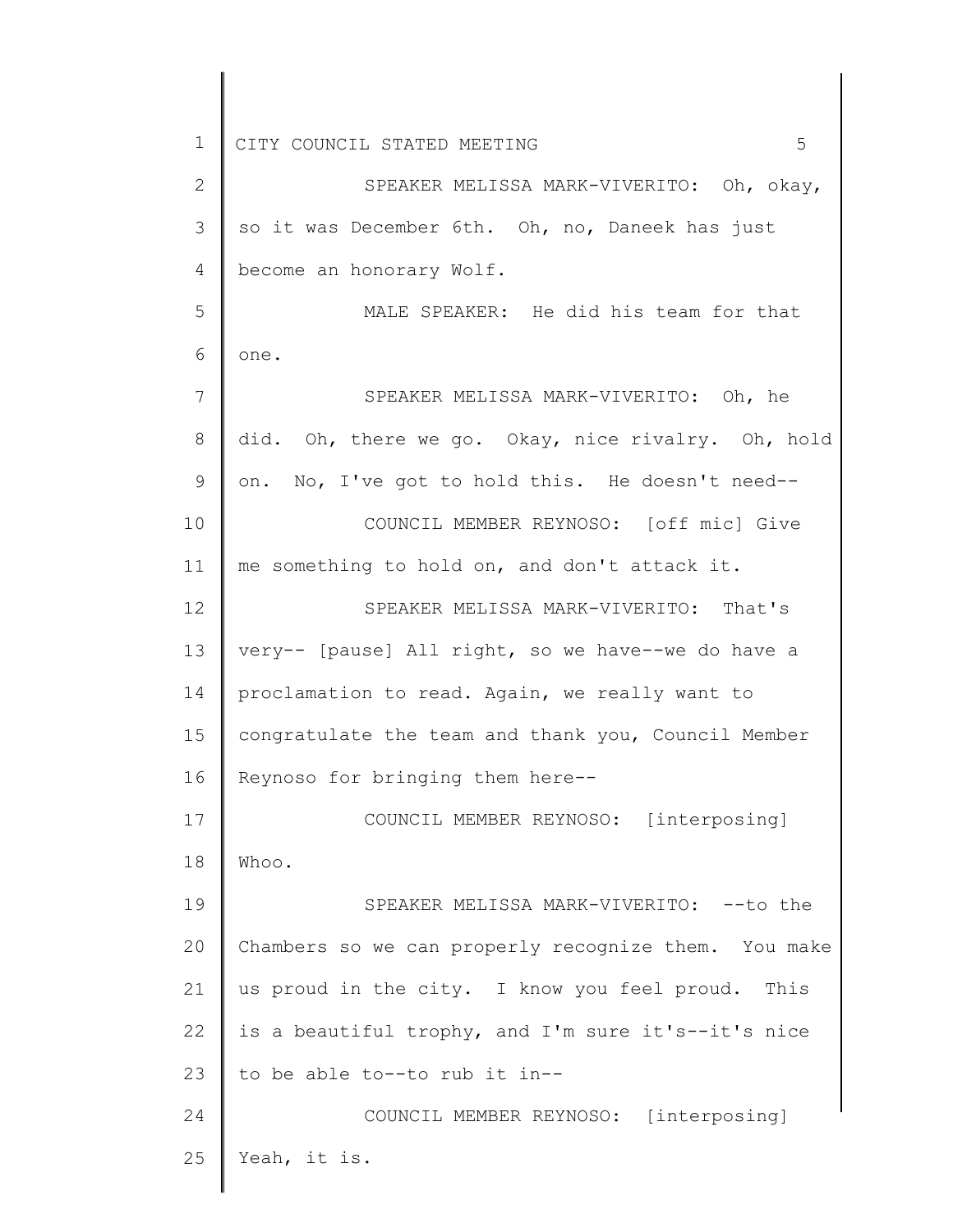1 2 3 4 5 6 7 8 9 10 11 12 13 14 15 16 17 18 19 20 21 22 23 24 25 CITY COUNCIL STATED MEETING 6 SPEAKER MELISSA MARK-VIVERITO: -- our colleagues. [gavel] COUNCIL MEMBER REYNOSO: [interposing] Yeah, it is. SPEAKER MELISSA MARK-VIVERITO: -- you know. COUNCIL MEMBER REYNOSO: Yes, yes. SPEAKER MELISSA MARK-VIVERITO: No, but I'll--I'll hand it over to Antonio to say a few words, and then we'll have the clerk read the proc. COUNCIL MEMBER REYNOSO: Okay. Thank you guys for being here. Grand Street Wolves, where you at? GRAND STREET WOLVES: [applause/cheers] We're here. COUNCIL MEMBER REYNOSO: I just want to really thank a couple of people two harassments, high graduates that have lost in the championship [laughter] and yes, that's why they're wearing the jerseys. It was part of the deal that they would have to wear the Grand Street Wolves Jersey for losing. But I just really want to give a shout out to these young men here that we have in front of us that are really the future, and--and bright stars on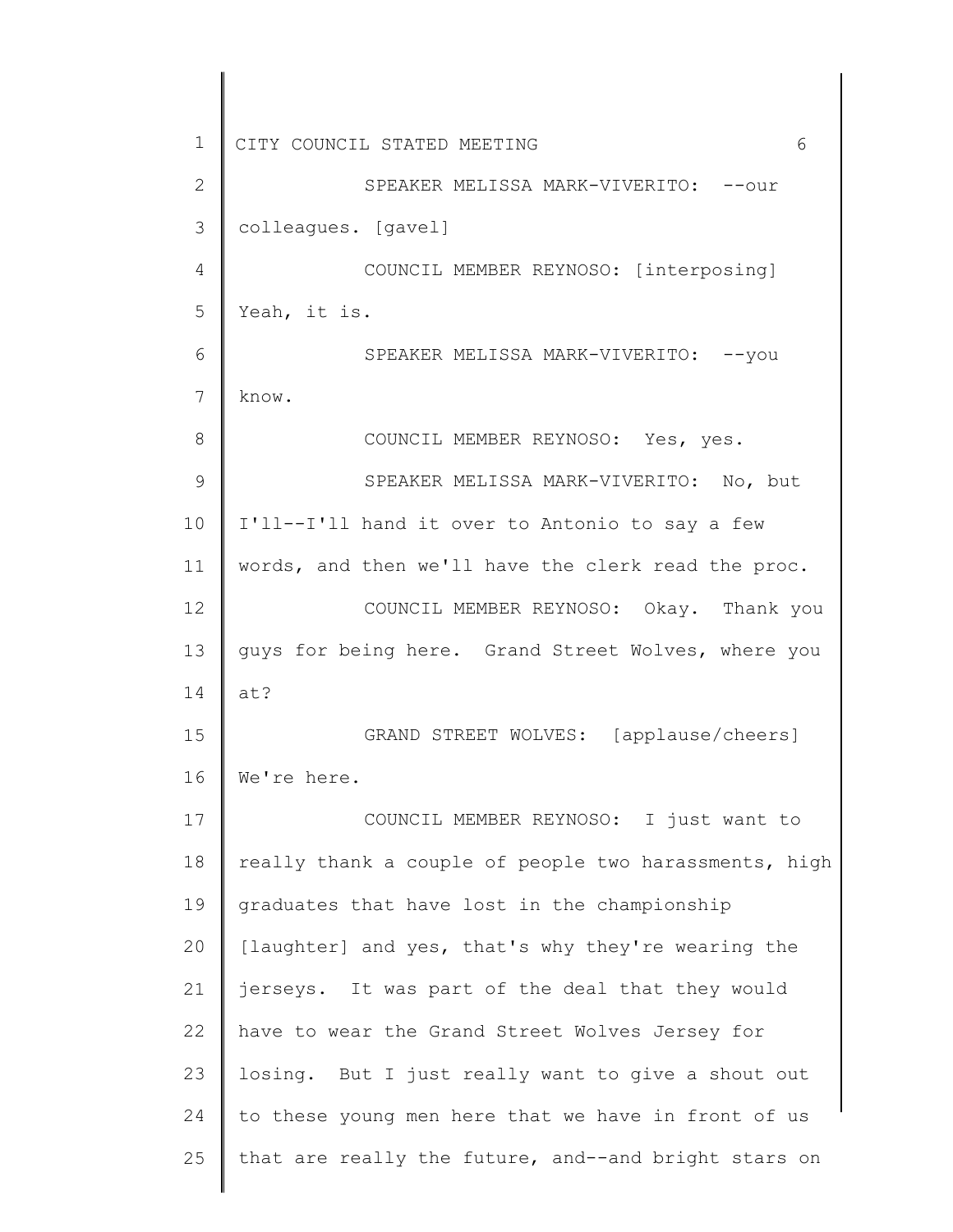2 3 4 5 6 7 8 9 10 11 12 13 14 15 16 Grand Street Campus with the work that they did, the discipline and the hard work, and we can obviously see the culmination of that. Coach Eugene, my brother, I just want to say the first African-American coach to win a championship in the City of New York. [applause/cheers] I also want to say that it's a first all Black coaching staff to win the championship as well [applause/cheers]. It all happened in one shot [applause/cheers]. So--so because--we're going to keep this short because there are going to be many times the Grand Street Campus Wolves are going to come out here because this won't be the last time they're champions. So one more time. We really want to give it up to them [off mic] allow for the Speaker to say something.

17 18 19 20 21 22 23 24 SPEAKER MELISSA MARK-VIVERITO: Yeah, I'm just going to say one thing. Obviously, we--we congratulate you. Physical discipline is critically important, but we all know mental discipline is as well. So keep your academics up. Keep going to school. You are our future and we need you to be exercising that as well. So with that, we'll ask the proc--the clerk to read the proclamation.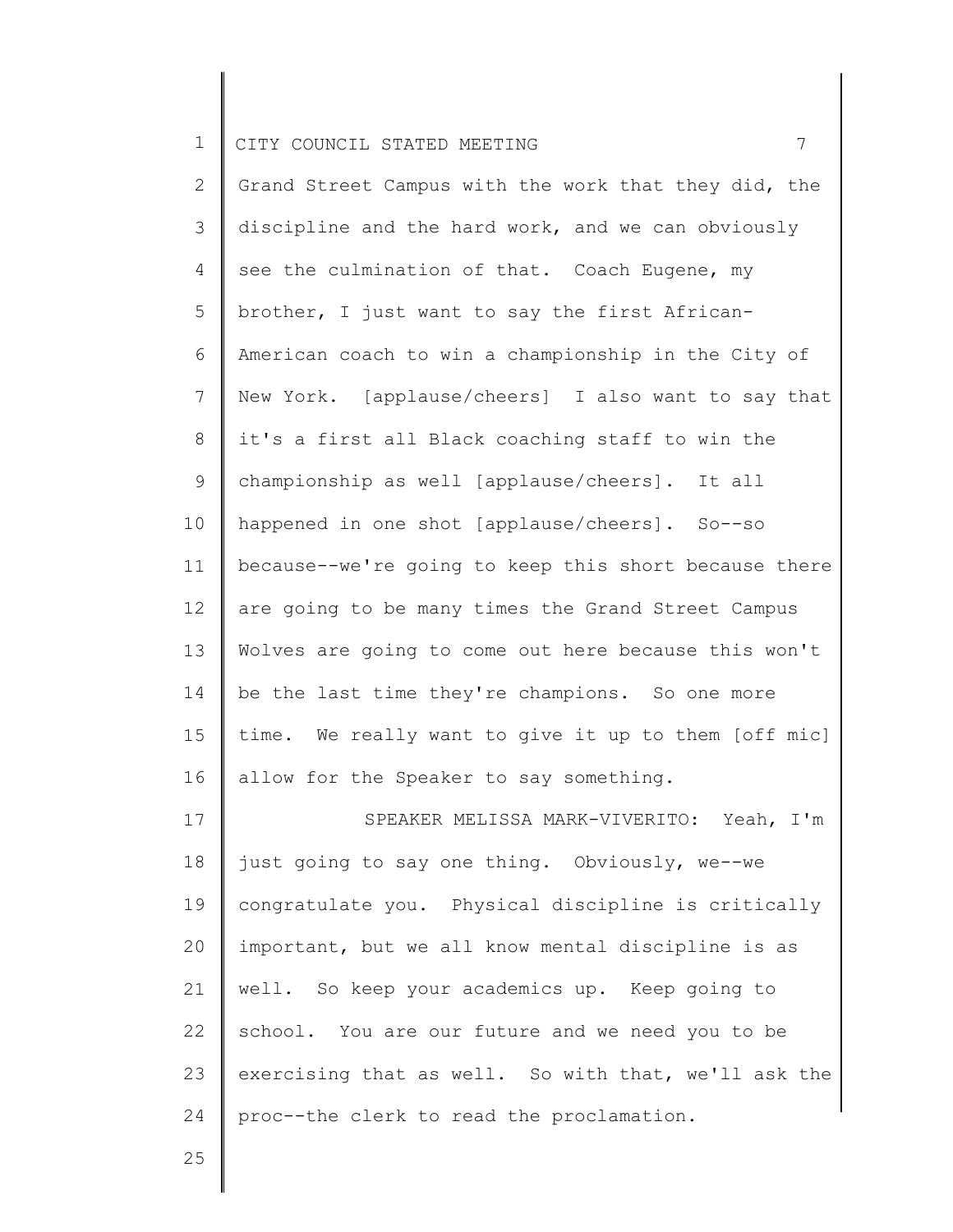2 3 CLERK: Council City of New York Proclamation:

4 5 6 7 8 9 Whereas, the Council of the City of New York is proud to honor the members of the Grand Street Campus Wolves Football Team for their relentless pursuit of excellence, which led them to their victory at the New York City PSAL Football Championship on December 6, 2015; and

10 11 12 13 14 15 Whereas, the Grand Street Campus Wolves Football Team concluded a stellar season. It was the first division title for the Wolves who finished the lead with an undefeated record for 13 games. Each of the players trained tirelessly to be very best both individually and as a team; and

16 17 18 19 20 21 22 23 24 Whereas, under the leadership of Head Coach Eugene Bruce and Assistant Coach Christopher Legree, the Grand Street Campus Wolves trained tirelessly to ensure the title; and Whereas, the Wolves' victory marks Grand Street Campus High School's first football title after coming close last year during the playoffs; and Whereas, in addition to the health benefits of physical exercise football helps build

character, develop self-confidence, and teach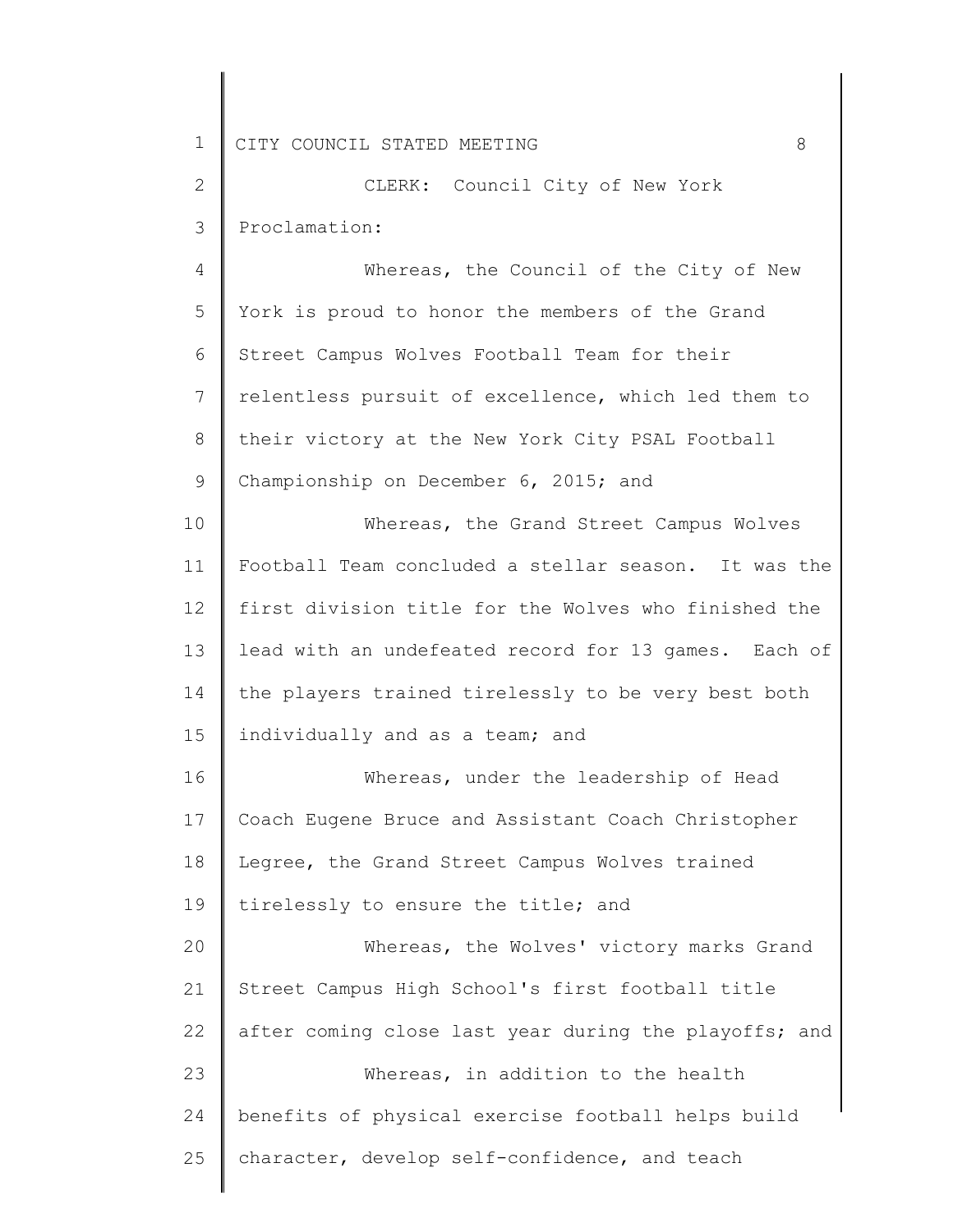| $\mathbf 1$ | CITY COUNCIL STATED MEETING<br>9                      |
|-------------|-------------------------------------------------------|
| 2           | students responsibility, commitment and teamwork.     |
| 3           | With this strong foundation, the Wolves are prepared  |
| 4           | to pursue success in all area in the years ahead.     |
| 5           | Now, therefore, be it known that the                  |
| 6           | Council of the City of New York honors and            |
| 7           | congratulates the Grand Street Campus Wolves Football |
| 8           | Team for their stellar teamwork and victory at the    |
| $\mathsf 9$ | 2014 New York City PSAL Football Championship.        |
| 10          | Melissa Mark-Viverito, Speaker for the Entire         |
| 11          | Council, Antonio Reynoso, Council Member 34th         |
| 12          | District, Brooklyn, Queens.                           |
| 13          | COUNCIL MEMBER REYNOSO: All right,                    |
| 14          | congratulations. [applause/cheers] We want to give    |
| 15          | the coach an opportunity to say a few words, and then |
| 16          | a player.                                             |
| 17          | COACH BRUCE EUGENE: First of all, I'd                 |
| 18          | like to thank you guys for having us here today.      |
| 19          | This is a special day for us. This is something       |
| 20          | we've over the last few years have dreamed of doing.  |
| 21          | You know, we watched previous teams do it, and this   |
| 22          | year we came in with a different mindset, a different |
| 23          | work ethic and, you know, it shows in the end. Thank  |
| 24          | you to Mr. Reynoso, the three principals of our       |
| 25          |                                                       |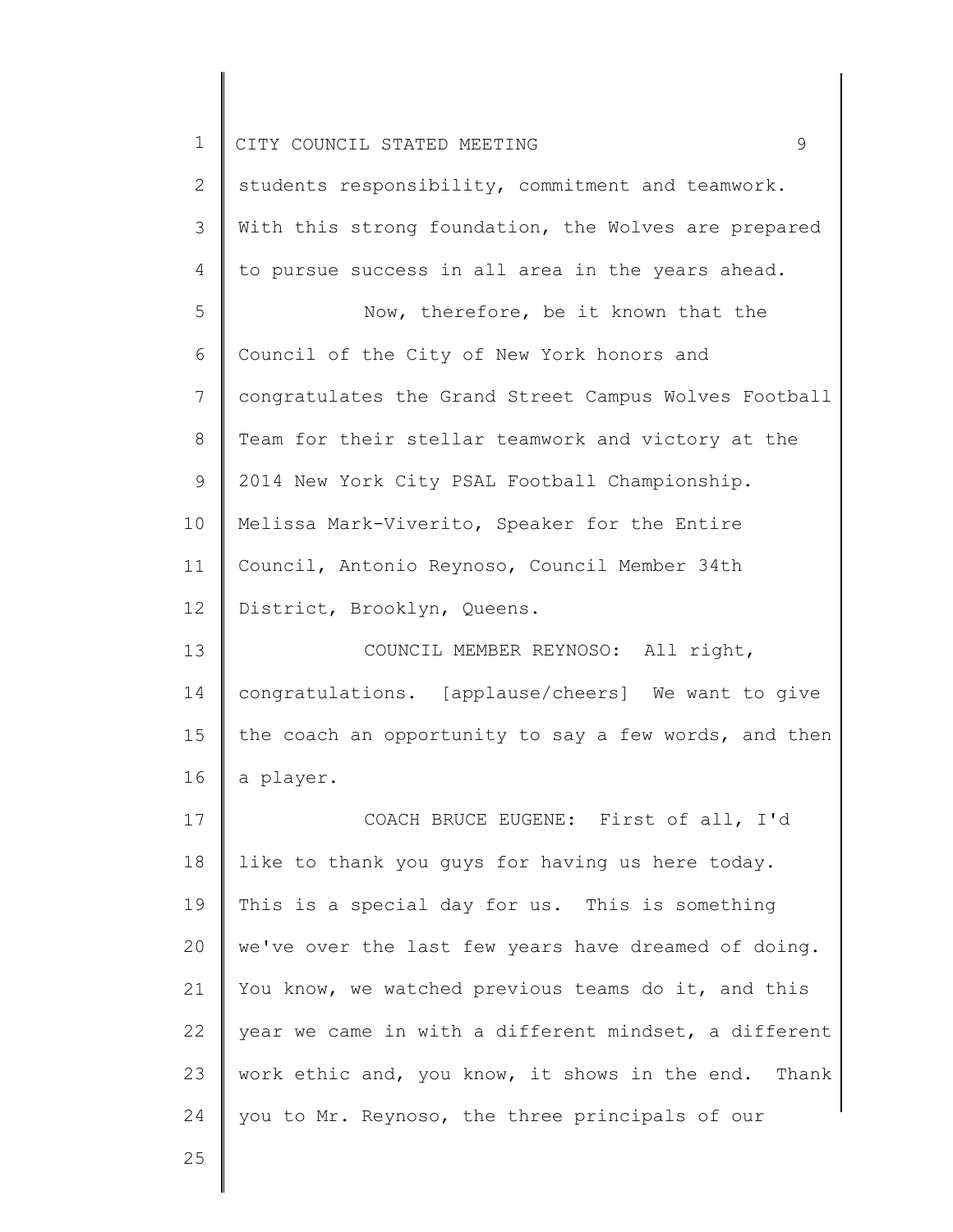| 1  | 10<br>CITY COUNCIL STATED MEETING                      |
|----|--------------------------------------------------------|
| 2  | school also, and to everyone here. Thank you for       |
| 3  | having us. [applause/cheers]                           |
| 4  | CANSY CELESTIN: My name is Cansy                       |
| 5  | Celestine, (sic) - Captain and I'm just amazed because |
| 6  | my first year here we weren't that good, and           |
| 7  | [laughter] and the progression that happened before    |
| 8  | my eyes, I'm just very thankful.                       |
| 9  | SPEAKER MELISSA MARK-VIVERITO: [off mic]               |
| 10 | Thank you. [applause] Wow, Presde (sic). Thank you     |
| 11 | all very much. [pause] [background comments] Is        |
| 12 | Council Member--is Council Member Jumaane Williams     |
| 13 | here? [off mic] Are--are your people here? [pause]     |
| 14 | Okay, we're going to do the second ceremonial.         |
| 15 | [background comments]                                  |
| 16 | SERGEANT-AT-ARMS: [off mic] Sit down,                  |
| 17 | please.                                                |
| 18 | SPEAKER MELISSA MARK-VIVERITO: Again, we               |
| 19 | want to congratulate the Grand Street Campus Wolves.   |
| 20 | All right, you're welcome. [applause] And now we've    |
| 21 | got--all right, another--more young people that are    |
| 22 | going to be recognized by Council Member Williams,     |
| 23 | the Brooklyn Steel Pan Orchestra who won high honors   |
| 24 | in an international competition in Trinidad.           |
| 25 | [applause] So a lot of great success happening here    |
|    |                                                        |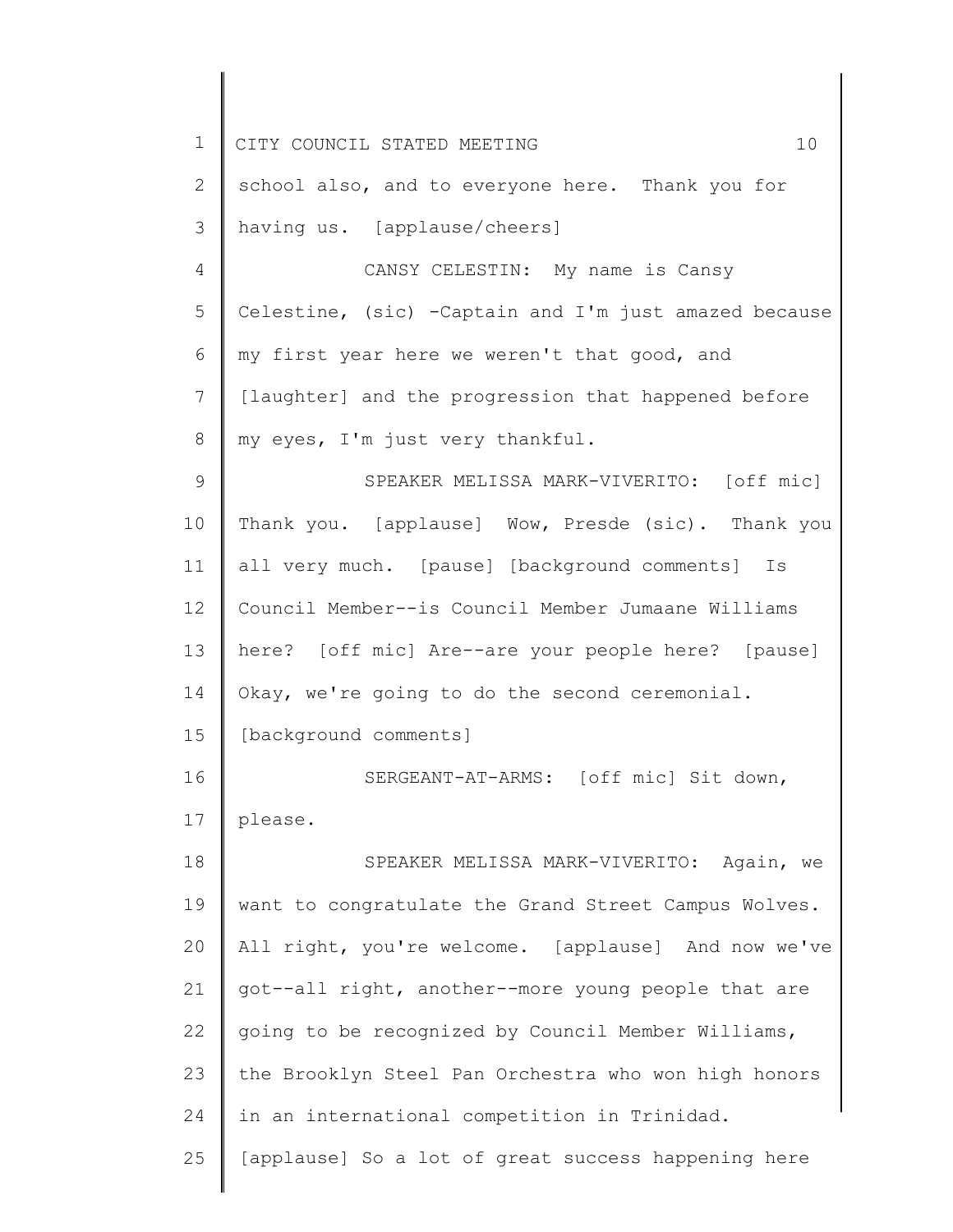| 1  | 11<br>CITY COUNCIL STATED MEETING                     |
|----|-------------------------------------------------------|
| 2  | in New York City. So I'll hand it off to Council      |
| 3  | Member Williams.                                      |
| 4  | COUNCIL MEMBER WILLIAMS: Thank you very               |
| 5  | much. I want to say congratulations to Brooklyn       |
| 6  | Steel Pan Orchestra. What number? What did you all    |
| 7  | place?                                                |
| 8  | MALE SPEAKER: [off mic] Fourth.                       |
| 9  | COUNCIL MEMBER WILLIAMS: They placed                  |
| 10 | fourth internationally. [applause] And as             |
| 11 | international competition every single year. How      |
| 12 | many comp--how many competitors?                      |
| 13 | MALE SPEAKER: [off mic] 24.                           |
| 14 | COUNCIL MEMBER WILLIAMS: 24 competitors               |
| 15 | nationally. They had to go through different levels.  |
| 16 | I'm very proud of them. A steel pan is a--an          |
| 17 | instrument of the Caribbean. My family I'm proud to   |
| 18 | say are Grenadian. I know Mr. Skinner is going to     |
| 19 | say it starts in Trinidad. It's all right, though.    |
| 20 | It's something that unites all--all of the Caribbean. |
| 21 | So, I'm very proud of them for the work that they do. |
| 22 | A steel pan and learning a steel pan really keeps our |
| 23 | young people safe in the summertime. It gives them a  |
| 24 | skill. You wouldn't believe how many young people at  |
| 25 | night and on weekends are practicing for the Steel    |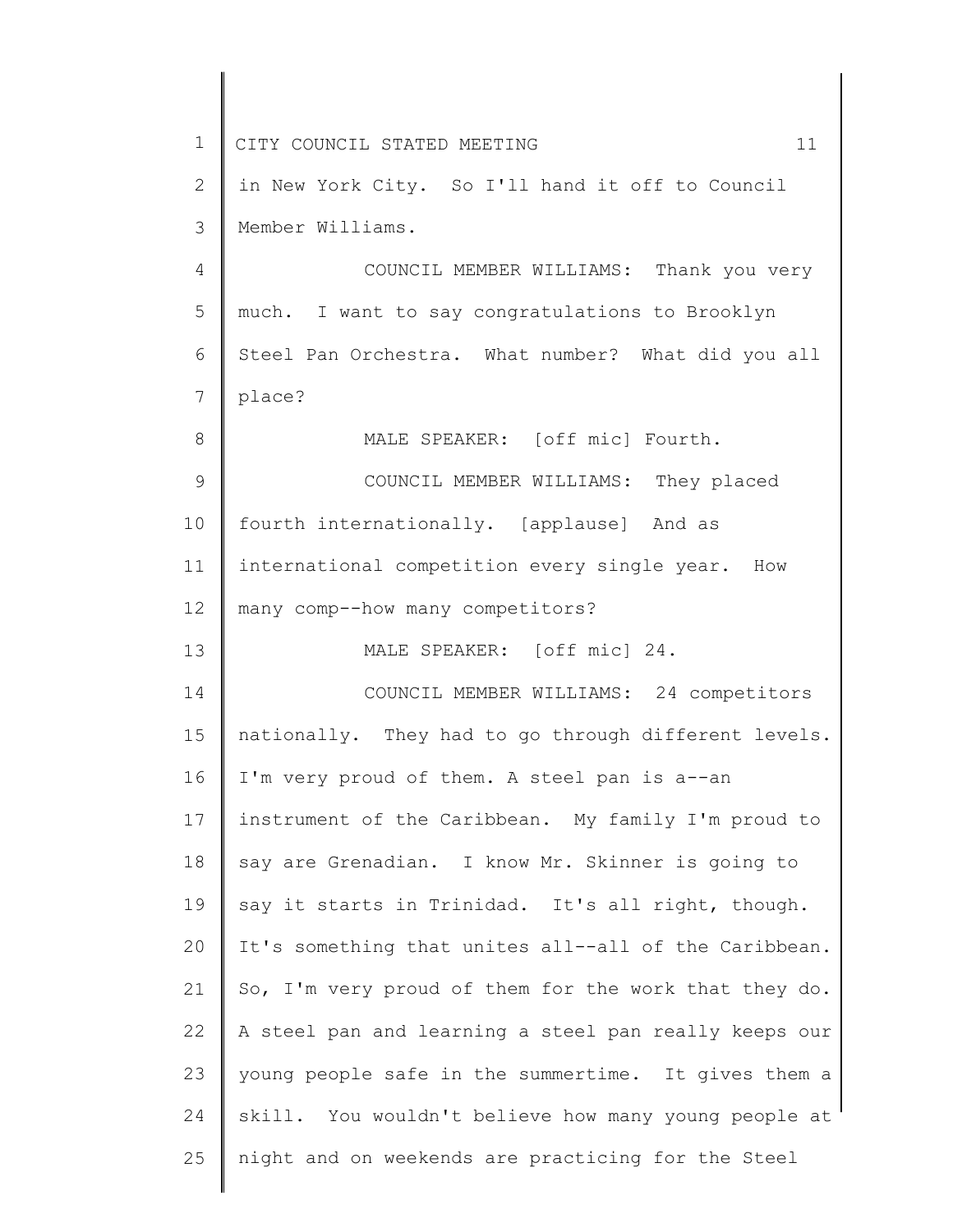| 1           | 12<br>CITY COUNCIL STATED MEETING                     |
|-------------|-------------------------------------------------------|
| 2           | Band Competition. So I just want to say               |
| 3           | congratulations. I don't know who is going to speak   |
| 4           | on behalf. Are you going to speak on that?            |
| 5           | SPEAKER MELISSA MARK-VIVERITO: [off mic]              |
| 6           | Well, do you want to do the proc first?               |
| 7           | COUNCIL MEMBER WILLIAMS: Oh, so we'll do              |
| 8           | the proc and we'll do speaking.                       |
| $\mathsf 9$ | CLERK: Council, City of New--[coughs]                 |
| 10          | Excuse me--Council City of New York Proclamation.     |
| 11          | The Council of the City of New York is                |
| 12          | proud to honor the members of Brooklyn Steel          |
| 13          | Orchestra for their stellar teamwork and infectious   |
| 14          | music that catapulted them to their very successful   |
| 15          | international competition; and                        |
| 16          | Whereas, the Brooklyn Steel Orchestra was             |
| 17          | formed in October 2013 by a group of friends and      |
| 18          | family from different steel bands spread out across   |
| 19          | Brooklyn. Today, this 62-member ensemble uses the     |
| 20          | steel pan to bring awareness to the versatility of    |
| 21          | the instrument allowing listeners to hear that it is  |
| 22          | not only indigenous to Caribbean culture, but that it |
| 23          | can be utilized effectively in other musical--music   |
| 24          | practices as well;                                    |
| 25          |                                                       |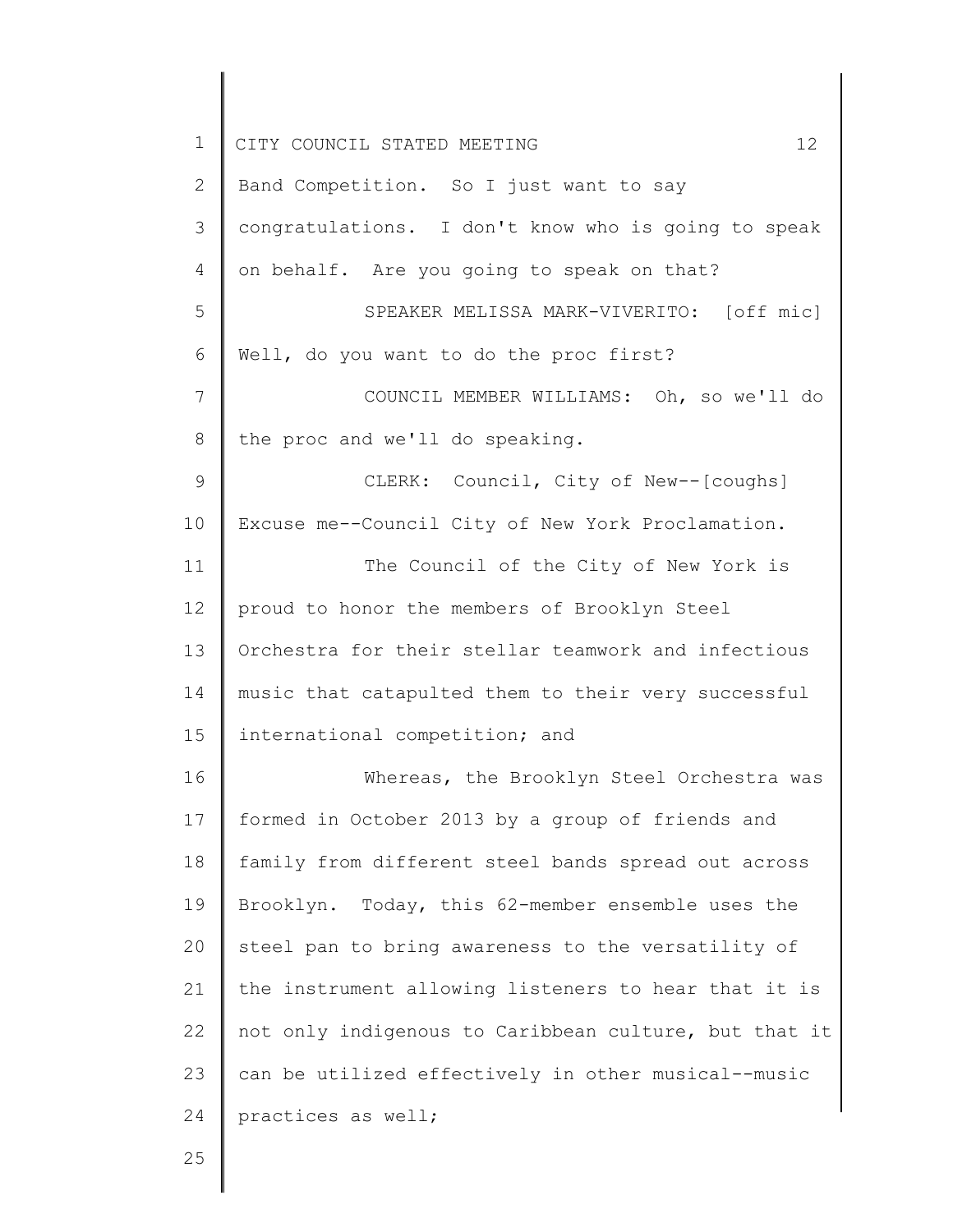2 3 SERGEANT-AT-ARMS: [interposing] Sit down. Okay, sit down.

4 5 6 7 8 CLERK: There is much history, love, passion, high performance, excellence and etiquette involved with the steel pan, and this group strives to promote and educate with all of those things and more in mind; and

9 10 11 12 13 14 15 16 Whereas, the Brooklyn Steel Orchestra combines elements from Soca, Funk, Hip Hop, and R&B through the rhythms of the drums, iron and steel to a magical effect. In doing so, they are not only raising the standards and credibility of the steel pan, the ensemble also uses the instrument as a positive catalyst for education among young people; and

17 18 19 20 21 22 23 24 25 Whereas, when the Brooklyn Steel Orchestra began, the initial intent was to prepare for a spot on America's Got Talent, but in the process of preparation, everyone set their sights on a much larger goal, the International Panorama, the world's largest steel band competition; and Whereas, on August 9, 2015, the Brooklyn Steel Orchestra competed in the 2015 International Panorama against 24 other bands representing nine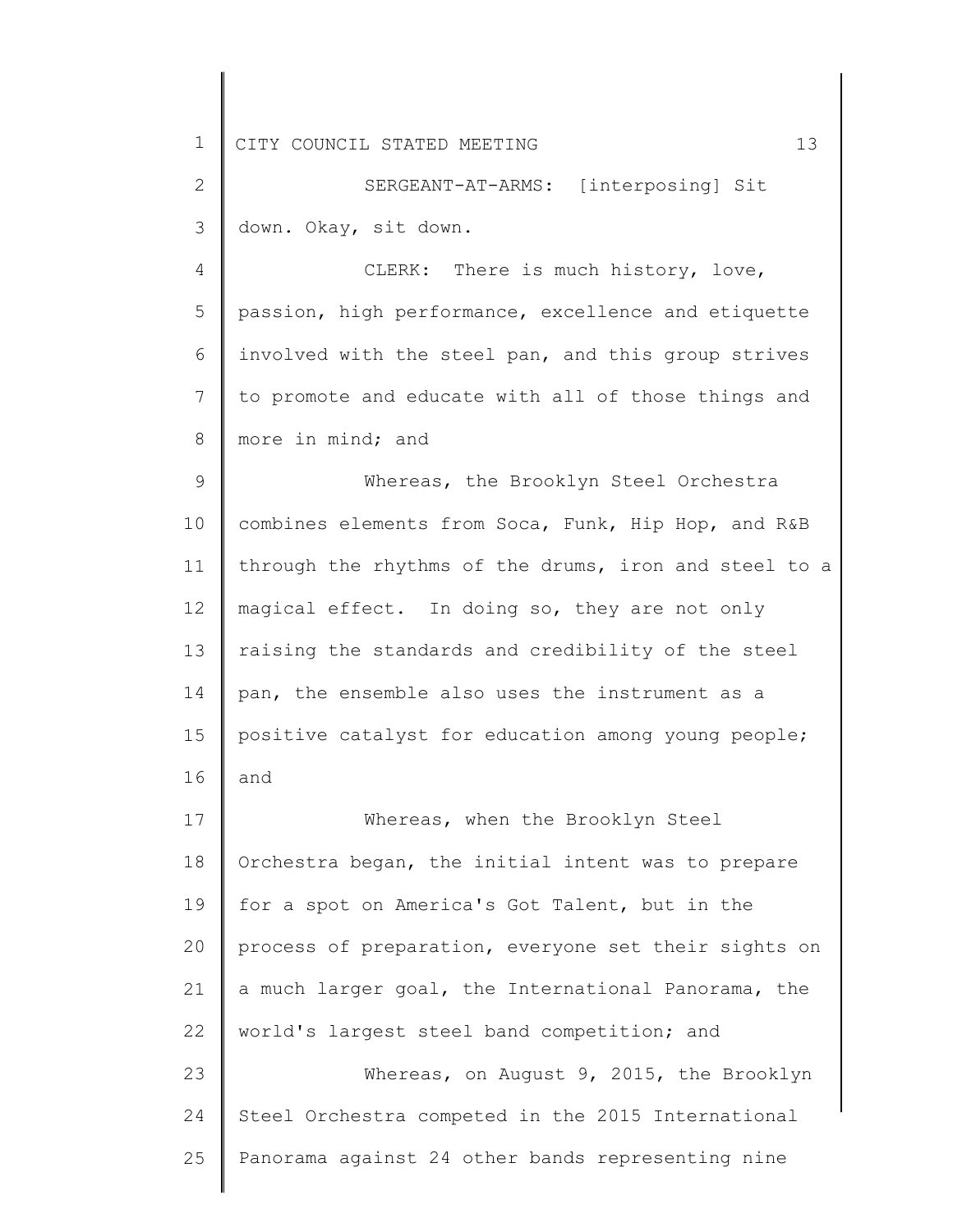| ᅩ |  | CITY COUNCIL STATED MEETING |  |  |  |
|---|--|-----------------------------|--|--|--|
|---|--|-----------------------------|--|--|--|

2 3 4 5 6 7 8 different countries. In the end, the orchestra reaffirmed its reputation for excellence, and not only scored higher than the groups in Japan, France, Britain, Canada and elsewhere, but also beat all but three bands from Trinidad and Tobago, and we're thrilled with their hard earned fourth place finish; and

9 10 11 12 13 14 15 16 Whereas, the International Competition was successful on many levels, but no more so than in cooperation, selflessness, resourcefulness, respect, sacrifice, love and commitment demonstrated by every member for the Brooklyn Steel Orchestra. They have truly distinguished themselves through their infectious music, and we wish everyone involved continued success in the years ahead.

17 18 19 20 21 22 23 Now, therefore, be it known that the Council of the City of New York is proud to honor the Brooklyn Steel Orchestra for fostering greater harmony in New York City and the world beyond. Melissa Mark-Viverito, Speaker for the Entire Council, Jumaane D. Williams, Council Member, 45th District Brooklyn.

24 25 COUNCIL MEMBER WILLIAMS: That all came from Brooklyn. All from Brooklyn. So we'll have--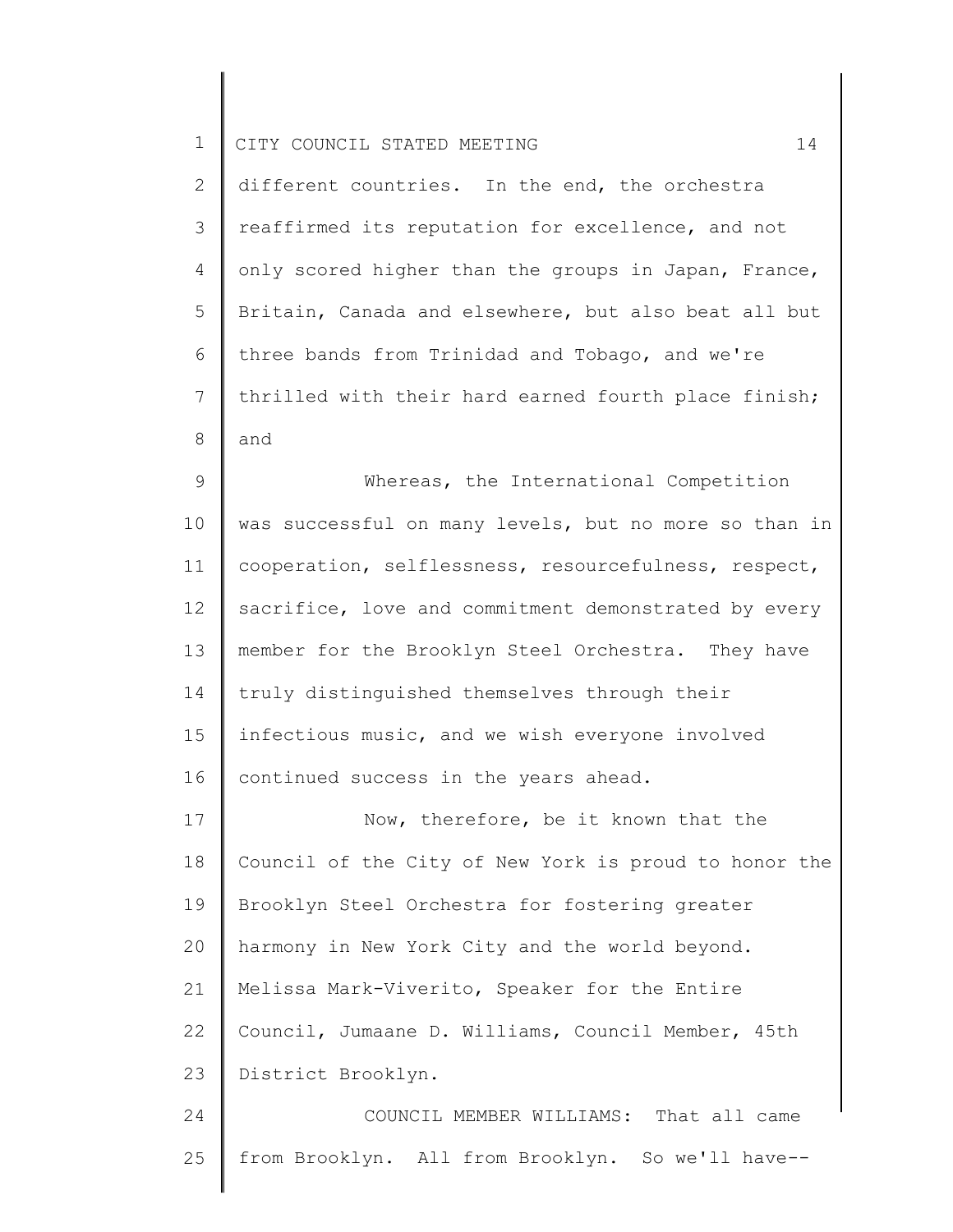2 3 the band leader say something, and then one of the young people.

4 5 6 7 8 9 10 11 12 13 14 15 16 17 18 19 BAND LEADER: I have to give a vote of us (sic) to the Speaker. Also, Mr. Jumaane Williams. [coughs] There are a lot of bad things happening in Brooklyn, and this is one of the good things. We got a number of youths together for practice during the summer months. So instead of rampaging through the streets, they would practice with their instrument. The only musical instrument invented in the 20th Century. This is Brooklyn's Steel Orchestra, Manager Mr. Travis Roberts, Mr. Cornell Simon is the Captain. This is our Alisha (sic) and also we, all my members present there today. The others because of the inclement weather they couldn't make it in. Thank you very much for the proclamation. Thanks for having us. [applause/cheers] [background comments, laughter]

20 21 22 23 24 25 MALE BAND MEMBER: All right. Good afternoon, everyone. I'd just like to say it took a lot of hard work to go down to the ICP to compete. We came together as a group in a very short span of time. We practiced hard. We worked hard. The odds we really against us, but it took a lot of hard work,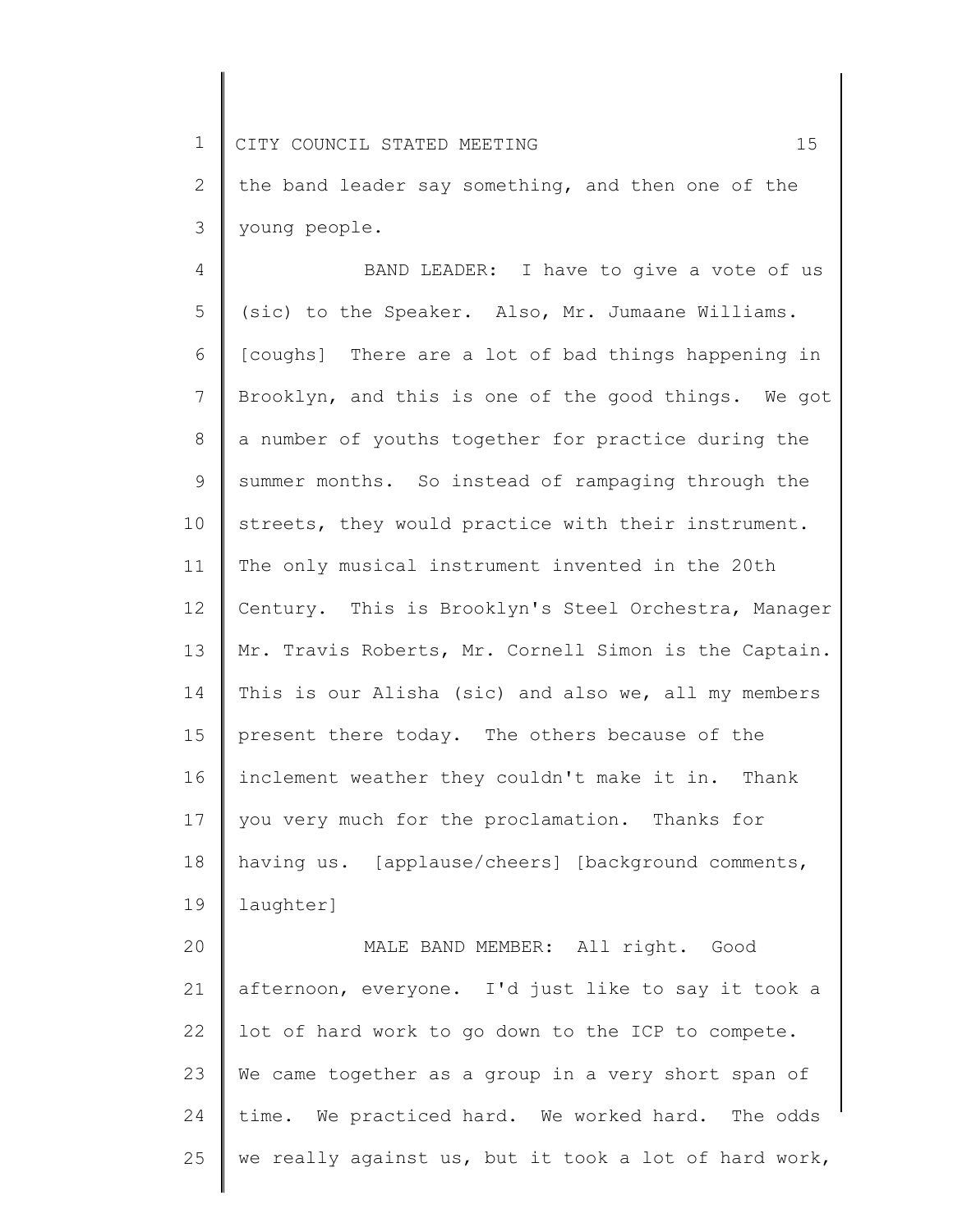| 1  | 16<br>CITY COUNCIL STATED MEETING                    |
|----|------------------------------------------------------|
| 2  | a lot of dedication, a lot of late nights, a lot of  |
| 3  | funding and sponsorship, but we pulled it off. We    |
| 4  | went down there. We came forth, and we thank you     |
| 5  | guys for this opportunity and having us here today.  |
| 6  | Thank you. [applause]                                |
| 7  | COUNCIL MEMBER WILLIAMS: Thank you very              |
| 8  | much.                                                |
| 9  | SPEAKER MELISSA MARK-VIVERITO: [off mic]             |
| 10 | Thank you. [background comments, pause]              |
| 11 | COUNCIL MEMBER WILLIAMS: I think we want             |
| 12 | to take quick pictures of you. [background comments, |
| 13 | pause]                                               |
| 14 | SPEAKER MELISSA MARK-VIVERITO: [off mic]             |
| 15 | Thank you.                                           |
| 16 | COUNCIL MEMBER WILLIAMS: Applaud. (sic)              |
| 17 | MALE SPEAKER: Thank you very much.                   |
| 18 | COUNCIL MEMBER WILLIAMS: Thank you.                  |
| 19 | Congrats. [background comments] My mother plays      |
| 20 | steel pan, too.                                      |
| 21 | [pause]                                              |
| 22 | SERGEANT-AT-ARMS: Could I have your                  |
| 23 | attention, please. Can I please have your attention? |
| 24 | At this time, please place all electronic devices to |
| 25 | vibrate. All electronic devices--devices to vibrate. |
|    |                                                      |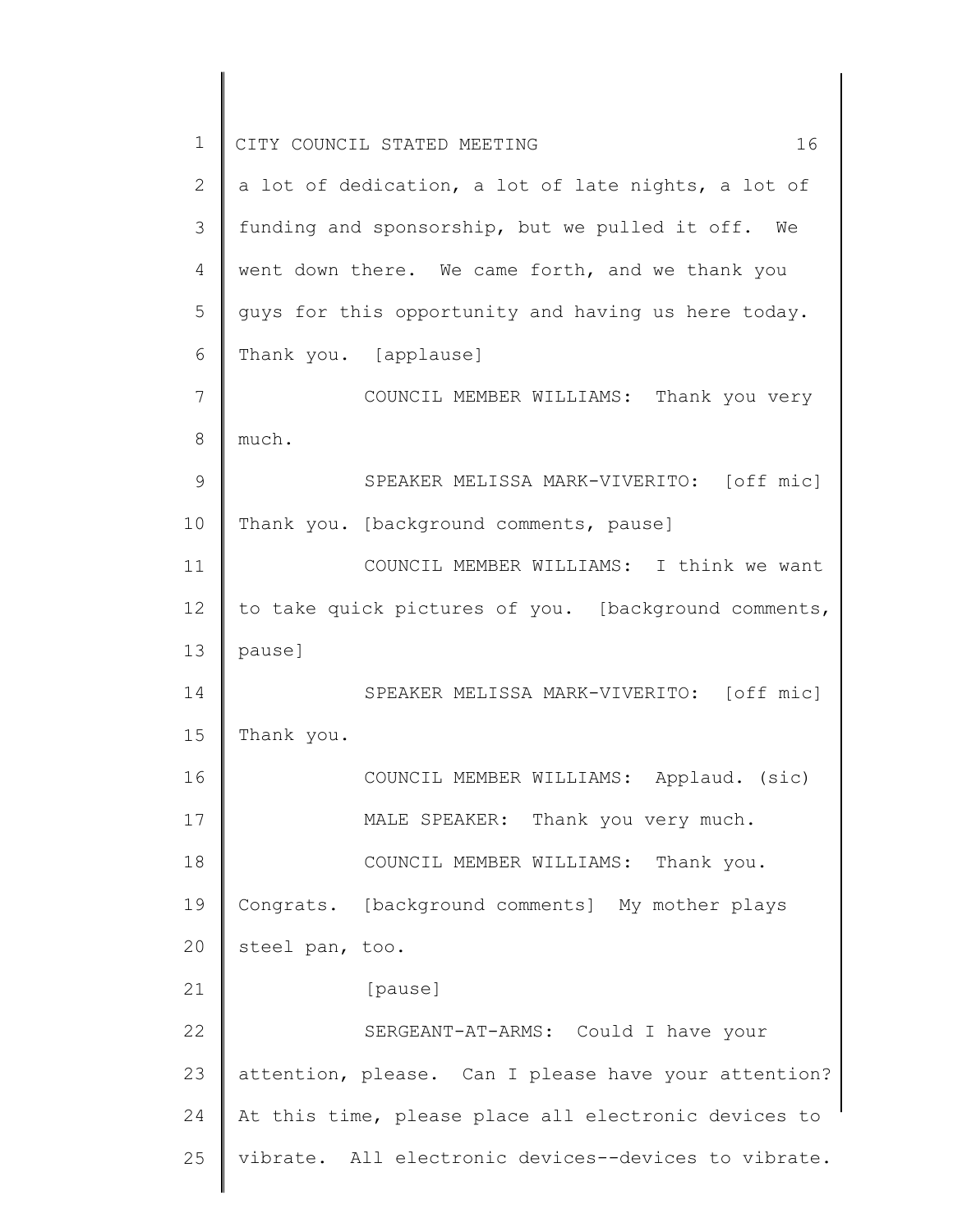| $\mathbf 1$     | 17<br>CITY COUNCIL STATED MEETING                     |
|-----------------|-------------------------------------------------------|
| $\overline{2}$  | Will all non-Council employees, non-Council employees |
| 3               | please leave the main floor of the Chambers. Thank    |
| $\overline{4}$  | you. [pause]                                          |
| 5               | PUBLIC ADVOCATE JAMES: Everyone take a                |
| 6               | seat, please. Take a seat. [coughs] Quiet in the      |
| 7               | Chambers.                                             |
| 8               | SERGEANT-AT-ARMS: [off mic] Quiet,                    |
| 9               | please.                                               |
| 10              | PUBLIC ADVOCATE JAMES: Quiet in the                   |
| 11              | Chambers, please. [coughs] [background comments,      |
| 12 <sup>°</sup> | pause] All rise for the Pledge of Allegiance. Quiet   |
| 13 <sup>°</sup> | in the Chambers.                                      |
| 14              | SERGEANT-AT-ARMS: All rise. Please keep               |
| 15 <sub>1</sub> | it down. (sic) [Please of Allegiance]. Please be      |
| 16              | seated. Roll call. Quiet in the Chambers.             |
| 17              | CLERK: Barron.                                        |
| 18              | COUNCIL MEMBER BARRON: Present.                       |
| 19              | CLERK: Borelli. Cabrera.                              |
| 20              | COUNCIL MEMBER CABRERA: Madam Public                  |
| 21              | Advocate, I'd like to acknowledge that I have a       |
| 22              | Council Member for the Day, Rachel Baez, and she will |
| 23              | be voting and marking me present for the day with     |
| 24              | your permission.                                      |
| 25              |                                                       |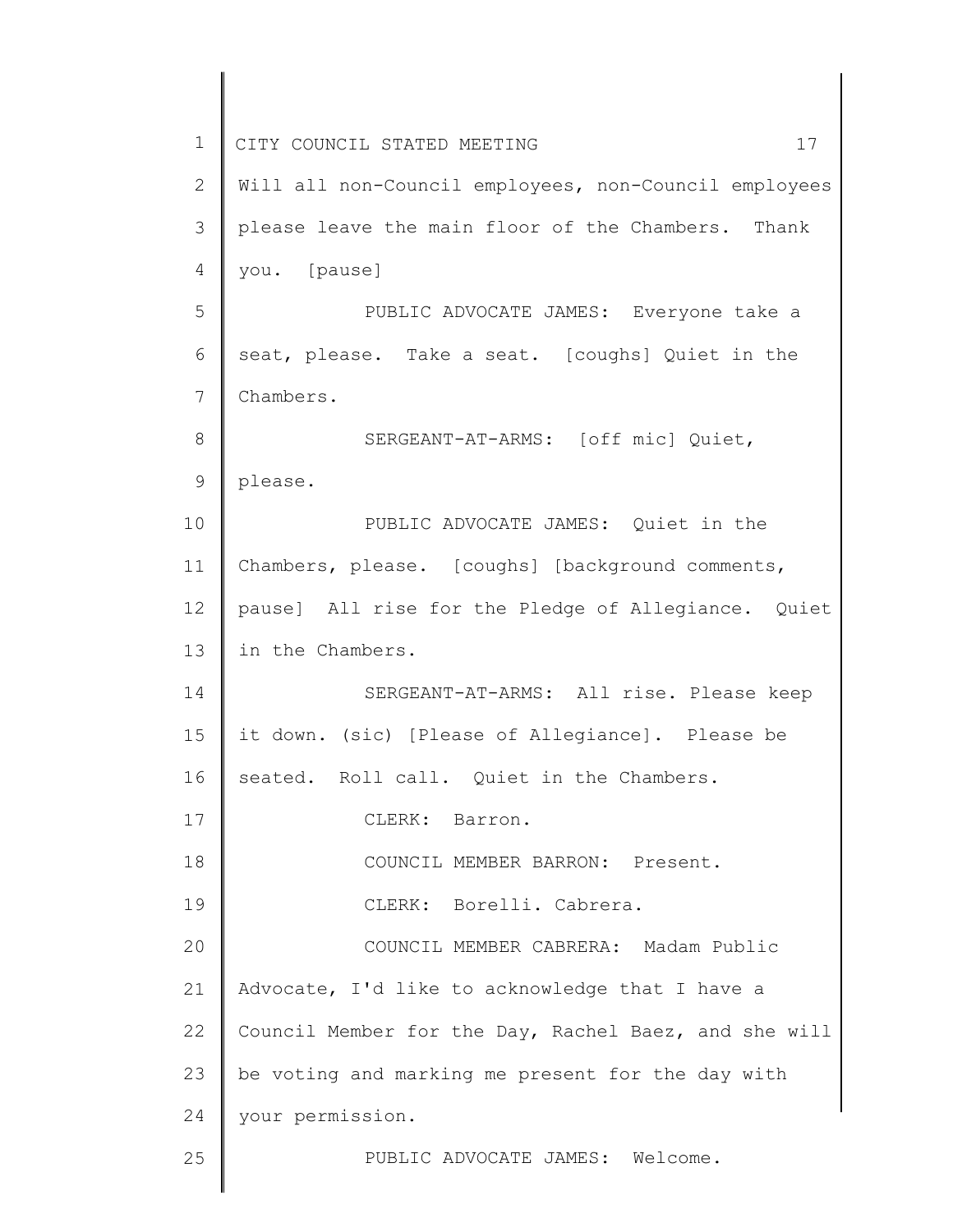| 1            | CITY COUNCIL STATED MEETING |                       |                                 |                                          | 18 |
|--------------|-----------------------------|-----------------------|---------------------------------|------------------------------------------|----|
| $\mathbf{2}$ |                             |                       | COUNCIL MEMBER REYNOSO: Hi.     |                                          |    |
| 3            |                             |                       |                                 | COUNCIL MEMBER CABRERA: [off mic] Say    |    |
| 4            | present.                    |                       |                                 |                                          |    |
| 5            |                             | RACHEL BAEZ: Present. |                                 |                                          |    |
| 6            |                             | CLERK: Chin.          |                                 |                                          |    |
| 7            |                             |                       | COUNCIL MEMBER CHIN: Here.      |                                          |    |
| 8            |                             |                       | CLERK: Cohen. Constantinides.   |                                          |    |
| 9            |                             |                       |                                 | COUNCIL MEMBER CONSTANTINIDES: [off mic] |    |
| 10           | Here.                       |                       |                                 |                                          |    |
| 11           |                             |                       | CLERK: Cornegy. Crowley.        |                                          |    |
| 12           |                             |                       | COUNCIL MEMBER CROWLEY: Here.   |                                          |    |
| 13           |                             |                       | CLERK: Cumbo. Deutsch. Dickens. |                                          |    |
| 14           | Dromm.                      |                       |                                 |                                          |    |
| 15           |                             |                       | COUNCIL MEMBER DROMM: Here.     |                                          |    |
| 16           |                             |                       |                                 | CLERK: Espinal. Eugene. Ferreras-        |    |
| 17           | Copeland.                   |                       |                                 |                                          |    |
| 18           |                             |                       |                                 | COUNCIL MEMBER FERRERAS-COPELAND: [off   |    |
| 19           | mic] Here.                  |                       |                                 |                                          |    |
| 20           |                             | CLERK: Garodnick.     |                                 |                                          |    |
| 21           |                             |                       | COUNCIL MEMBER GARODNICK: Here. |                                          |    |
| 22           |                             | CLERK: Gentile.       |                                 |                                          |    |
| 23           |                             |                       | COUNCIL MEMBER GENTILE: Here.   |                                          |    |
| 24           |                             | CLERK: Gibson.        |                                 |                                          |    |
| 25           |                             |                       | COUNCIL MEMBER GIBSON: Present. |                                          |    |
|              |                             |                       |                                 |                                          |    |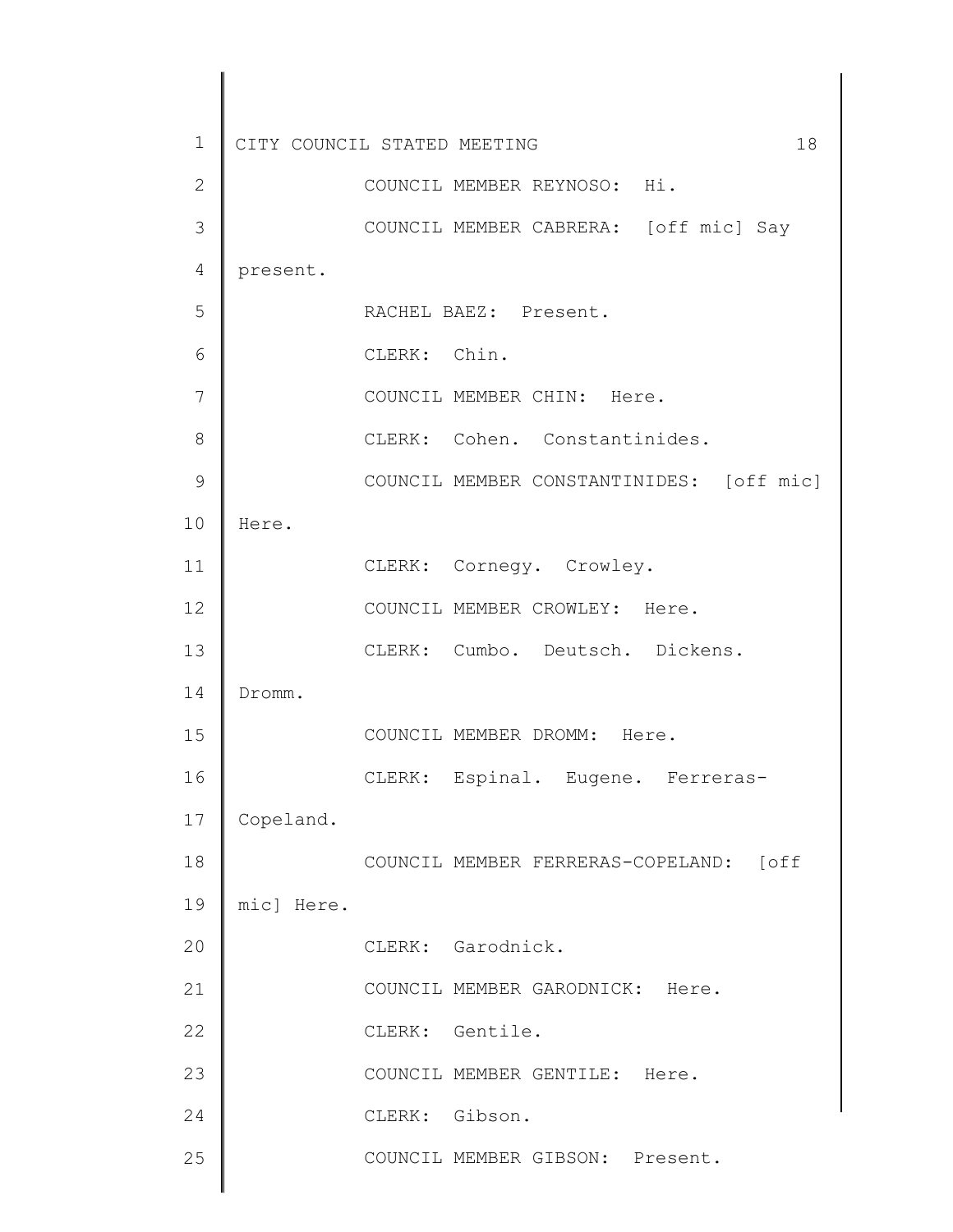| 1             |           | 19<br>CITY COUNCIL STATED MEETING       |  |
|---------------|-----------|-----------------------------------------|--|
| $\mathbf{2}$  |           | CLERK: Cohen.                           |  |
| 3             |           | COUNCIL MEMBER COHEN: Here.             |  |
| 4             |           | CLERK: Greenfield. Grodenchik.          |  |
| 5             |           | COUNCIL MEMBER GRODENCHIK: Here.        |  |
| 6             |           | CLERK: Johnson. Kallos.                 |  |
| 7             |           | COUNCIL MEMBER KALLOS: Here.            |  |
| 8             |           | CLERK: King.                            |  |
| $\mathcal{G}$ |           | COUNCIL MEMBER KING: Present.           |  |
| 10            |           | CLERK: Koo.                             |  |
| 11            |           | COUNCIL MEMBER KOO: Present.            |  |
| 12            |           | CLERK: Koslowitz.                       |  |
| 13            |           | COUNCIL MEMBER KOSLOWITZ: Here.         |  |
| 14            |           | CLERK: Lancman. Lander. Levin. Levine.  |  |
| 15            |           | COUNCIL MEMBER LEVINE: Here.            |  |
| 16            |           | CLERK: Maisel.                          |  |
| 17            |           | PUBLIC ADVOCATE JAMES: Quiet in the     |  |
| 18            | Chambers. |                                         |  |
| 19            |           | SERGEANT-AT-ARMS: Quiet please. Keep it |  |
| 20            | down.     |                                         |  |
| 21            |           | CLERK: Mealy. Menchaca.                 |  |
| 22            |           | COUNCIL MEMBER MENCHACA: Presente.      |  |
| 23            |           | CLERK: Mendez. Miller.                  |  |
| 24            |           | COUNCIL MEMBER MILLER: Present.         |  |
| 25            |           | CLERK: Palma.                           |  |
|               |           |                                         |  |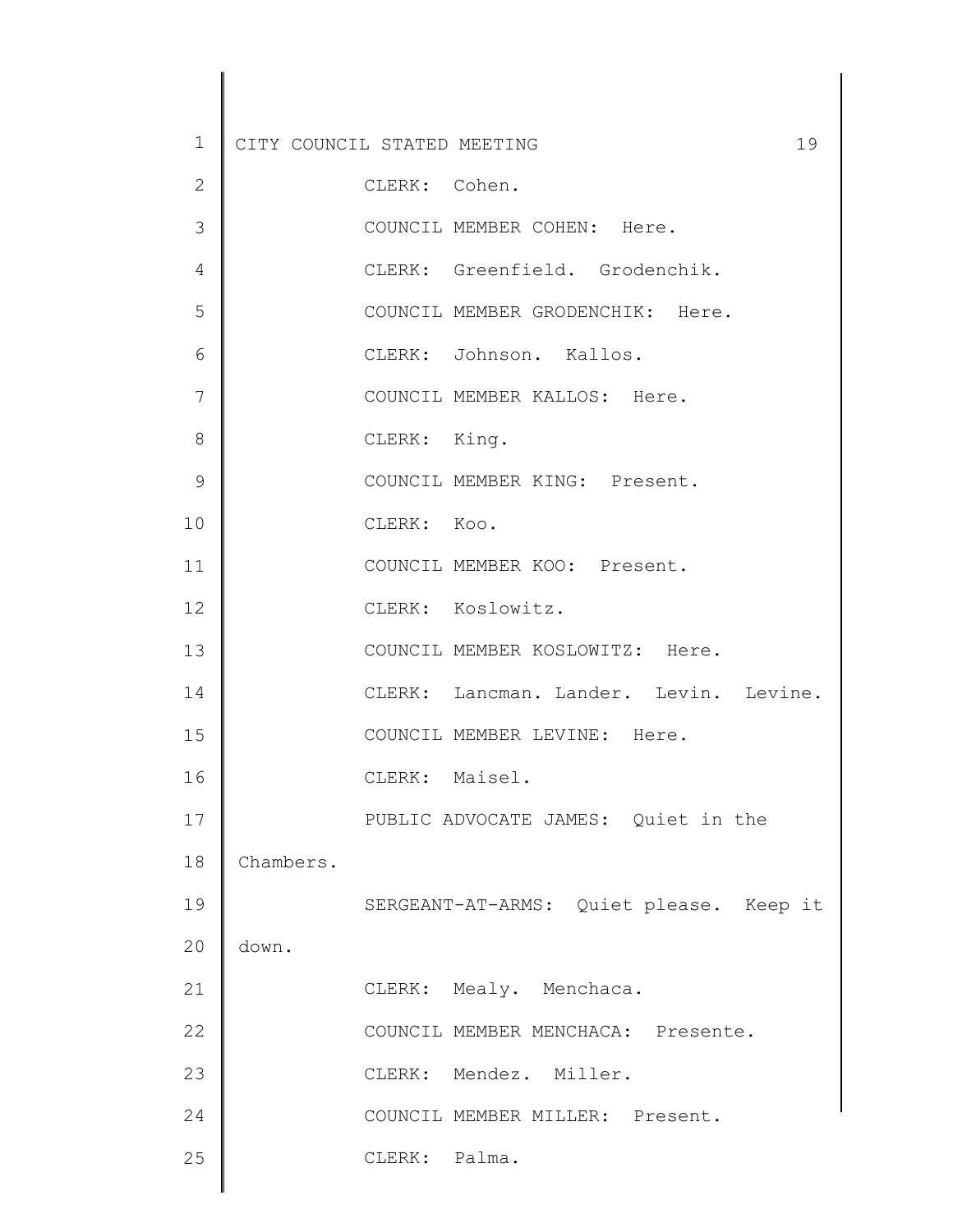| $\mathbf 1$   | CITY COUNCIL STATED MEETING<br>20       |
|---------------|-----------------------------------------|
| $\mathbf{2}$  | COUNCIL MEMBER PALMA: [off mic] Here.   |
| 3             | CLERK: Reynoso.                         |
| 4             | COUNCIL MEMBER REYNOSO: Present.        |
| 5             | CLERK: Richards.                        |
| 6             | COUNCIL MEMBER RICHARDS: Present.       |
| 7             | CLERK: Rodriguez.                       |
| 8             | COUNCIL MEMBER RODRIGUEZ: [off mic]     |
| $\mathcal{G}$ | Here.                                   |
| 10            | CLERK: Rose. Rosenthal.                 |
| 11            | COUNCIL MEMBER ROSENTHAL: Here.         |
| 12            | CLERK: Torres. Treyger. Borelli.        |
| 13            | COUNCIL MEMBER BORELLI: Here.           |
| 14            | CLERK: Lancman.                         |
| 15            | COUNCIL MEMBER LANCMAN: [off mic] Here. |
| 16            | CLERK: Johnson.                         |
| 17            | COUNCIL MEMBER JOHNSON: [off mic] Here. |
| 18            | CLERK: Ulrich.                          |
| 19            | COUNCIL MEMBER ULRICH: [off mic] Here.  |
| 20            | CLERK: Vacca.                           |
| 21            | COUNCIL MEMBER VACCA: Here.             |
| 22            | CLERK: Vallone.                         |
| 23            | COUNCIL MEMBER VALLONE: Here.           |
| 24            | CLERK: Williams.                        |
| 25            |                                         |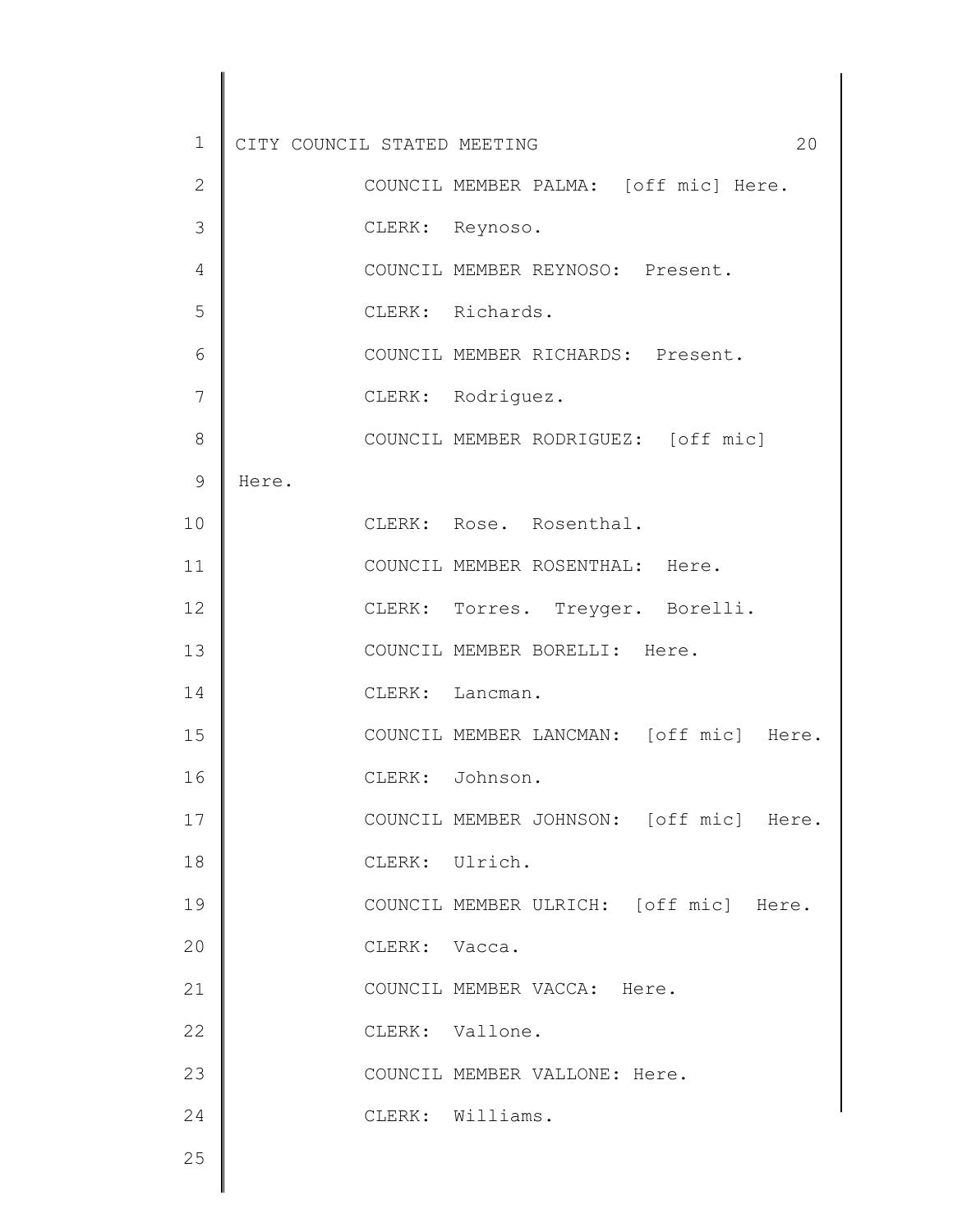1 2 3 4 5 6 7 8 9 10 11 12 13 14 15 16 17 18 19 20 21 22 23 24 25 CITY COUNCIL STATED MEETING 21 COUNCIL MEMBER WILLIAMS: [off mic] I'm here. CLERK: Thank you. Wills. Matteo. Van Bramer. COUNCIL MEMBER VAN BRAMER: Here. CLERK: Speaker Mark-Viverito. SPEAKER MELISSA MARK-VIVERITO: [off mic] Here. PUBLIC ADVOCATE JAMES: Thank you. All rise. Quiet in the Chambers. [coughs] SERGEANT-AT-ARMS: All rise. PUBLIC ADVOCATE JAMES: All rise. Those in the balcony, please rise and now we'll hear an invocation delivered by Monsignor Kevin Sullivan, the Executive Director of Catholic Charities of the Archdiocese of New York. Quiet in the Chambers. MONSIGNOR KEVIN SULLIVAN: For a moment let's just bow our heads. Almighty and merciful God. [speaking foreign languages] We call you in different languages and by different names. We thank you for that diversity, but also help us to never forget that you are one, and your one spirit dwells in each of us. Help us to live and act in a way that recognizes in advance of the dignity that you are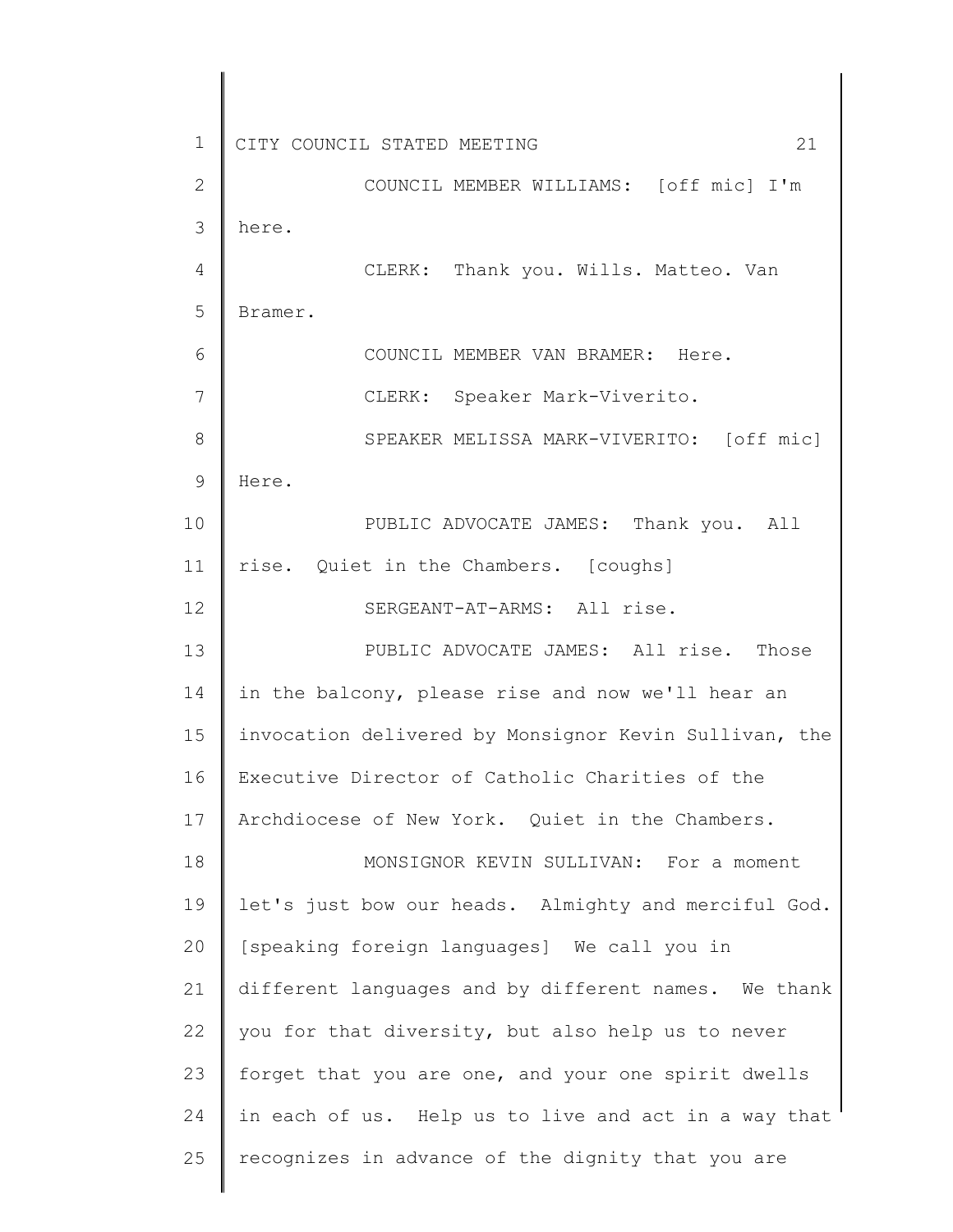2 3 4 5 6 7 8 9 10 11 12 13 14 15 16 17 18 19 20 21 22 23 24 25 present in and among us demands. In our busy and hectic world, we thank, Almighty God for this brief opportunity to pause and seek your consolation and guidance. We ask you to turn our thoughts and actions away from our own self interest toward the common interest of this great city and its people. Lord, our agenda is straightforward, easy to speak. We need children well educated, neighborhoods safe, families decently housed, newcomers from may countries welcomed, seniors nutritiously fed, people working at decent jobs with living wages, and you with opportunities and hope. Lord, that agenda simply spoken is difficult to achieve. So we ask your strength to persevere, pursue it zealous- zealously and steadfastly. Lord, we do know that our differing perspectives are at times accompanied with expressions of our passions that can impede our progress towards the common--common good. And so, Almighty God, I end this prayer by borrowing from a church girls from Houston and now also at least a part-time New Yorker. In her recent performance and video Beyonce ended a sung piece of advice: Always stay gracious. Sadly, that phrase was overlooked not merely by some commentators, but the advice goes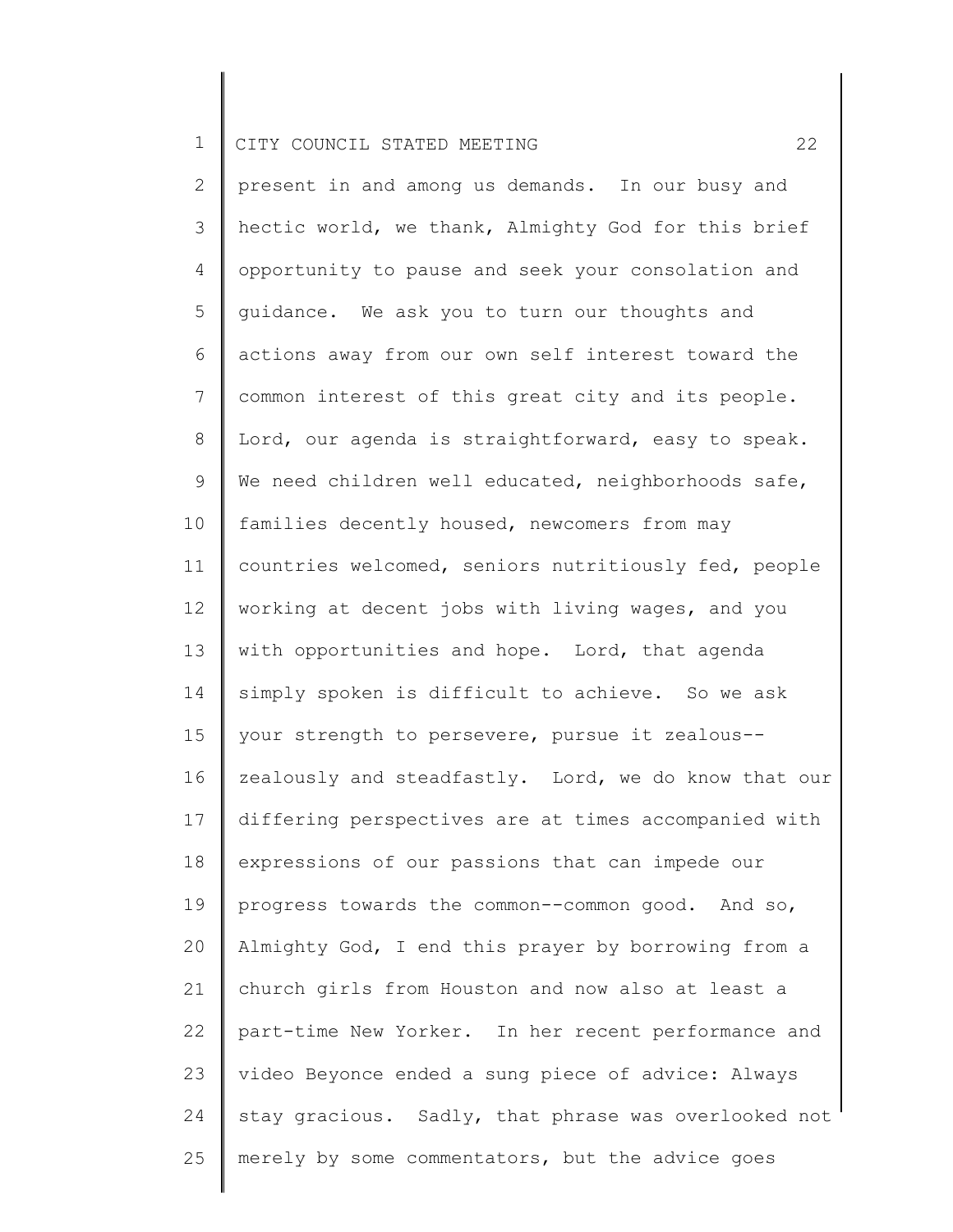| $\mathbf 1$ | CITY COUNCIL STATED MEETING<br>23                     |
|-------------|-------------------------------------------------------|
| 2           | unheeded by too many of us in our daily actions.      |
| 3           | Lord, we need and, therefore, we ask your grace to    |
| 4           | remain gracious in the midst of our hard fought       |
| 5           | battles to advance justice and compassion. Almighty   |
| 6           | and merciful God [speaking foreign languages] or Bey  |
| 7           | would say, "Lord, may we always stay gracious" and    |
| 8           | let the people say amen.                              |
| 9           | COUNCIL MEMBERS: (in unison) Amen.                    |
| 10          | PUBLIC ADVOCATE JAMES: Please be seated.              |
| 11          | [pause]                                               |
| 12          | SERGEANT-AT-ARMS: Quiet, please.                      |
| 13          | [background comments]                                 |
| 14          | [gavel]                                               |
| 15          | COUNCIL MEMBER KALLOS: Good afternoon.                |
| 16          | It's my honor to have the Archdiocese in my--         |
| 17          | PUBLIC ADVOCATE JAMES: [interposing]                  |
| 18          | [shushing for quiet]                                  |
| 19          | COUNCIL MEMBER KALLOS: Good afternoon.                |
| 20          | It's my honor to have the Archdiocese in my district, |
| 21          | and to welcome Monsignor Kevin Sullivan, who is the   |
| 22          | Executive Director of Catholic Charities of the       |
| 23          | Archdiocese of New York. Catholic Charities is a      |
| 24          | federation of more than 90 human service agencies     |
| 25          | that provide and create hope for hundreds of          |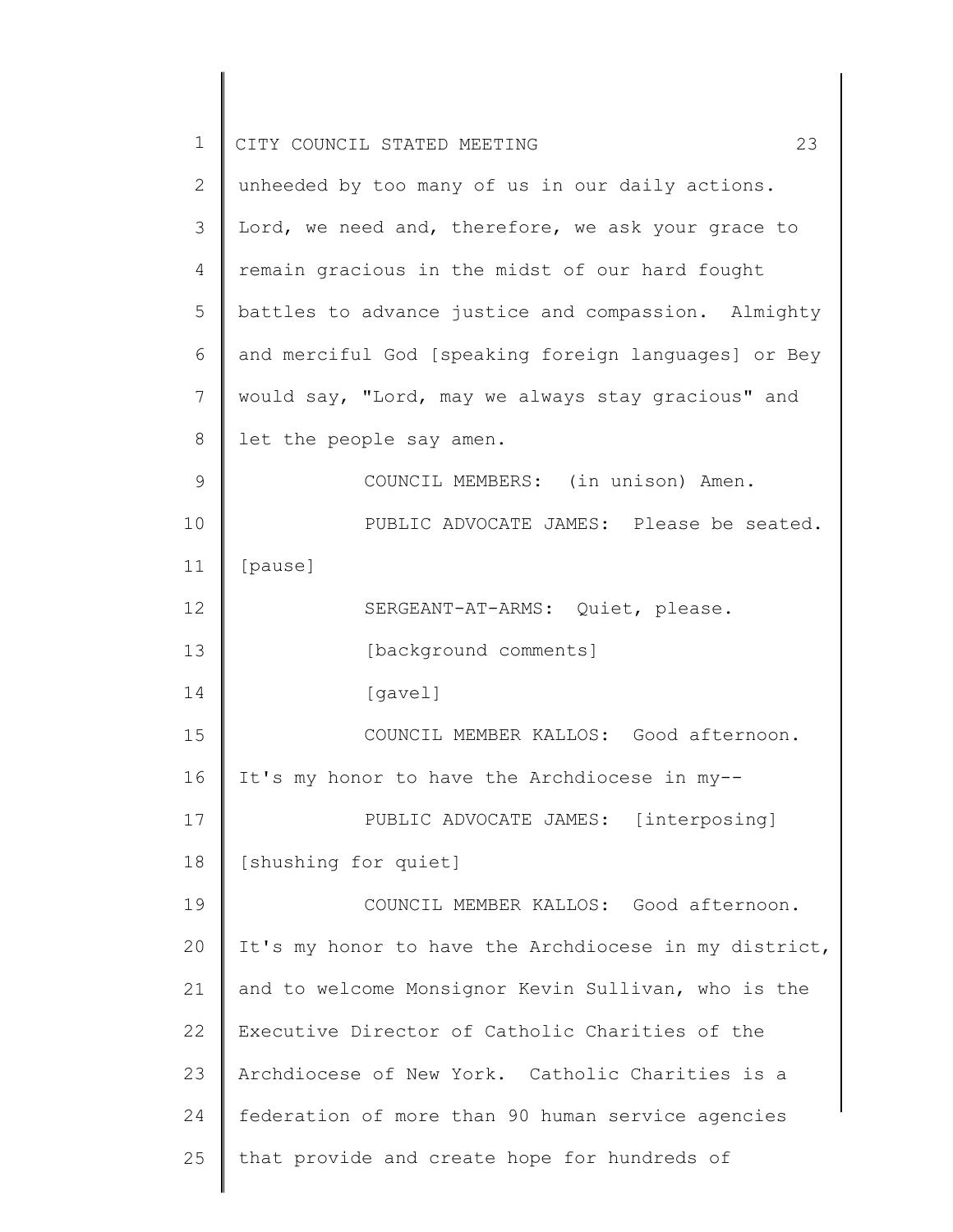1 2 3 4 5 6 7 8 9 10 11 12 13 14 15 16 17 18 19 20 21 22 23 24 25 CITY COUNCIL STATED MEETING 24 thousands of New Yorkers in need through non-Catholic and Catholics alike throughout ten counties of the Archdiocese of New York from New York County to Bronx, Staten Island, all the way up to Kingston on both sides-- PUBLIC ADVOCATE JAMES: [interposing] [shushing for quiet] COUNCIL MEMBER KALLOS: -- of the Hudson. They do so much amazing and important work from lowincome housing and housing for the homeless and so much of that outreach that they have done for as far back as anyone can imagine to working with immigrant issues, and helping our unaccompanied minors to the countless social services that so many New Yorkers and all of our offices rely on and providing services. And, I just want to thank the Monsignor for his 15 years of service as Executive Director. May his words spread to all of the members of this body, and to the people of the city of New York as we do our work. Thank you. PUBLIC ADVOCATE JAMES: Thank you. On behalf of Council Member Reynoso I'd like to recognize in the balcony the Grand Street Campus Wolves Football Team that won [applause] the PSAL.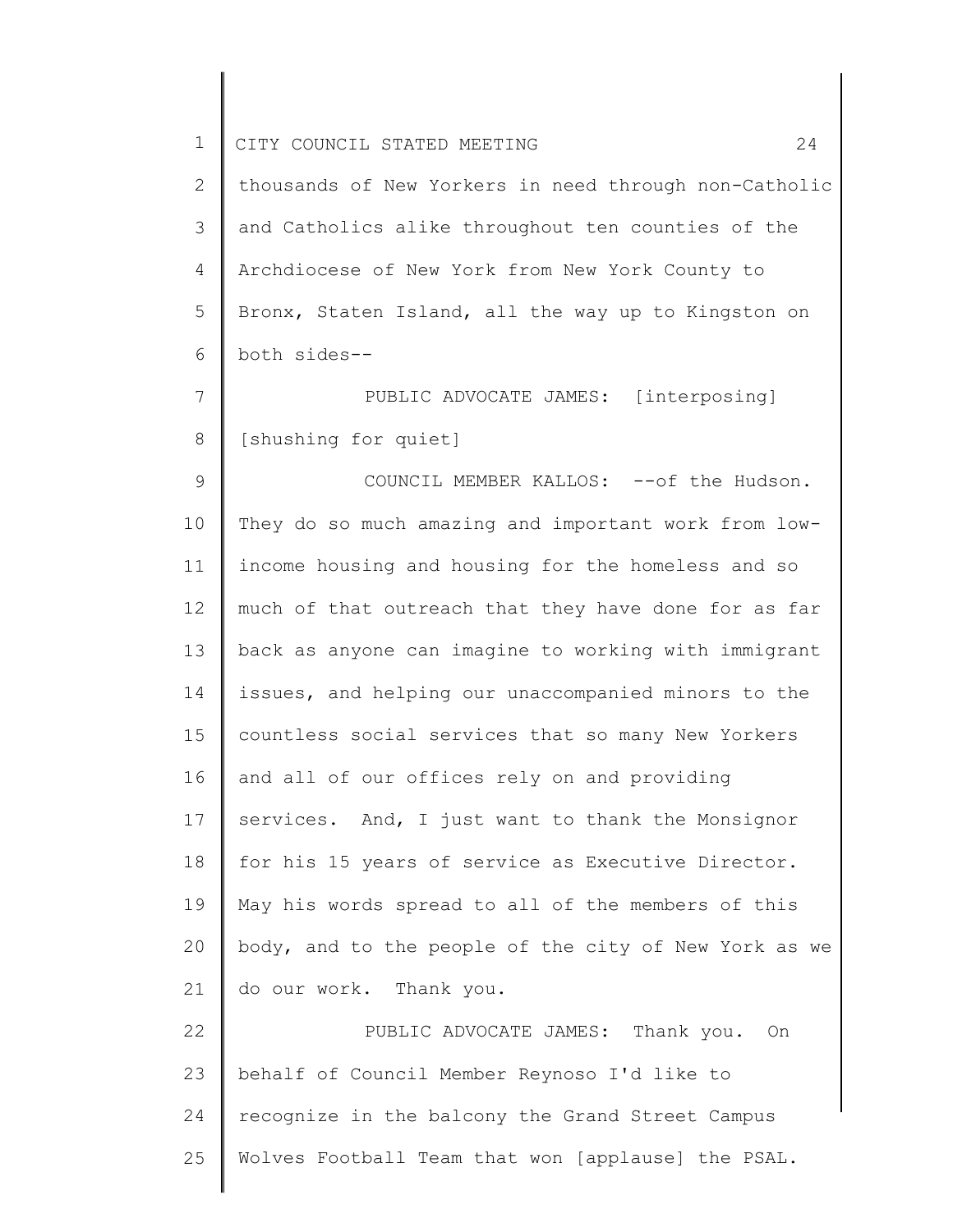| $\mathbf 1$ | 25<br>CITY COUNCIL STATED MEETING                        |
|-------------|----------------------------------------------------------|
| 2           | They won the PSAL City Championship 13 to 0.             |
| 3           | [applause/cheers] You're some big boys. Now, you         |
| 4           | continue your athletic success as well as your           |
| 5           | educational achievements. Thank you and welcome to       |
| 6           | the People's House. [background comments]                |
| 7           | Undefeated in 13 games. [applause/cheers] Adoption       |
| 8           | of Minutes. Council Member Treyger.                      |
| 9           | COUNCIL MEMBER TREYGER: I make a motion                  |
| 10          | that the minutes of the Stated Meeting of January $19$ , |
| 11          | 2016 be adopted as printed.                              |
| 12          | PUBLIC ADVOCATE JAMES: Messages and                      |
| 13          | Papers from the Mayor.                                   |
| 14          | CLERK: None.                                             |
| 15          | PUBLIC ADVOCATE JAMES: Communication                     |
| 16          | from City, County and Borough Offices.                   |
| 17          | CLERK:<br>None.                                          |
| 18          | PUBLIC ADVOCATE JAMES: Petitions and                     |
| 19          | Communications.                                          |
| 20          | CLERK: None.                                             |
| 21          | PUBLIC ADVOCATE JAMES: Land Use Call-                    |
| 22          | Ups.                                                     |
| 23          | CLERK:<br>None.                                          |
| 24          |                                                          |
| 25          |                                                          |
|             |                                                          |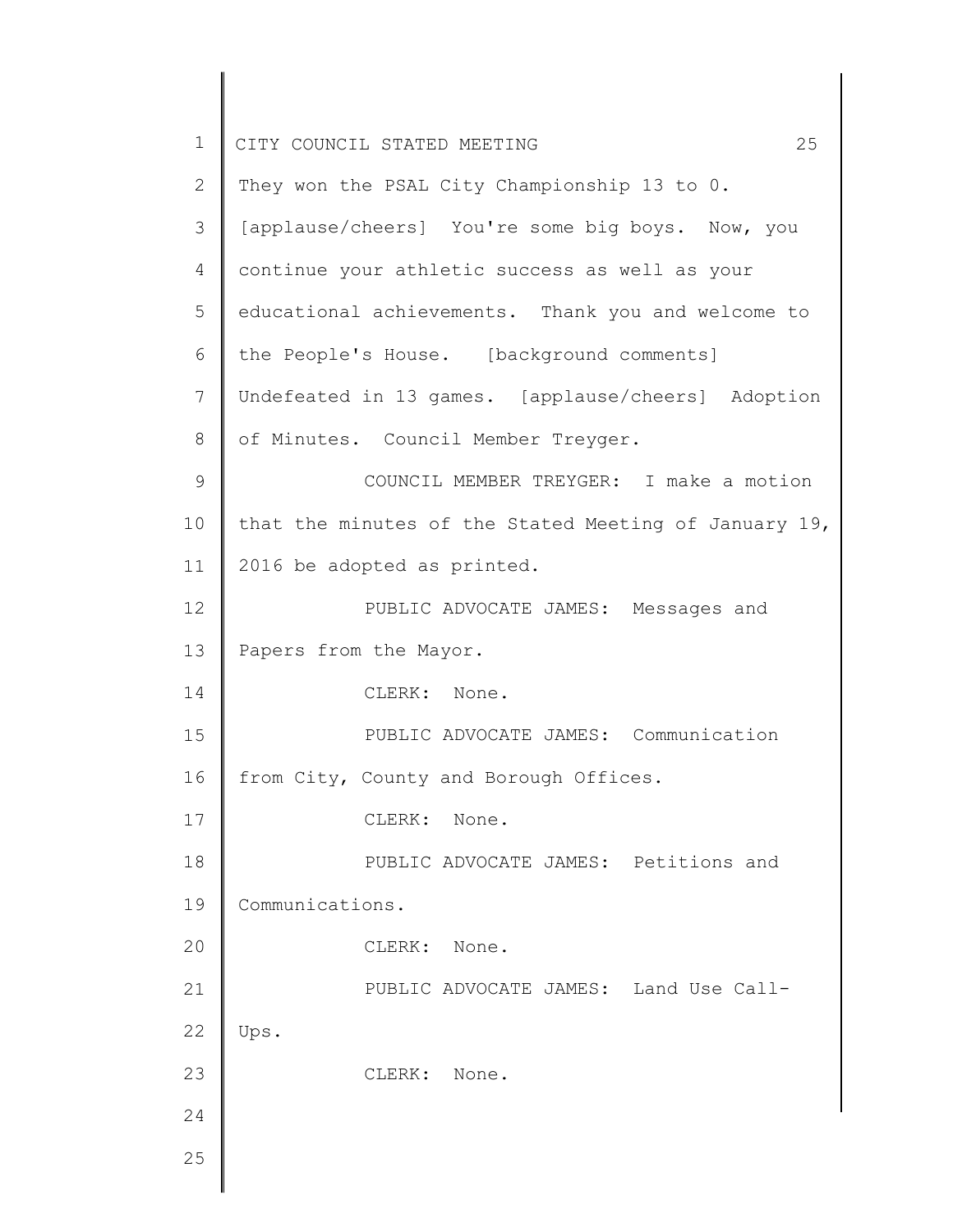25

2 3 4 PUBLIC ADVOCATE JAMES: Quiet in the Chambers now as we hear from the Speaker Melissa Mark-Viverito.

5 6 7 8 9 10 11 12 13 14 15 16 17 18 19 20 21 22 23 24 SPEAKER MELISSA MARK-VIVERITO: Thank you, Madam Public Advocate, and good afternoon to all of my colleagues. First and foremost, we want to begin today by keeping in our thoughts and wishing a speeding recovery to Officers Andrew Yurkiw and William Reddin who were wounded in the line of duty last weekend. Our police officers serve and protect us. So please--we thank them for the service and please keep them in your thoughts. Also before we get into the business at hand, I want to wish all of my colleagues a very happy and healthy Lunar New York, the Year of the Monkey. I know you all enjoyed the great lunch that was generously provided by Council Members Chin, Koo and Johnson. So we want to thank them all for hosting that. Thank you. [applause] Today, our agenda is pretty straightforward. Today, the Council is going to be voting on legislation to require the Department of Citywide Administrative Services or DCAS to examine

the roots of all city-owned buildings to determine if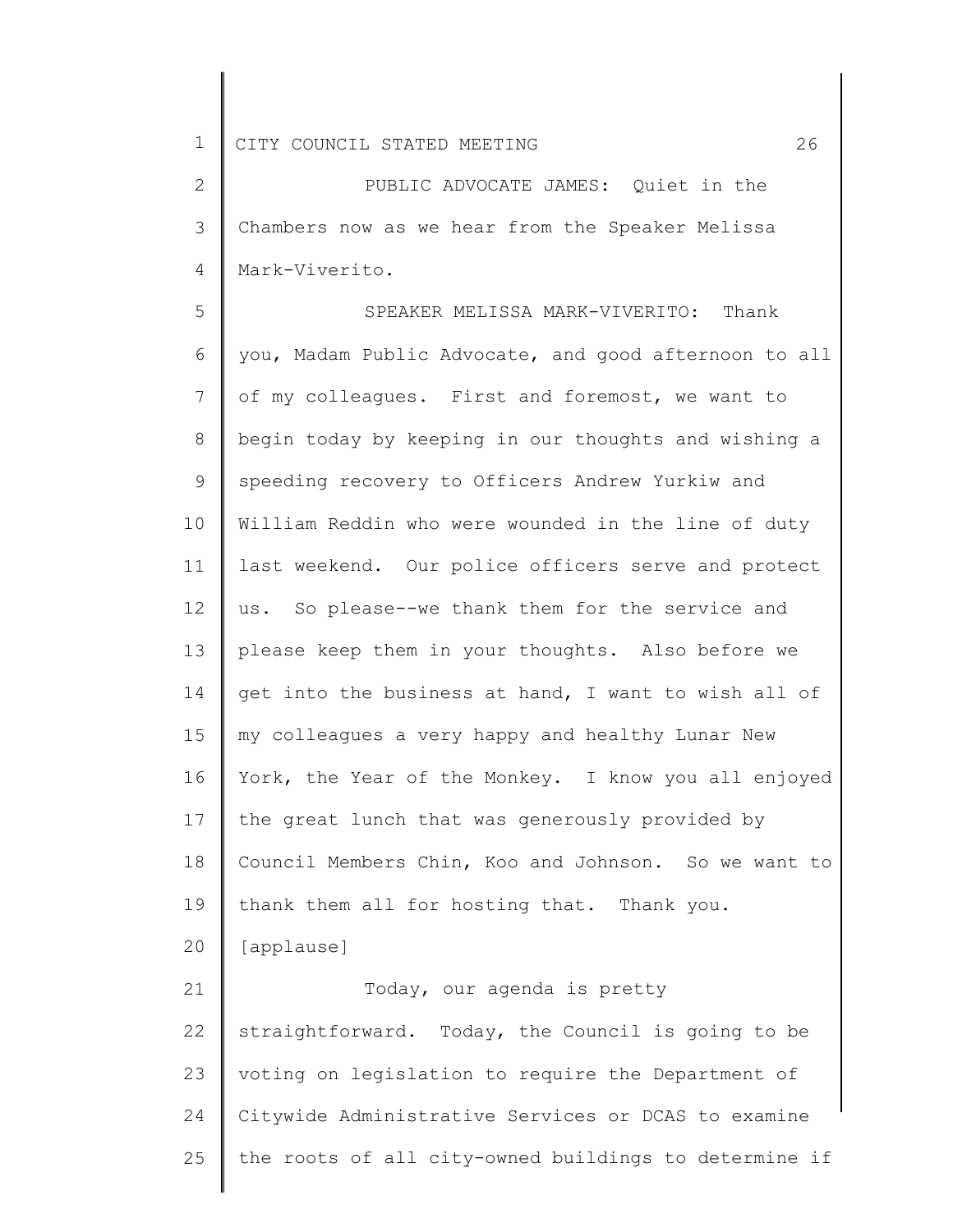| ᅩ |  | CITY COUNCIL STATED MEETING |  |  |  |  |  |
|---|--|-----------------------------|--|--|--|--|--|
|---|--|-----------------------------|--|--|--|--|--|

| $\overline{2}$ | solar power systems are practical. Since the          |  |  |  |  |  |  |
|----------------|-------------------------------------------------------|--|--|--|--|--|--|
| 3              | beginning of this session, the Council has been       |  |  |  |  |  |  |
| 4              | pushing to make New York greener and more sustainable |  |  |  |  |  |  |
| 5              | as part of our effort to reduce carbon emissions by   |  |  |  |  |  |  |
| 6              | 80% before the year 2050. With this legislation to    |  |  |  |  |  |  |
| 7              | introduce solar power to city buildings across the    |  |  |  |  |  |  |
| 8              | five boroughs, we are taking another step in that     |  |  |  |  |  |  |
| $\mathcal{G}$  | direction. And again, I want to thank the leadership  |  |  |  |  |  |  |
| 10             | of Cost Constantinides on all issues that have to do  |  |  |  |  |  |  |
| 11             | with this, and I want to ask him to say a few words   |  |  |  |  |  |  |
| 12             | about the legislation.                                |  |  |  |  |  |  |
| 13             | COUNCIL MEMBER CONSTANTINIDES: Thank                  |  |  |  |  |  |  |
| 14             | you, Madam Speaker, and thank you for your strong,    |  |  |  |  |  |  |
| 15             | strong leadership when it comes to New York City's    |  |  |  |  |  |  |
| 16             | environment.                                          |  |  |  |  |  |  |
| 17             | SERGEANT-AT-ARMS: [interposing] Keep it               |  |  |  |  |  |  |
| 18             | down. Keep it down, please.                           |  |  |  |  |  |  |

19 20 21 22 23 24 25 COUNCIL MEMBER CONSTANTINIDES: As we, you know, aspire to be more green and more sustainable, you have been a strong leader and thank you for that. I ask my colleagues today to join me in support Intro 478-A, which will require the City to conduct a survey of all city-owned buildings to identify whether it's feasible to install solar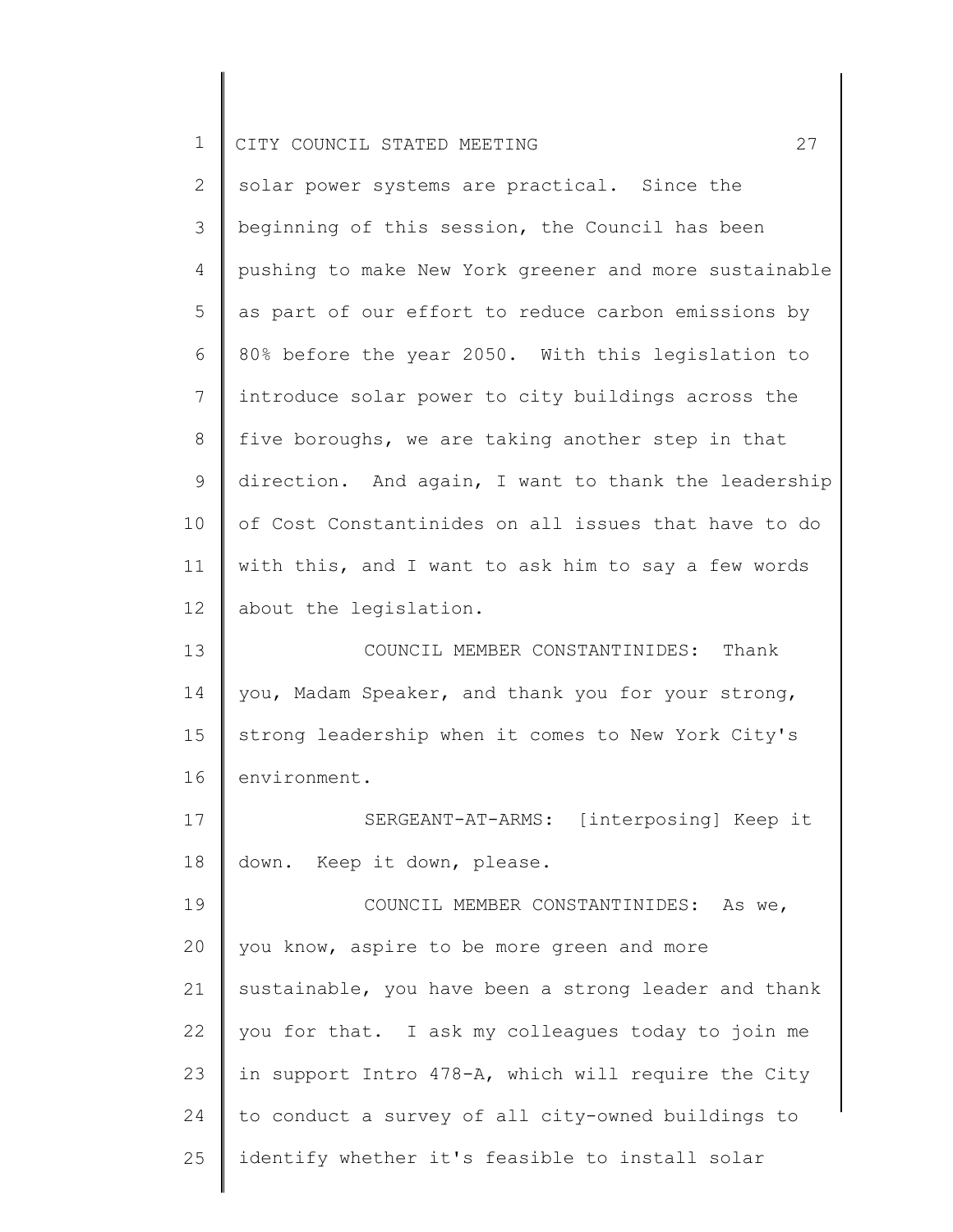2 3 4 5 6 7 8 9 10 11 12 13 14 15 16 17 18 19 20 21 22 23 24 25 photovoltaic or PV systems on the them. New York City owns over 4,000 buildings including public schools, public hospitals, libraries, courthouses, wastewater treatment facilities, firehouses, office, police precincts, and park recreation centers. These buildings account for 65% of city government's total carbon footprint. If we are able to meet our goal of reducing emissions by 80% by 2050, it's critical that we increase our use of renewable energy. As his State of the City Address, Mayor de Blasio committed to increasing solar capacity five fold over the next three years. This comes in support of our overall goal of 100 megawatts capacity by 2025 enough to power 170,000 homes. Intro 478 supports this commitment. It will require DCAS by December 31st of this year and every second year after--thereafter to submit to the Mayor and the Speaker a report containing the following information for each cityowned building: The building address, the age of the building's roof and whether the roof is in good condition. Where the roof is ten years old or less, and in good condition the report must specify the potential solar or potential size of the solar PV system that could be installed. The potential energy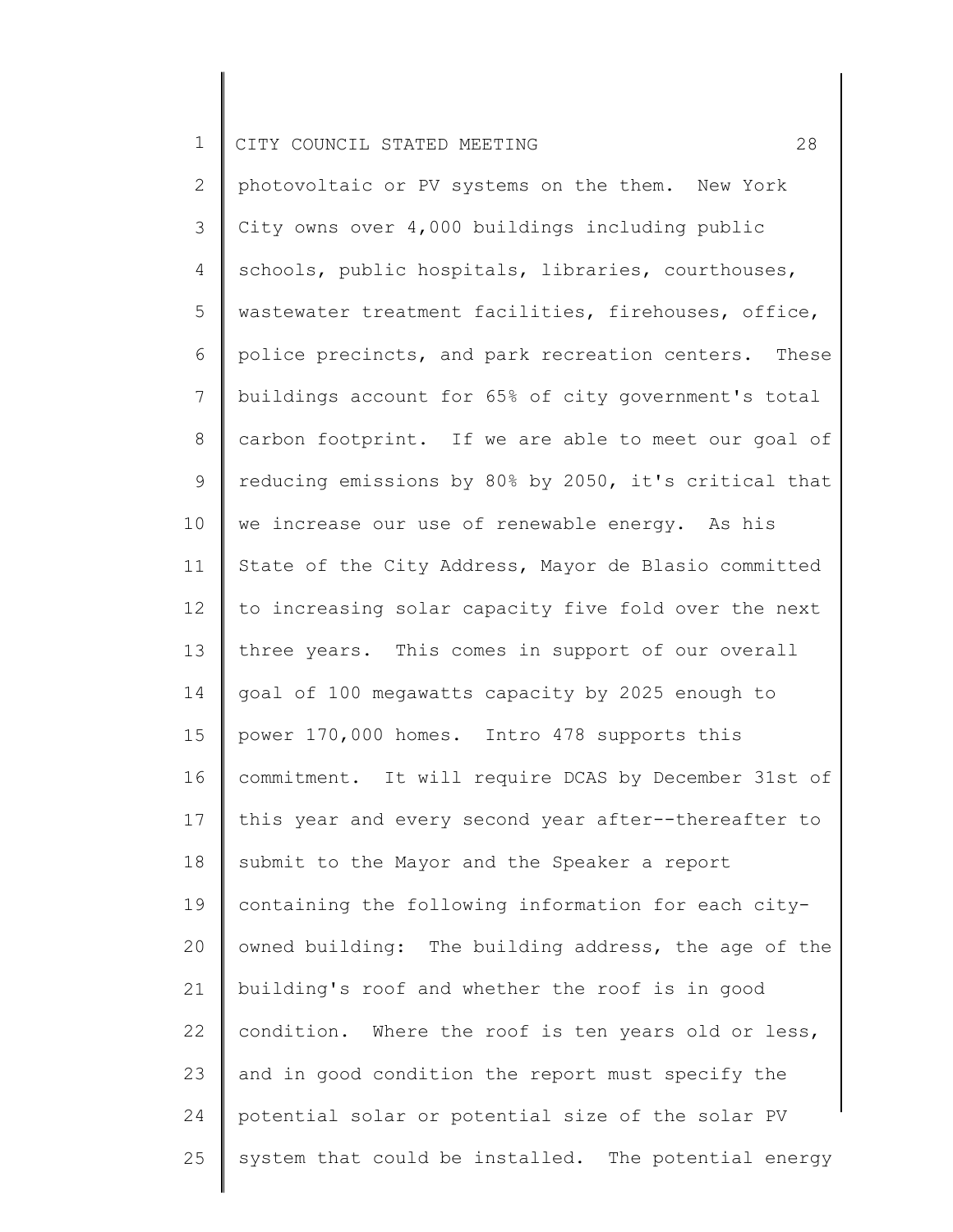2 3 4 5 6 7 8 9 10 11 12 13 14 15 16 17 18 19 20 21 22 23 24 25 that could be generated if a solar PV system is installed. The greenhouse emissions that would be reduced if a solar PV system is installed, the cost of installing the solar PV system that was installed including the description of how it was financed, the energy cost savings realized by the city, and the greenhouse gas emissions reduced by that installation. Where a solar PV system is not being installed the building, DCAS must list the reasons why, and where appropriate the reasons why an alternative sustainability project such as a green roof or a white roof was selected for installation on the building including the alternative sustainability project's benefits, any cost energy savings, and any greenhouse gas emissions that will be reduced or avoided. The World Economic Foreman (sic) recently named climate change the biggest risk to our economic future. We've already taken bold steps towards that green future. We must do more to encourage sustainable practices in order to combat--combat the effects of climate change. I want to take the time to thank Nilda Mesa in the Mayor's Office of Sustainability, our Speaker, as I said before, our Legislative staff, Jeff Baker, Samara Swanston, and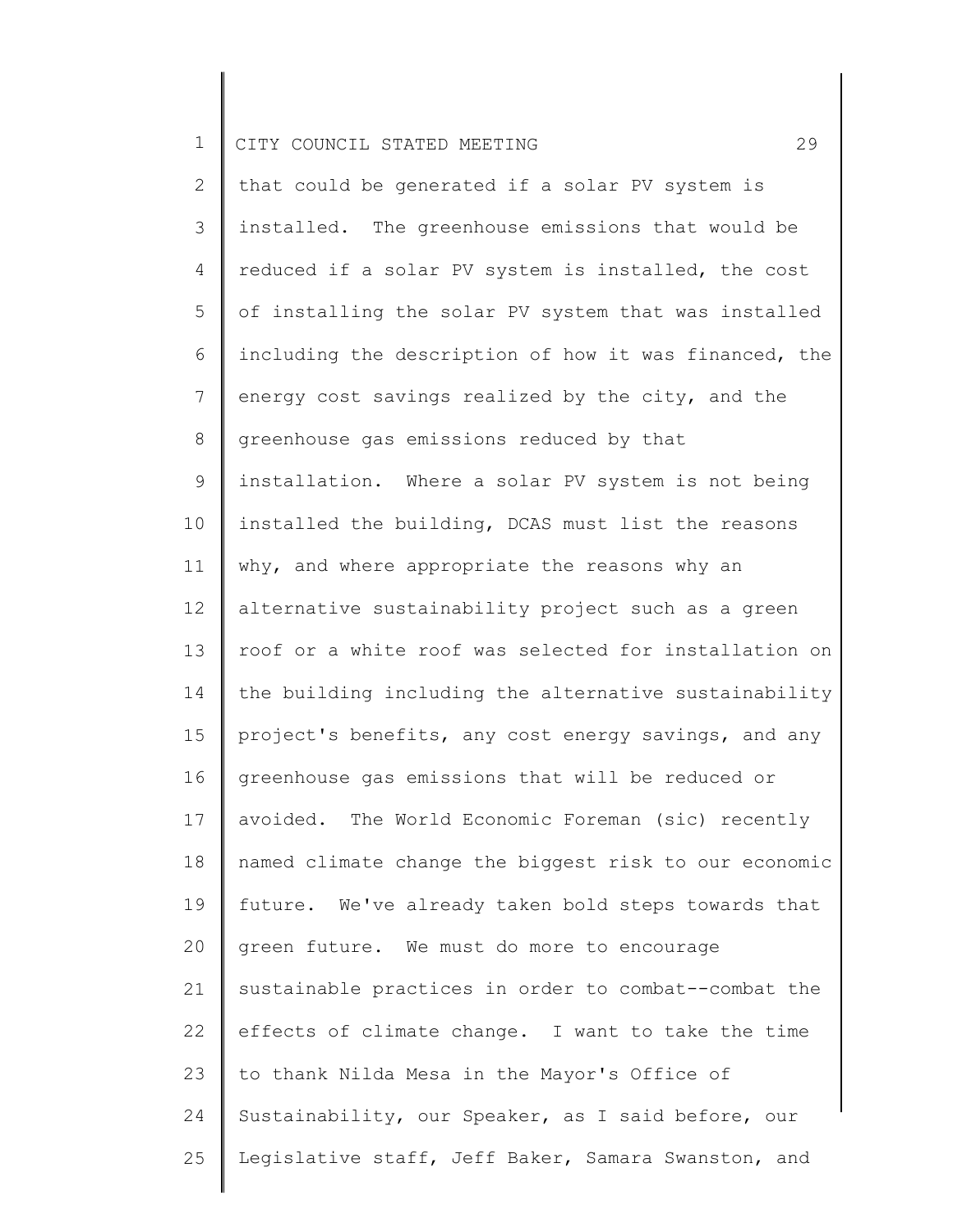| $\mathbf 1$  | 30<br>CITY COUNCIL STATED MEETING                    |
|--------------|------------------------------------------------------|
| $\mathbf{2}$ | Bill Murray and Jonathan Seltzer, and members of my  |
| 3            | staff, Nick Widzowski my Legislative Director, my    |
| 4            | Chief of Staff Nick Wilson and my Communications     |
| 5            | Director Shahaa Sharone (sp?) and Nicky Conquina     |
| 6            | (sp?) my District Director. Thank you Madam Speaker. |
| 7            | SPEAKER MELISSA MARK-VIVERITO: Thank                 |
| $8\,$        | you, Costa. Additionally, we'll be voting on two     |
| 9            | bills sponsored by Council Members Helen Rosenthal   |
| 10           | and Ritchie Torres to improve the city's efforts to  |
| 11           | comply and carry out its responsibilities under the  |
| 12           | Americans with Disabilities Act, and other federal,  |
| 13           | State and local laws concerning persons with         |
| 14           | disabilities. These bills will increase              |
| 15           | accessibility for persons with disabilities with     |
| 16           | respect to public events hosted by city agencies.    |
| 17           | The first of these bills will require that all city  |
| 18           | agencies coordinate with the Mayor's Office for      |
| 19           | People with Disabilities to designate a disability   |
| 20           | service facilitator at each agency who will serve as |
| 21           | the agency's primary contact for person's with       |
| 22           | disabilities requesting auxiliary services; develop  |
| 23           | agencies policies and procedures to ensure that      |
| 24           | accessibility for persons with disabilities; and     |
| 25           | conduct period training for agency staff on          |
|              |                                                      |

║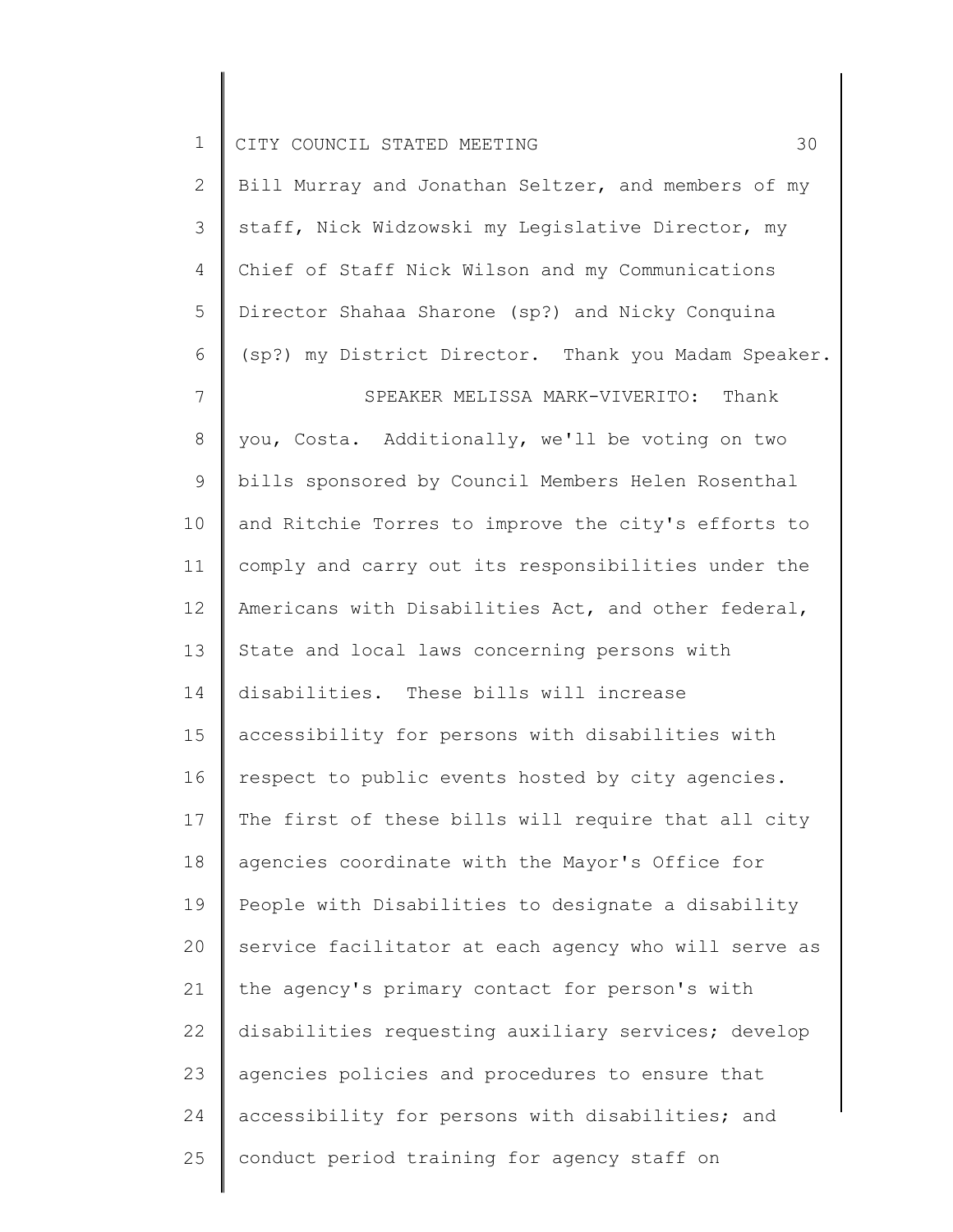2 3 4 disability access issues. And, assist in the investigation of any complaint to the agency relating to people with disabilities.

5 6 7 8 9 10 11 12 13 14 15 16 17 The second bill will require all advertisements, posters, invitations and other publicity materials for events open to the public hosted by city agencies to contain information on who to contact for information regarding accessibility at the event, a deadline for when requests for accommodations for people with disabilities must be received by the event's organization, and information about specific accommodations available for persons with disabilities at the event. This is very exciting. I want to thank Council Member Rosenthal and Torres for sponsoring these bills. I'll ask Council Member Rosenthal to say a few words.

18 19 20 21 22 23 24 25 COUNCIL MEMBER ROSENTHAL: Thank you so much, Speaker. You know 26 years ago, the ADA was passed. So what can we expect 26 years later? I'd like to think that our city would be as accessible as possible. But over the past two years I've learned from organizations and individuals, people with disabilities that while some aspects of daily life are better, access to city government and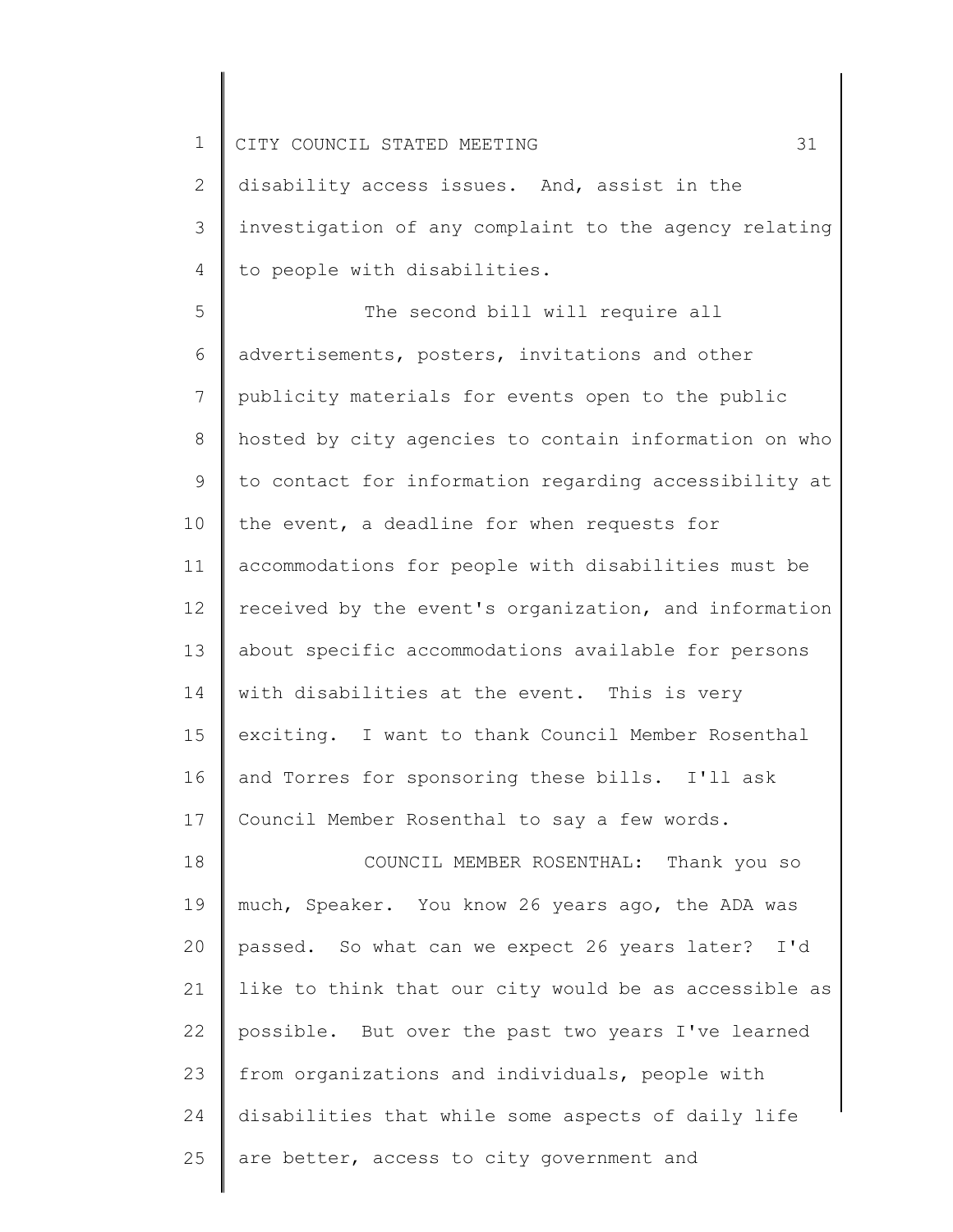2 3 4 5 6 7 8 9 10 11 12 13 14 15 16 17 18 19 20 21 22 23 24 25 participation in civic life leaves much to be desired. For those in wheelchairs, it's not uncommon to arrive at an event, and learn that it is not wheelchair accessible. If you have hearing loss, it's near impossible to hear or participate in a community board meeting or town hall. Intro 883-A will require that all publicity materials will make it clear for those who need an accommodation, its availability and who and how to contact for additional accommodations. Additionally, there are many agencies whose services of that agency are inaccessible for people with disabilities, and the agency's website is not particularly helpful. Now, the Department of Transportation under this Administration has really changed all that. They have an ADA coordinator who can easily be contacted via the DOT website, and it's present at all of the Commissioner's top level meetings. When she's reviewing a street redesign, the ADA Coordinator's input is an integral part of that review. Intro 88-A will bring--881-A will bring this position to every agency. I'm proud to be the lead sponsor on these two bills, which will begin to bring people who have long despaired of inclusion into civic life, and open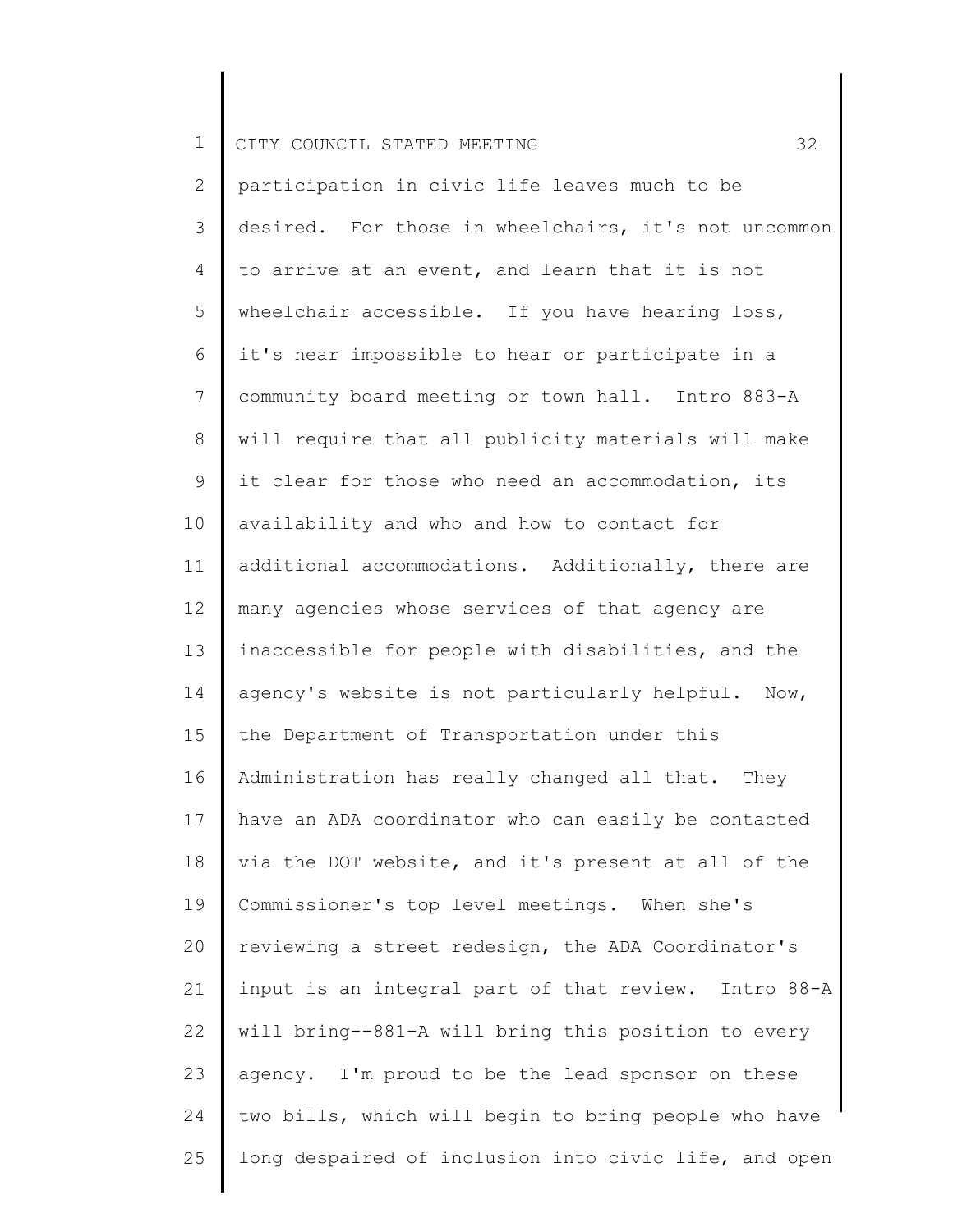| ᅩ |  | CITY COUNCIL STATED MEETING |  |  |  |  |  |
|---|--|-----------------------------|--|--|--|--|--|
|---|--|-----------------------------|--|--|--|--|--|

2 3 4 5 6 7 8 9 10 11 12 13 14 up access to agency information. I want to thank the Speaker, Council Member Ritchie Torres for introducing the bills with me, and Council Member Cohen, who needed no convincing to move this quickly through his committee. I want to thank all the staff, most importantly from the Legal Drafting unit and the Committee Council who worked so diligently on these bills. Kimberly Williams, Matthew Carlin, Nicole Benny (sic) and Eric Bernstein, Terza Nassar and, of course from my staff Sarah Mallory, for whom these will be her first two pieces of legislation and Stephanie Buhl. Thank you very much. SPEAKER MELISSA MARK-VIVERITO: Thank

15 16 17 18 19 20 21 22 23 24 you, Helen. We're additionally voting on two bills to increase accessibility to city websites. One of these bills will require the adoption of an accessibility standard for websites to better serve New Yorkers with disabilities. The bill requires the Mayor to adopt either the current federal regulations on the web--on website accessibility or a standard developed by the Worldwide Web Consortium. This is a bill that is sponsored by Council Member Garodnick who will say a few words.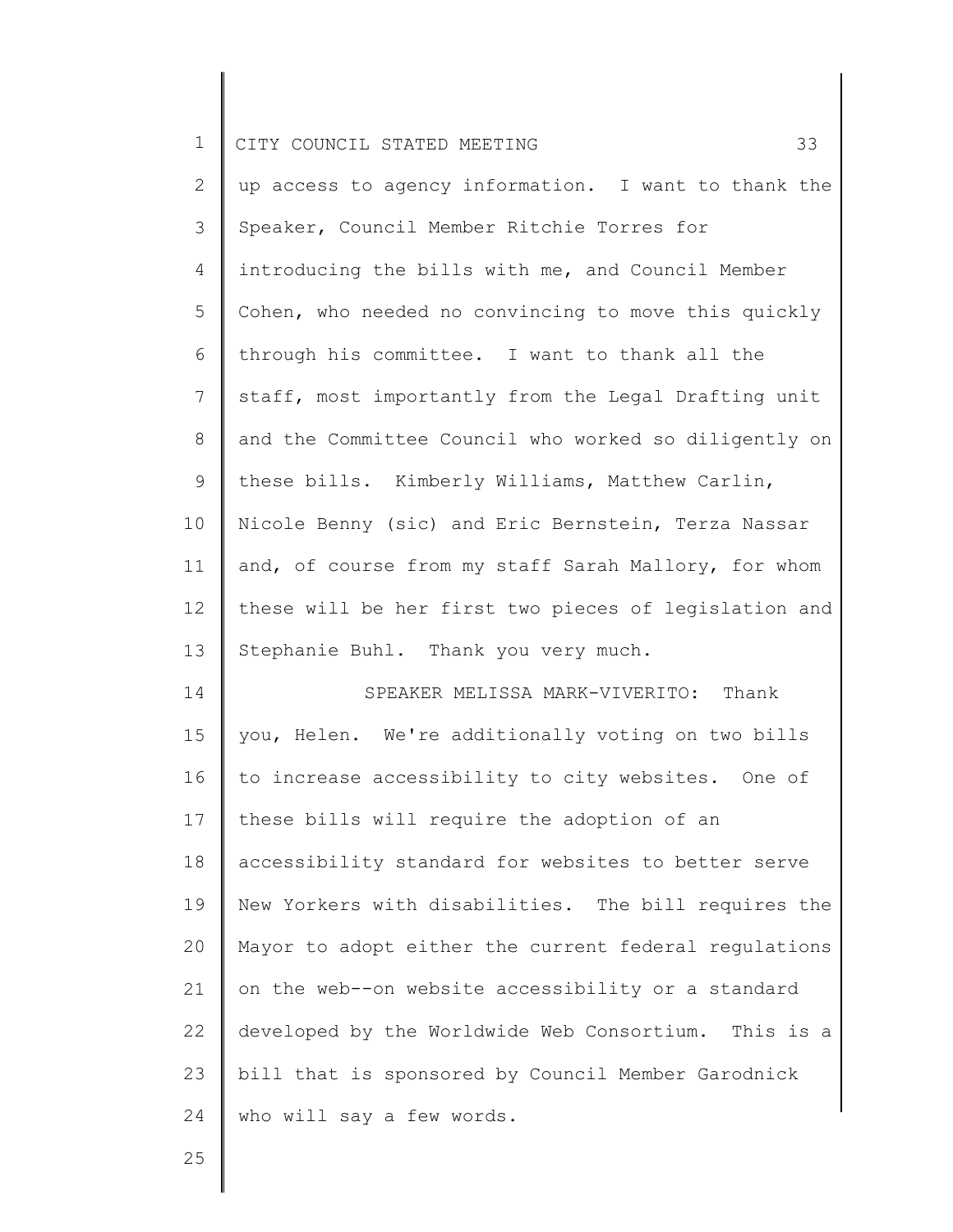2 3 4 5 6 7 8 9 10 11 12 13 14 15 16 17 18 19 20 21 22 23 24 25 COUNCIL MEMBER GARODNICK: Thank you very much Madam Speaker. I want to thank you and also to the chair of the Technology Committee, my neighbor over here, Chair Vacca. I'm pleased that we are taking up Intro 683 today, which as you noted will make accessible websites truly accessible for all New Yorkers. While many city websites currently have features that increase accessibility, current federal regulations such as the Americans with Disabilities Act do not require city agency websites to conform to particular accessibility standards. The result is that the implementation of these features is not uniform across agencies, and some websites are notably lacking important features. For instance, if you are a visually impaired person who wants to find information on various government websites, you'd have to search in different locations on each site for the button to adjust the text size if that option even exists. That's unacceptable and we need to do better. This bill will require that the Department of Information, Technology and Telecommunications implement a uniform set of standards to ensure that every website is accessible and consistent. No one should be denied access to information or services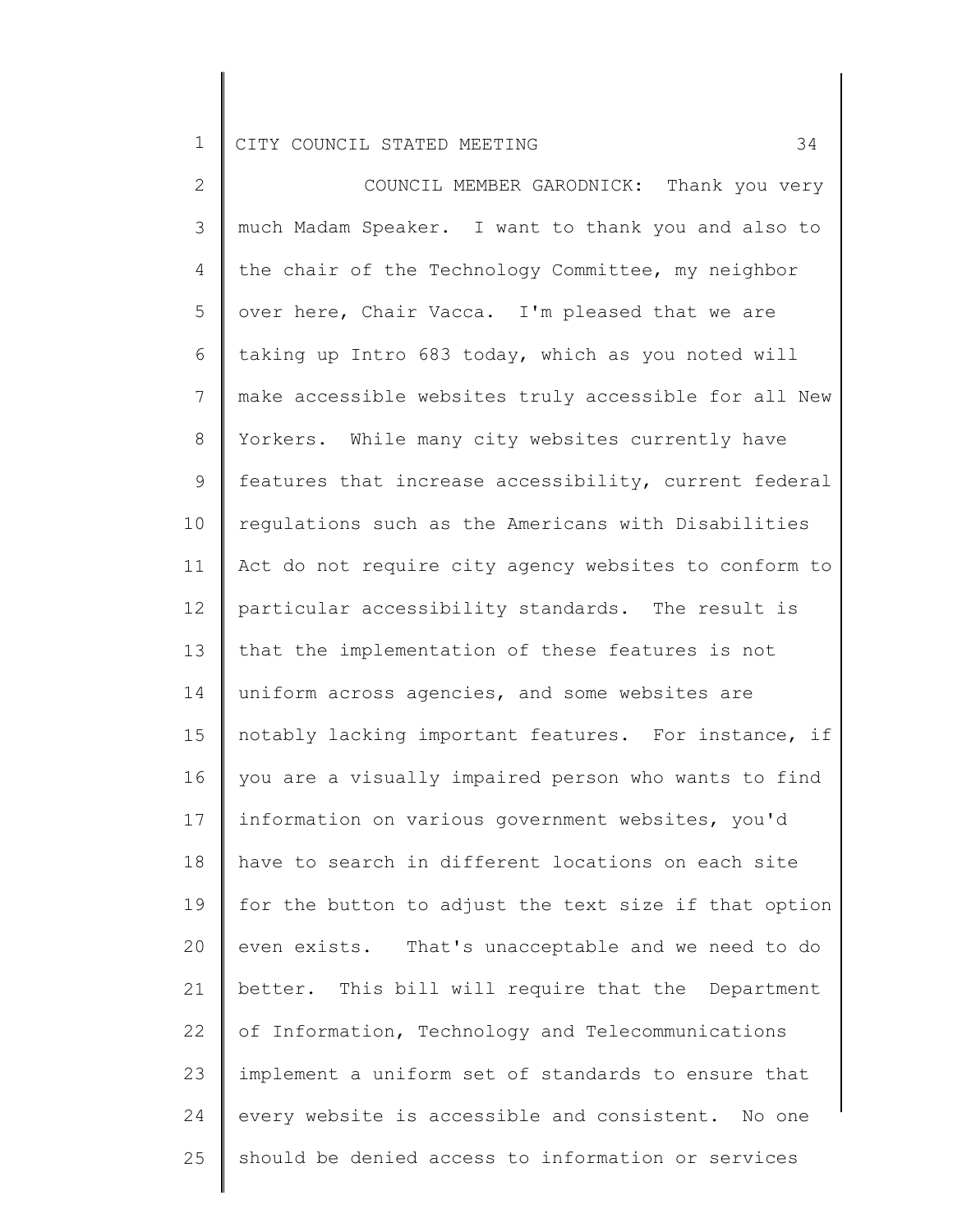2 3 4 5 6 from the their government because of a disability, and we need to go further to make public information more accessible to people with disabilities, and I thank you, Madam Speaker, and I ask my colleagues to support this bill.

7 8 9 10 11 12 13 14 15 16 17 18 19 20 21 22 23 PUBLIC ADVOCATE JAMES: Thank you, member--thank you, Council Member Garodnick. The second bill on website accessibility requires that every city website include a translation feature for viewing the text of the website in languages other than English. Under this law, the translation feature could no longer only be indicated in English, and would instead be required to be comprehensible to speakers of the seven most commonly spoken languages in New York City. This bill is a first step in a comprehensive set of goals I laid out several weeks ago at State of the City Address to make language access a priority for New York City's future. I want to ask Council Member Williams, who's the sponsor of that bill to say a few words followed by the chair of the committee, Council Member Vacca.

24 25 COUNCIL MEMBER WILLIAMS: Thank you very much, Madam Speaker. I want to thank you as well for your leadership on these issues, and I thank Chair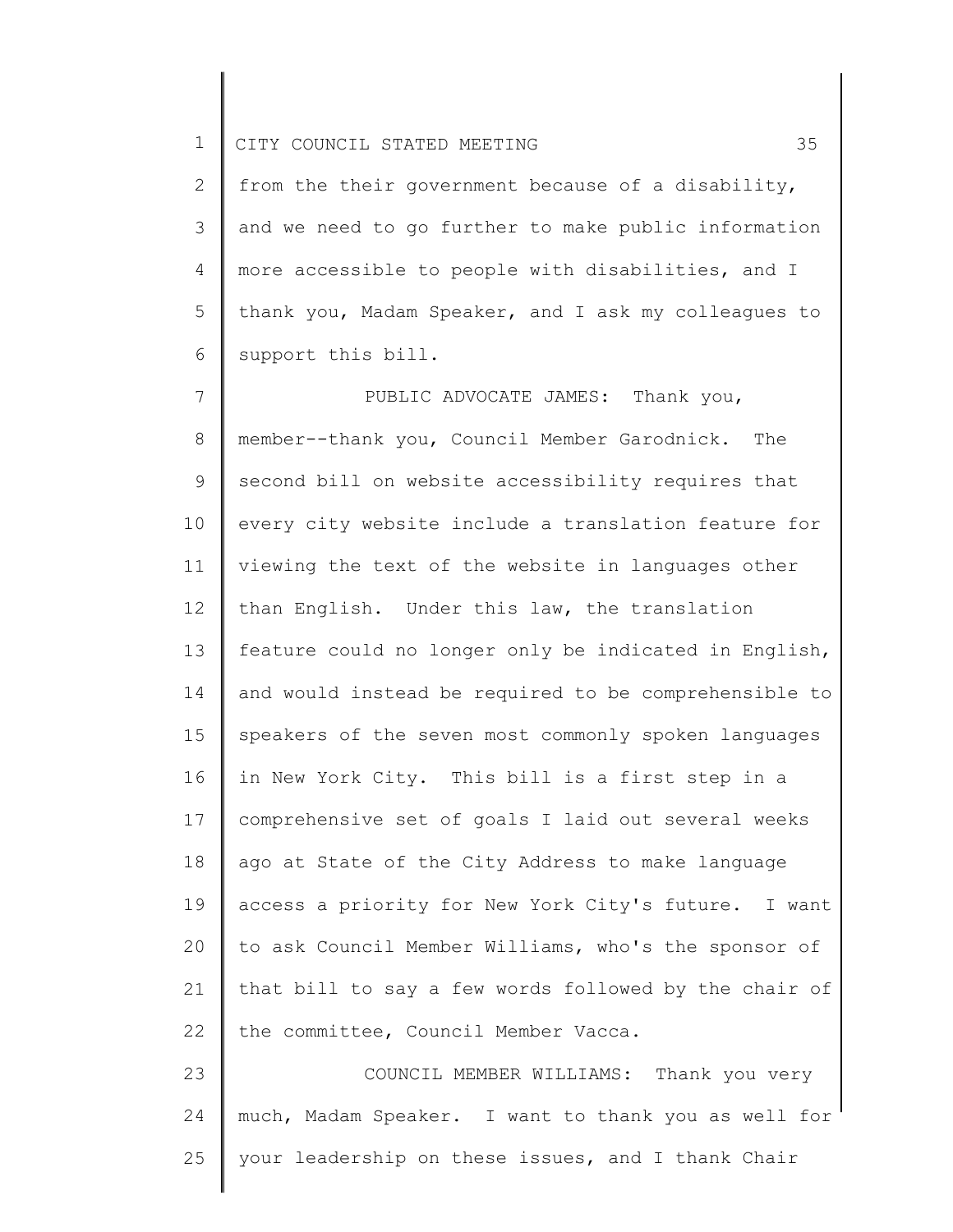2 3 4 5 6 7 8 9 10 11 12 13 14 15 16 17 18 19 20 21 22 23 24 Vacca for helping get this through the committee. I'm proud to sponsor Intro 673, which will require that all city websites include a feature to translate text of that website into languages other than English whenever practicable. The button will be translated in seven of the most common languages spoken in the City of New York. I think this legislation will move the city dramatically forward in terms of ensuring equal access to city services regardless of one's background. We already have laws that make it clear that we have to provide services in several different languages. I believe this button that we will have on the websites is in that vain to make sure everyone has access in a language that they understand. According to WNYC, 49% of New Yorkers speak languages other than English at home. The Spanish Creole of Chinese or French Creole, Russian, Hebrew, Yiddish, Hindu, Hindi, Urdu and Arabic are being among the most common. This button will make sure it's translated in the most common seven languages. I want to thank the Law-- Legislative Division particularly Brad Reed (sp?) and my Deputy Chief of Staff and Leg Director Nick Smith,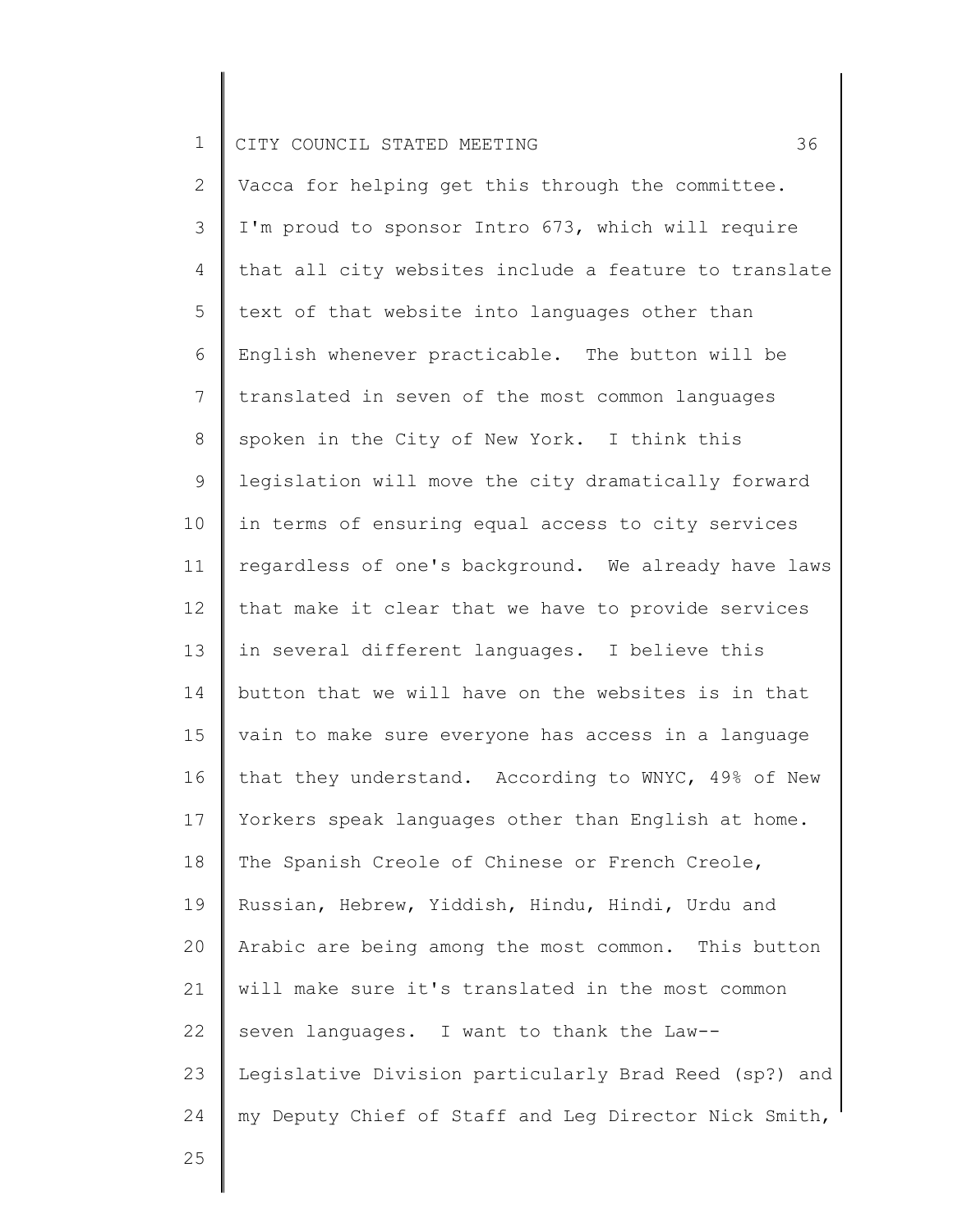1 2 3 4 5 6 7 8 9 10 11 12 13 14 15 16 17 18 19 20 21 22 23 24 25 CITY COUNCIL STATED MEETING 37 and I encourage all my colleagues to vote aye. Thank you. SPEAKER MELISSA MARK-VIVERITO: Council Member Vacca. COUNCIL MEMBER VACCA: I thank the sponsors and on behalf of the Technology Committee, I--I ask my colleagues to vote aye. Making sure that our websites are accessible to people with disabilities and to have the language availability as well is really part of our engagement policy here at the Council, and I know that we've been doing more and more when it comes to engaging the public. Well, we have to engage all parts of the community, and I think the Speaker has stated the city message, outline her vision. I think going forth legislation like this become increasingly important. So I'm proud of the work that our committee has done. I want to thank the Speaker, and I also thank Brad Reed, our Counsel and Stacy Gardner, my Legislative Director and, of course, Council Member Williams and Garodnick for the work that went into making these bills a reality. Thank you. SPEAKER MELISSA MARK-VIVERITO: Thank you, Chair Vacca. Today, we're also introducing nine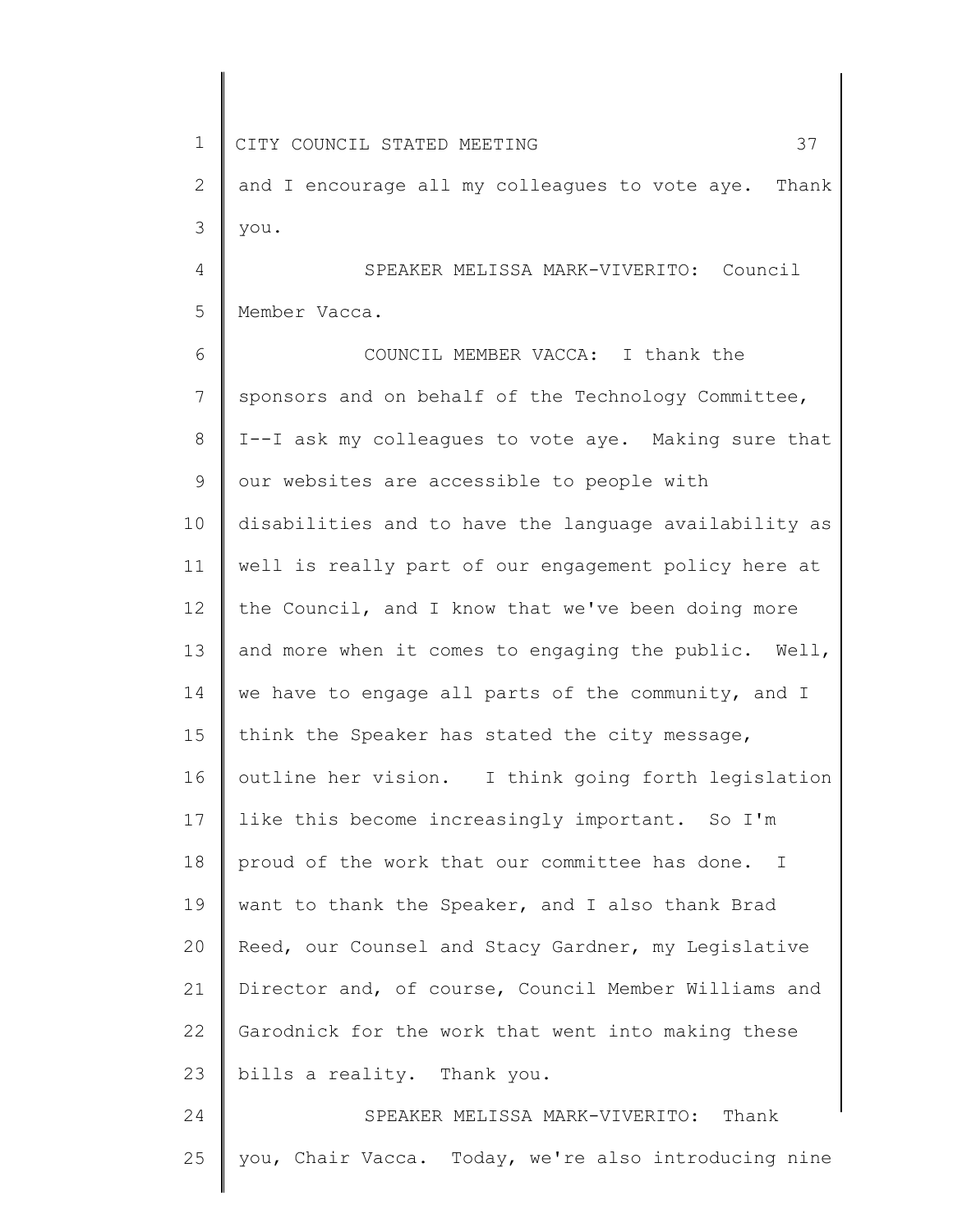| $\mathbf 1$  | CITY COUNCIL STATED MEETING<br>38                     |
|--------------|-------------------------------------------------------|
| $\mathbf{2}$ | bills, which are part of a package aimed at           |
| 3            | increasing the safety of our city's gas               |
| 4            | infrastructure. In the past two years, we've seen     |
| 5            | tragedy strike twice. Most recently in the East       |
| 6            | Village, and before that, in my neighborhood in El    |
| 7            | Barrio East Harlem. Both of these gas-related         |
| 8            | explosions resulted in New Yorkers losing their       |
| $\mathsf 9$  | lives. In response to these losses, my colleagues     |
| 10           | and I have put together this legislative package that |
| 11           | will reduce the risk of future such occurrences by    |
| 12           | requiring gas piping systems in buildings to be       |
| 13           | periodically inspected by licensed master plumbers.   |
| 14           | Creating a short-term amnesty program to allow        |
| 15           | building owners to bring their gas work up to code.   |
| 16           | Increasing penalties for individuals who continue to  |
| 17           | perform unsafe gas work, and improving communication  |
| 18           | between the city and utility companies so that all    |
| 19           | partiers are aware of, and able to promptly respond   |
| 20           | to issues that arise concerning the safety of our gas |
| 21           | infrastructure. I want to thank all my colleagues     |
| 22           | for all the work they have done on these bills thus   |
| 23           | far, and for the serious attention I know they'll     |
| 24           | give these bills as they move through the legislative |
| 25           | process. Additionally, today the Council is voting    |
|              |                                                       |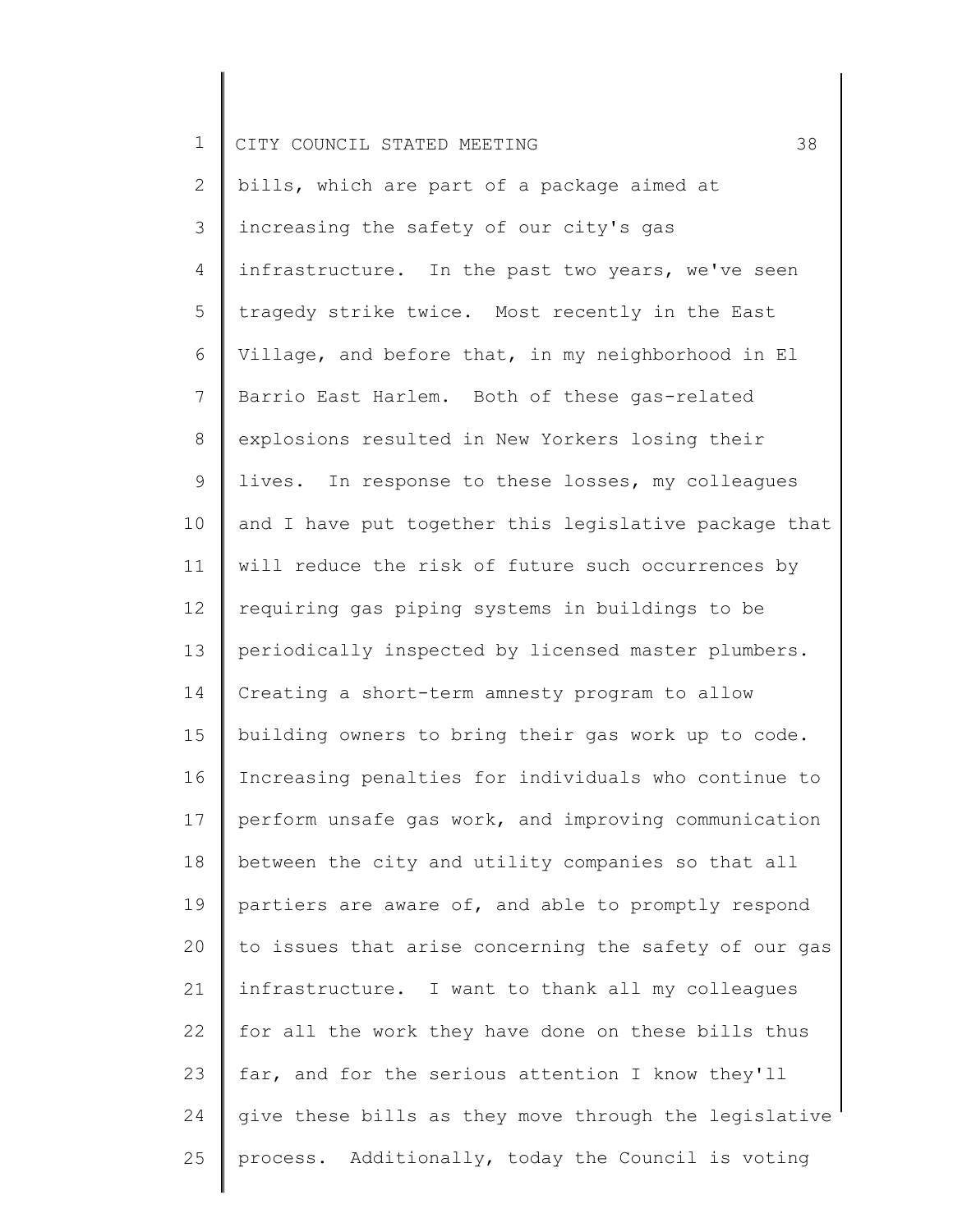|  |  | 1 CITY COUNCIL STATED MEETING |  |  |  |  |
|--|--|-------------------------------|--|--|--|--|
|--|--|-------------------------------|--|--|--|--|

24

25

2 3 4 5 6 7 8 9 10 11 12 13 14 15 16 17 18 19 20 21 22 23 on a transparency resolution that will, among other things, provide \$365,000 to the Young Women's Initiative. This represents the first phase of a \$10 million commitment by the City Council. I spoke about the Young Women's Initiative two weeks ago. I spoke about the Young Women's Initiative two weeks ago at the State of the City Address, and the message was clear: New York City needs to focus on uplifting young women and addressing system inequality that gets in the way of girls and women in our city achieving their full potential. That's what we're taking--that's why we're taking the first step toward it today. Through a public-private partnership, our \$10 million commitment will be matched for a total of \$20 million going toward the Young Women's Initiative in the coming year. And, I'd like to thank all of my colleagues for their support of this important program. I look forward to this initiative making positive impacts in the lives of countless young women across the five boroughs. Additionally, I want to congratulate Minority Leader Member Steve Matteo who just recently

announced that he and his wife are expecting a child.

[applause/cheers] And additionally, this is Ed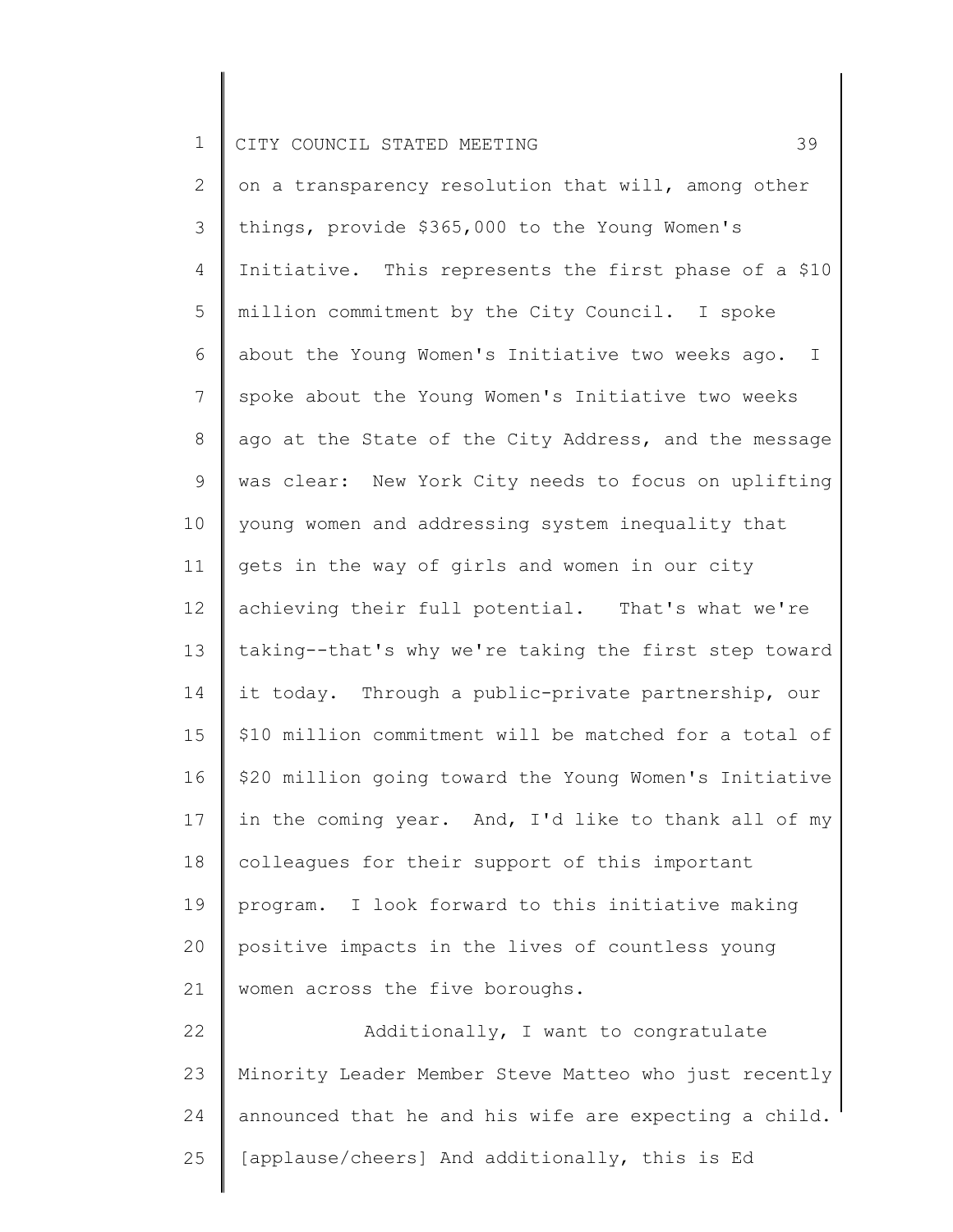|  |  | CITY COUNCIL STATED MEETING |  |  |  |  |
|--|--|-----------------------------|--|--|--|--|
|--|--|-----------------------------|--|--|--|--|

| 2              | O'Malley's last week with the Council. Ed has been    |
|----------------|-------------------------------------------------------|
| 3              | our Director of Administrative Services since 2006,   |
| $\overline{4}$ | and has served the City Council and the City Clerk's  |
| 5              | Office for 34 years. Additionally, we also bid        |
| 6              | farewell. So thank you, Ed. I don't know if he's      |
| $\overline{7}$ | here. Is he here? No. Okay, we want to thank him      |
| $8\,$          | for his service. Next, we're also going to bid        |
| $\mathcal{G}$  | farewell to Constance Tinney (sp?) who has honorably- |
| 10             | -honorably served in the Council Minority Leader's    |
| 11             | Officer for over 20 years. We definitely wish both    |
| 12             | Ed and Connie the best in their retirement, and I'll  |
| 13             | ask our Minority Leader Steve Matteo to say a few     |
| 14             | words about Constance.                                |

15 16 17 18 19 20 21 22 23 24 25 COUNCIL MEMBER MATTEO: Thank you. Thank you, Madam Speaker, and yes we are--my wife and I are adding to the Republican team so we'll have a new member soon. [laughter] I just want to take a moment. It's bittersweet day for me. Ever since I've been in the Council for the last 12 years, I've had the wonderful, wonderful chance to work with Connie as a staff member, and now as the minority leader. And I think everyone in this building has had a chance to be a recipient of Connie's smile, of Connie's hug. She is one of the few people in this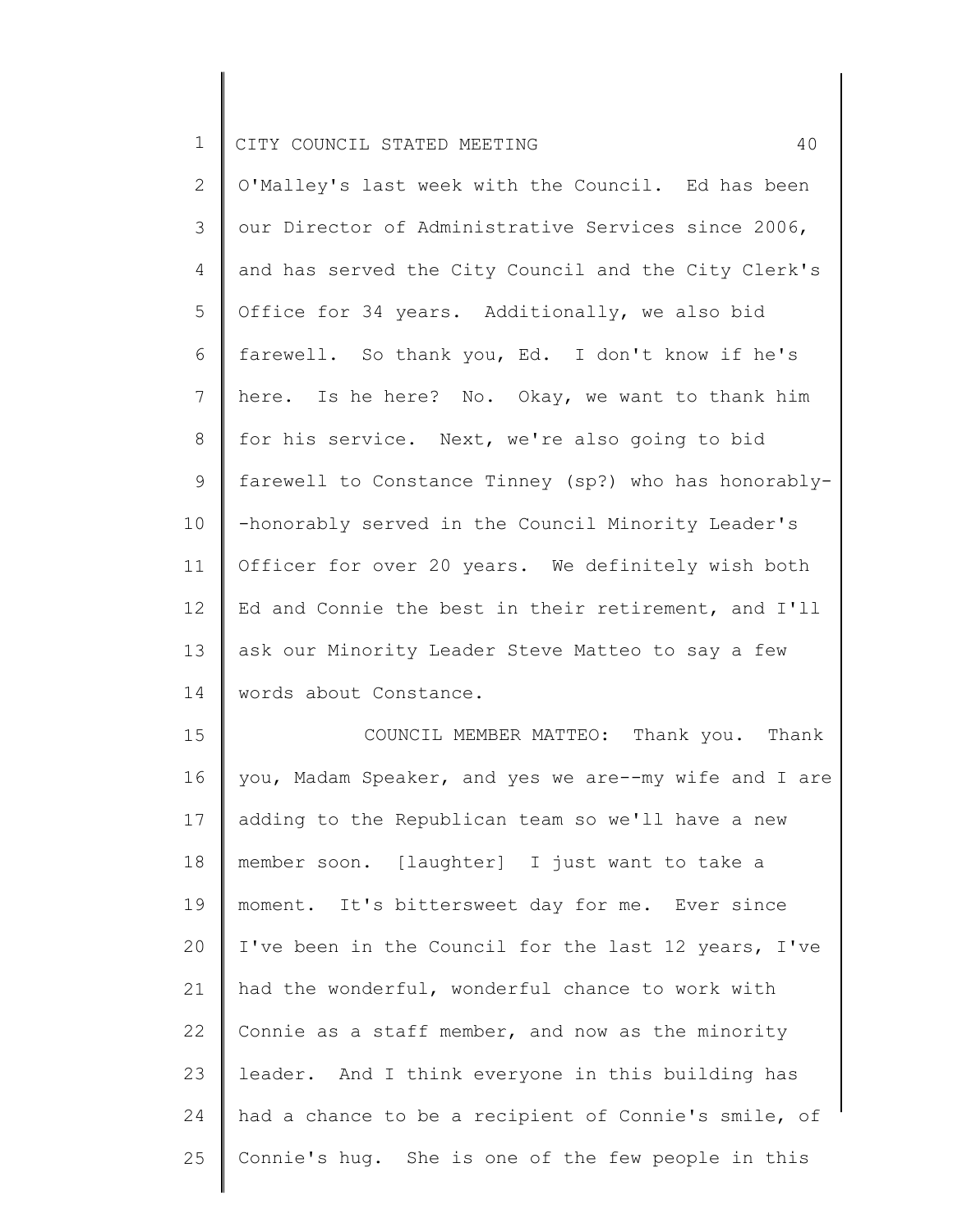|  |  | CITY COUNCIL STATED MEETING |  |  |  |  |  |
|--|--|-----------------------------|--|--|--|--|--|
|--|--|-----------------------------|--|--|--|--|--|

2 3 4 5 6 7 8 9 10 11 12 13 14 15 16 17 18 19 20 21 22 23 world who can certainly brighten up a rainy day. She had dedicated her life to City Hall. She probably knows more secrets and nooks and crannies in this building than anyone here. But she has been just a tremendous asset to the Minority Delegation, to the City Council. Connie, we are going to miss you. Joe, Eric and I are going to miss you terribly. We're going to miss your hugs. We're going to miss your smiles. We're going to miss that we just walk into the office, the Minority Leader's Office and you just have everything taken care of. So, Connie, it's been a blessing. You are a true friend. You're a member of my family, the Republican family, the City Council family. I know you're in the back, and if my colleagues can just recognize and wish Connie the best of luck in her retirement. [applause/cheers] SPEAKER MELISSA MARK-VIVERITO: [laughs] COUNCIL MEMBER MATTEO: Thank you, Madam Speaker. SPEAKER MELISSA MARK-VIVERITO: Quite the send off for Connie. Thank you for you for your--for those years of service, Connie. Thank you so much.

24 Two more quick things I'd like to mention. First--

25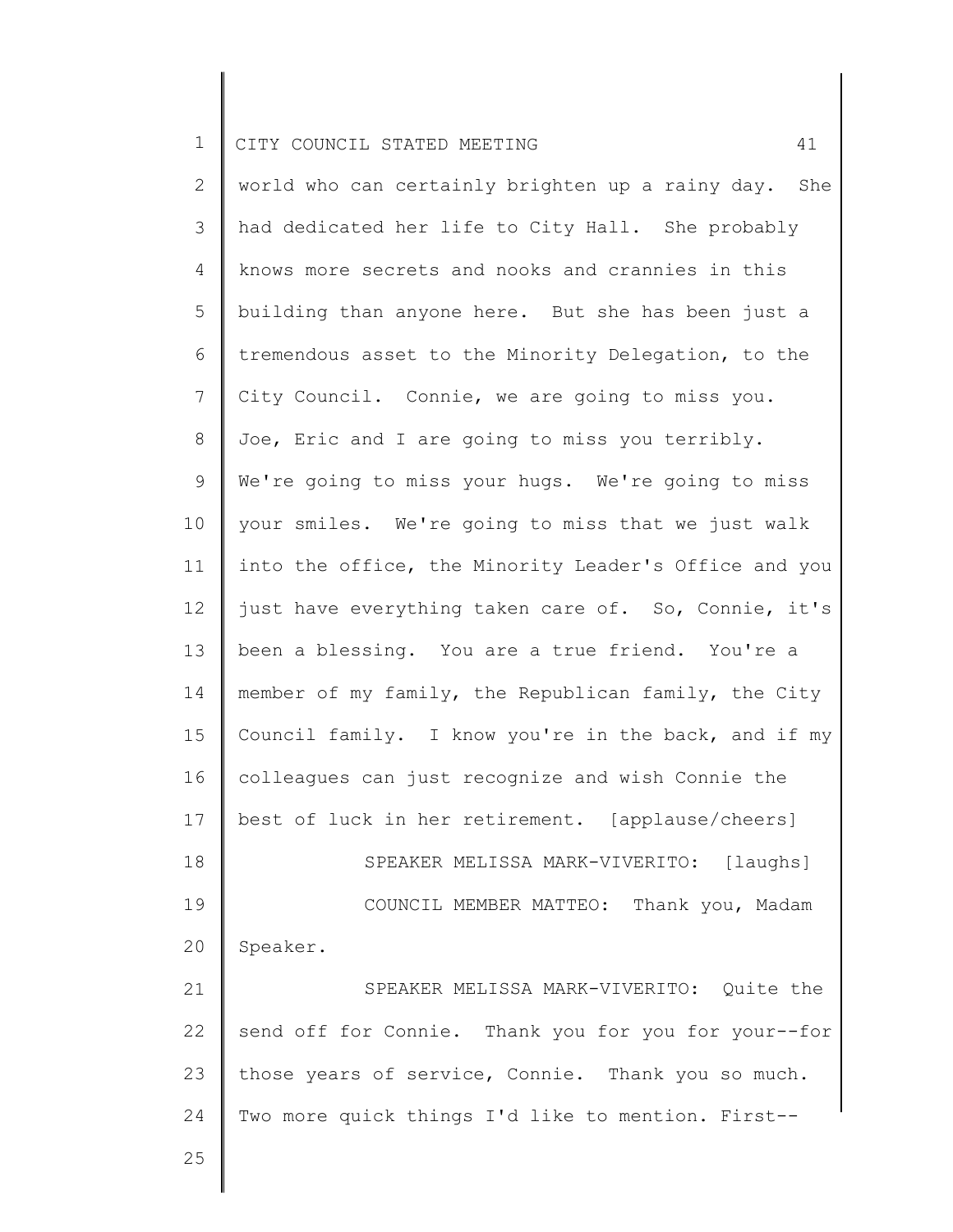2 3 PUBLIC ADVOCATE JAMES: [interposing] [shushing for quiet]

4 5 6 7 8 9 10 SPEAKER MELISSA MARK-VIVERITO: -- the Women's Caucus selected new chairs today, and I think the exiting chairs or the incoming chairs would like to present some flowers. So, I want to ask Council Members Rosenthal and Cumbo, who I believe want to extend some flowers and appreciation to the outgoing chairs, Council Members Mealy and Crowley.

11 12 13 14 COUNCIL MEMBER CUMBO: Thank you. Thank you so very much. Today was a wonderful day. We were given the opportunity by our colleagues to become--

15 16 PUBLIC ADVOCATE JAMES: [interposing] [shushing for quiet]

17 18 19 20 21 22 23 24 25 COUNCIL MEMBER CUMBO: --the new chairs of the Women's Caucus. Both Council Member Rosenthal and myself consider this a huge honor, and we want to thank Council Member Mealy and we want to thank Council Member Crowley for their incredible work. They have done so much work as it pertains to women's health. A breast cancer awareness walk, heart awareness walk, all of the different work that we've done around ovarian cancer, promoting the next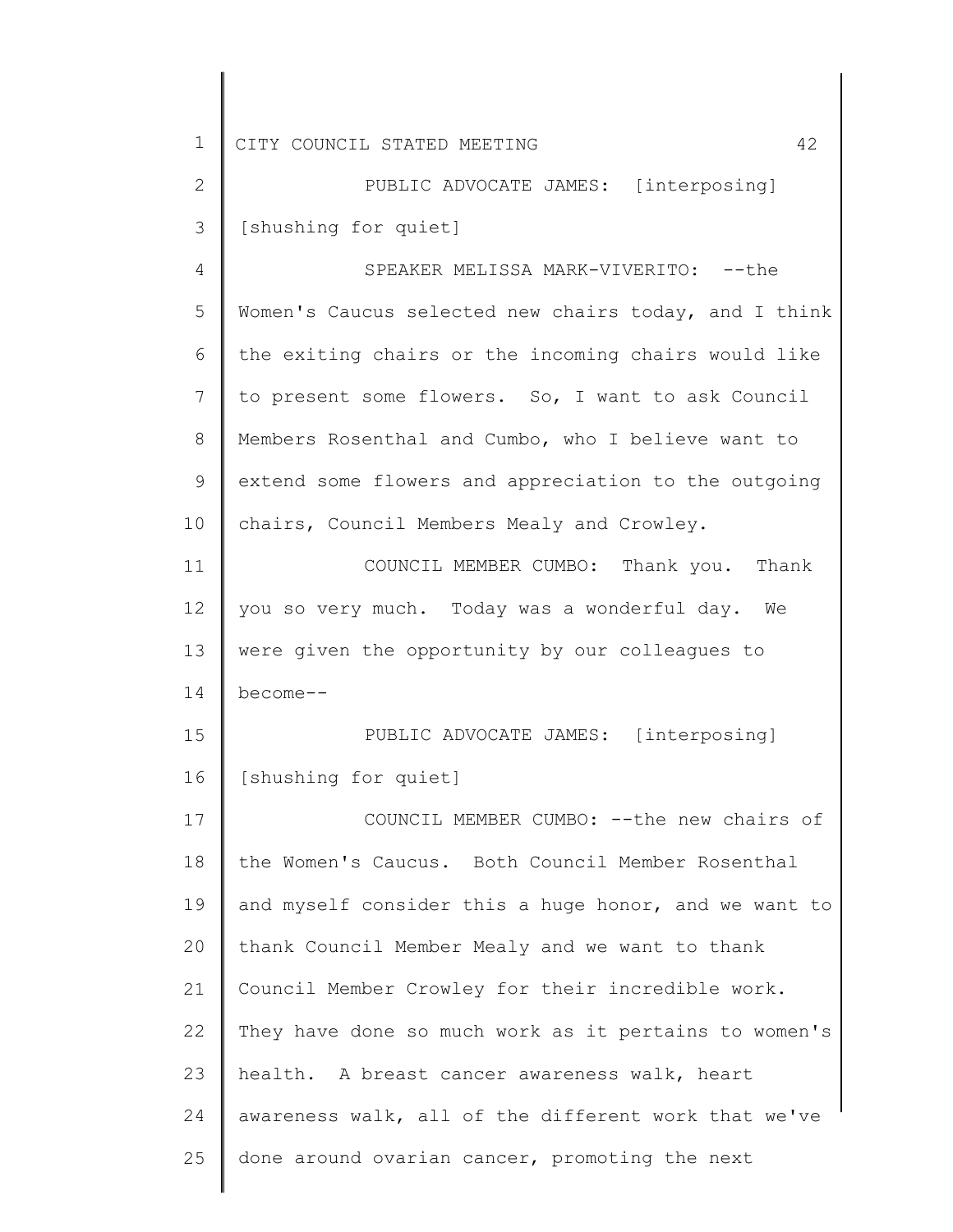| $\mathbf 1$  | 43<br>CITY COUNCIL STATED MEETING                     |
|--------------|-------------------------------------------------------|
| $\mathbf{2}$ | generation of women leaders to run for office. Those  |
| 3            | incredible programs of bringing a woman to work with  |
| 4            | us so that they can understand the story behind each  |
| 5            | and every one of our journeys to become council       |
| 6            | members in the City of New York. So we applaud you.   |
| 7            | We thank you. You have set an extraordinary high      |
| 8            | bar, and we look forward to meeting that and          |
| 9            | continuing to work with each and everyone of you, and |
| 10           | we look forward to all of the members of the Women's  |
| 11           | Caucus remaining active and continuing to raise our   |
| 12           | voice at this critical time in women's history.       |
| 13           | Thank you for your service. [applause]                |
| 14           | SPEAKER MELISSA MARK-VIVERITO: Very--                 |
| 15           | very thoughtful. So I--I thank the incoming chairs    |
| 16           | for doing that. If you want to--Laurie, maybe if you  |
| 17           | could--well, there's a lot of flowers.                |
| 18           | COUNCIL MEMBER CROWLEY: Thank you for                 |
| 19           | these.                                                |
| 20           | COUNCIL MEMBER MEALY: Thank you.                      |
| 21           | SPEAKER MELISSA MARK-VIVERITO: And as                 |
| 22           | I've said, and I'm going to keep saying it as a       |
| 23           | reminder each and every time, there may be only 14 of |
| 24           | us councilwomen in this Council, but we are a         |
| 25           | thoughtful bunch, and I think we need a little bit    |
|              |                                                       |

∥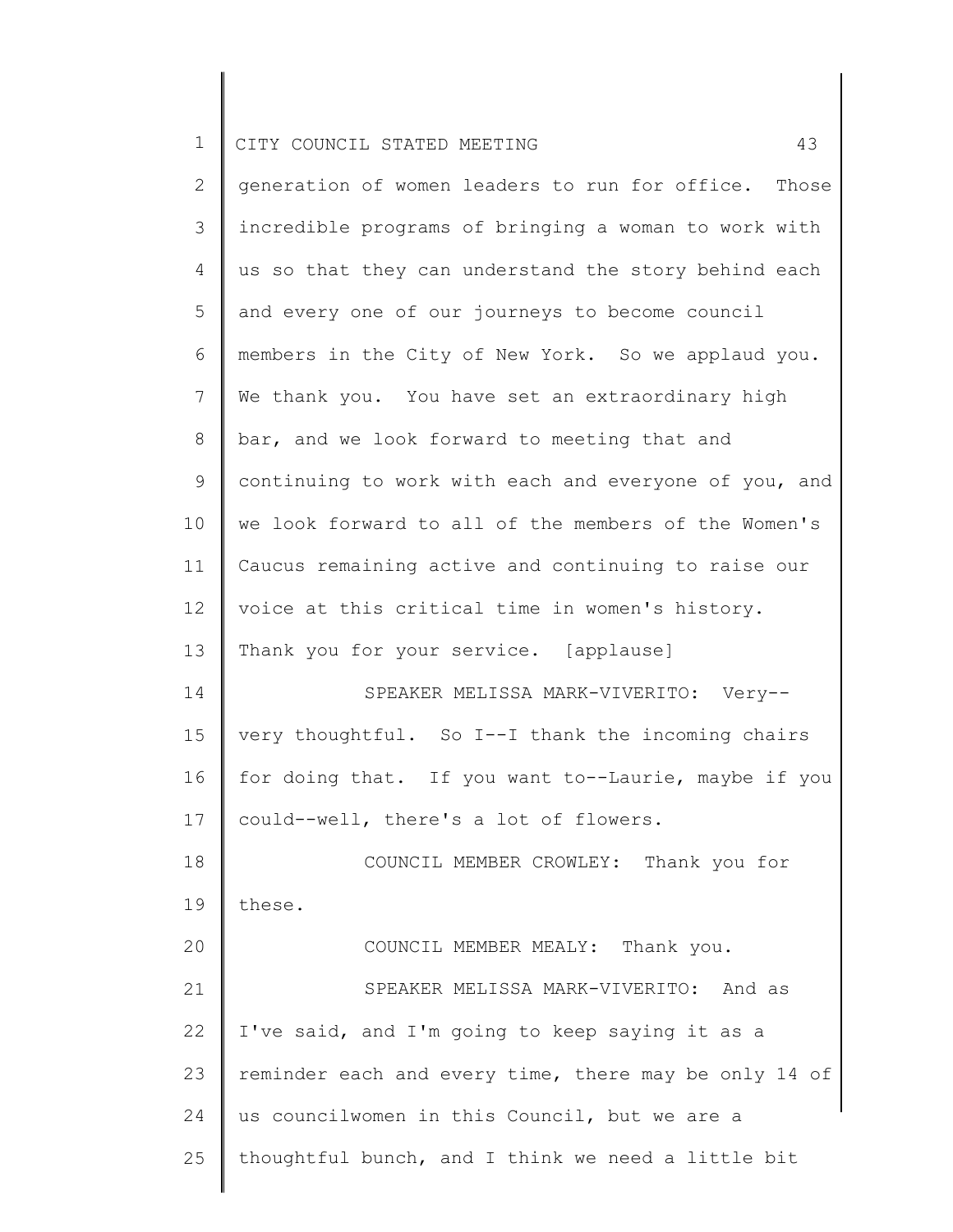| 1  | 44<br>CITY COUNCIL STATED MEETING                     |
|----|-------------------------------------------------------|
| 2  | more of this love coming into this Council in the     |
| 3  | future. [applause/cheers] So I'm going to--the        |
| 4  | $last--$                                              |
| 5  | COUNCIL MEMBER ROSENTHAL: [interposing]               |
| 6  | Speaker, can I ask for a couple of unusual quick      |
| 7  | things. Can we also thank Amanda Farias who's a       |
| 8  | staffer for the Women's Caucus.                       |
| 9  | SPEAKER MELISSA MARK-VIVERITO: Oh, okay.              |
| 10 | I'm with you. [applause/cheers]                       |
| 11 | COUNCIL MEMBER ROSENTHAL: And could we                |
| 12 | ask the--could we ask the women of the Caucus to very |
| 13 | quickly run right up there for a quick photo of them. |
| 14 | SPEAKER MELISSA MARK-VIVERITO: Not--I--               |
| 15 | No. No, not that.                                     |
| 16 | COUNCIL MEMBER ROSENTHAL: [interposing]               |
| 17 | I just--I just want to--                              |
| 18 | SPEAKER MELISSA MARK-VIVERITO: That I                 |
| 19 | won't allow.                                          |
| 20 | COUNCIL MEMBER ROSENTHAL: --do it right               |
| 21 | after.                                                |
| 22 | SPEAKER MELISSA MARK-VIVERITO: I need to              |
| 23 | move the agenda forward.                              |
| 24 | PUBLIC ADVOCATE JAMES: [laughing]                     |
| 25 |                                                       |
|    |                                                       |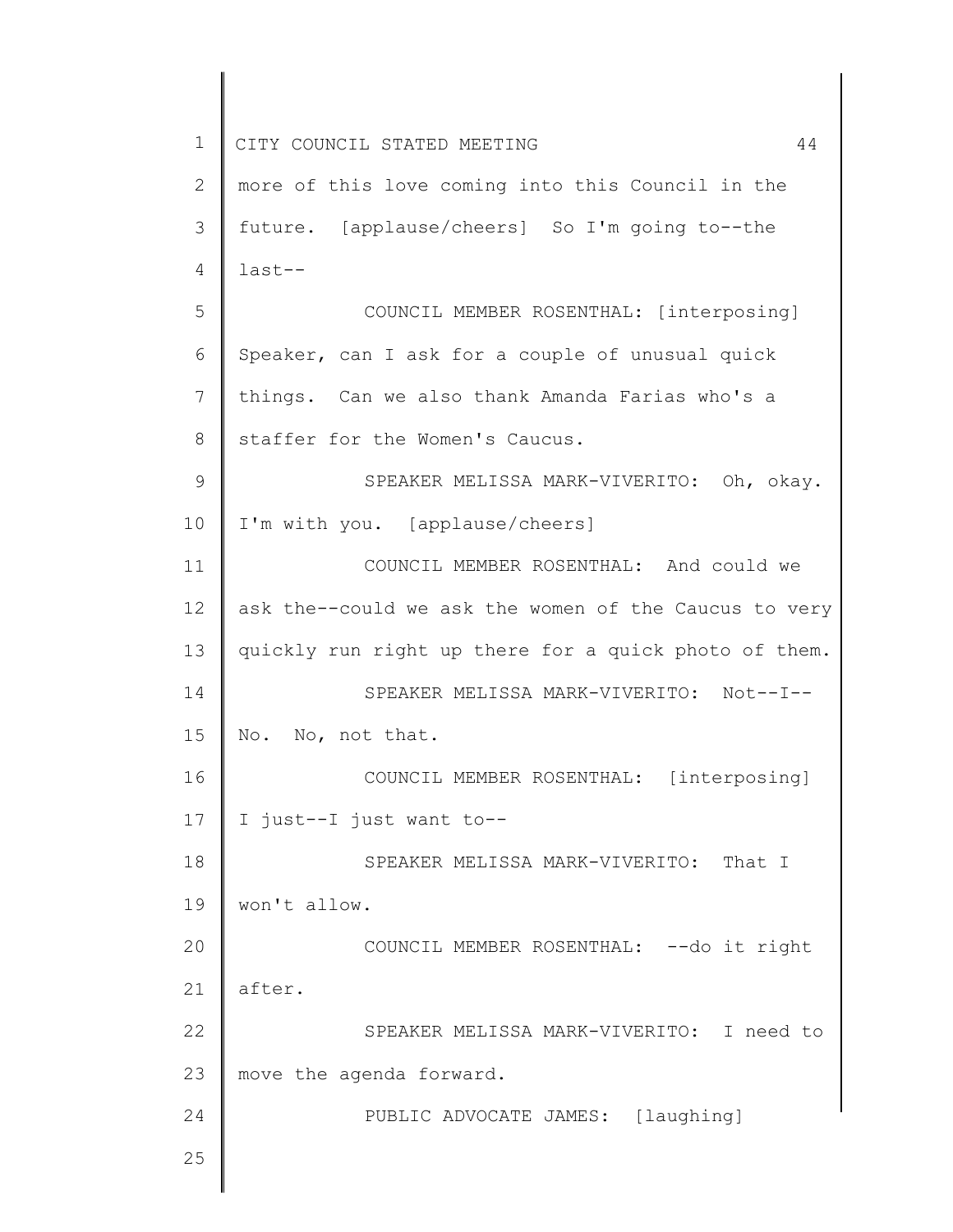1 2 3 4 5 6 7 8 9 10 11 12 13 14 15 16 17 18 19 20 21 22 23 24 25 CITY COUNCIL STATED MEETING 45 COUNCIL MEMBER CROWLEY: Can I say a quick thank you? SPEAKER MELISSA MARK-VIVERITO: [interposing] All right we've--we've--we've--COUNCIL MEMBER CROWLEY: Speaker? SPEAKER MELISSA MARK-VIVERITO: Yes. COUNCIL MEMBER CROWLEY: May I say a quick thank you. SPEAKER MELISSA MARK-VIVERITO: Go ahead in response to it, yes. PUBLIC ADVOCATE JAMES: [laughing] COUNCIL MEMBER CROWLEY: All right, it's been quite a rewarding experience being a co-chair with Council Member Darlene Mealy. You know, we have been able to help so many women across the City of New York receive vital services because of how strong and dedicated the entire Caucus is. PUBLIC ADVOCATE JAMES: [interposing] Yes. COUNCIL MEMBER CROWLEY: And I want to thank all the 14 members of the Women's Caucus, and especially you, Speaker Melissa Mark-Viverito for your leadership especially with your new announcement today, which will help many, many young women achieve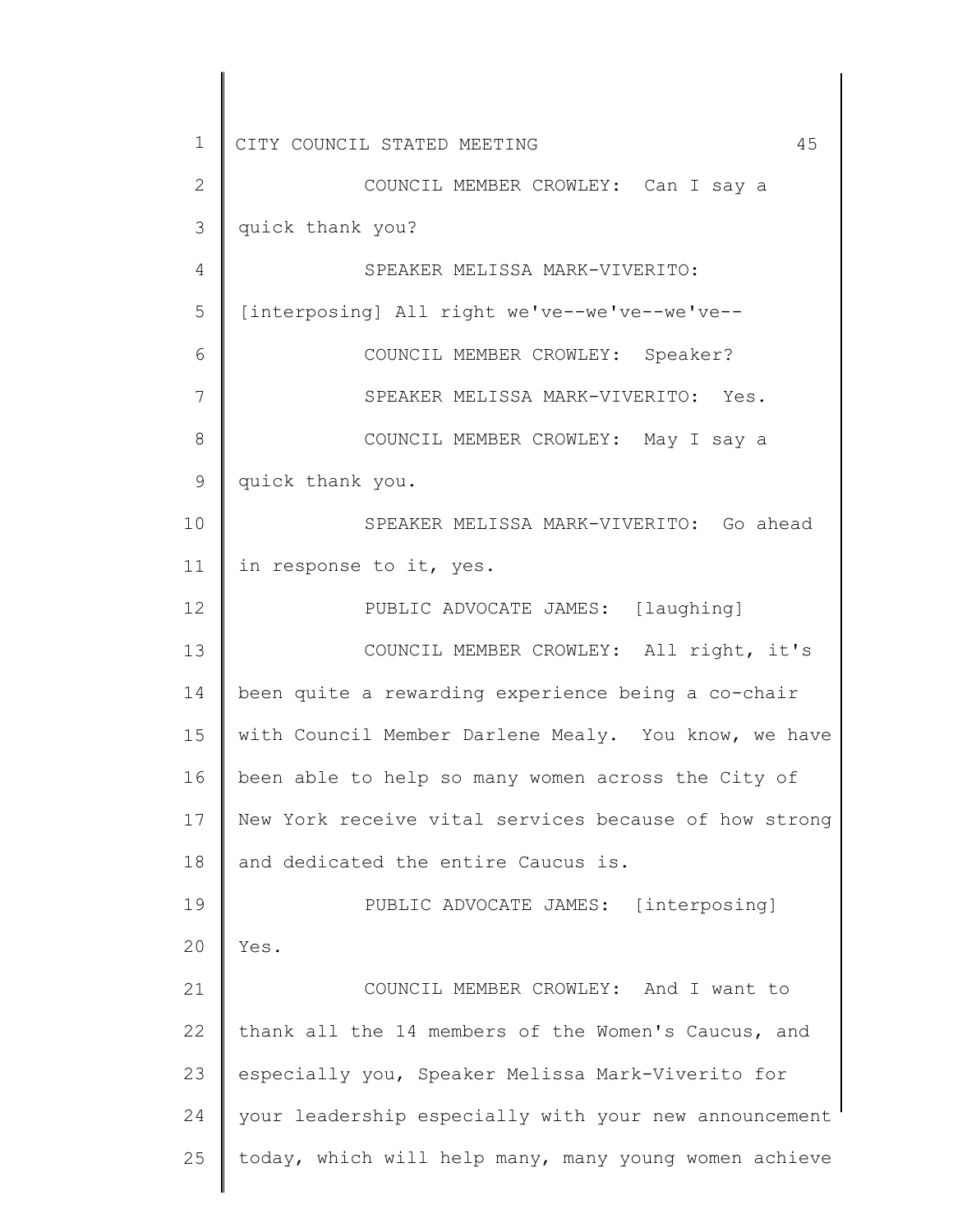| $\mathbf 1$   | 46<br>CITY COUNCIL STATED MEETING                     |
|---------------|-------------------------------------------------------|
| 2             | all they're capable of achieving and believing in     |
| 3             | themselves, and I do want to thank Council Member     |
| 4             | Helen Rosenthal, and Council Member Laurie Cumbo for  |
| 5             | the good work they've done with the Caucus and taking |
| 6             | on this new leadership responsibility. I know you     |
| 7             | quys will be terrific.                                |
| 8             | PUBLIC ADVOCATE JAMES: [off mic] Thank                |
| $\mathcal{G}$ | you.                                                  |
| 10            | SPEAKER MELISSA MARK-VIVERITO: Thank                  |
| 11            | you. [applause] And I do--                            |
| 12            | PUBLIC ADVOCATE JAMES: [interposing]                  |
| 13            | [shushing for quiet]                                  |
| 14            | SPEAKER MELISSA MARK-VIVERITO: -- want to             |
| 15            | close today, and fortunately we--we--we've shared     |
| 16            | some good news today, but I--I--we do want to end     |
| 17            | with a moment of silence for Assemblywoman Barbara    |
| 18            | Clark who passed away earlier this week kind of a     |
| 19            | little bit suddenly, and I think Daneek just          |
| 20            | indicated that she was his co-leader in Queens.       |
| 21            | Barbara a trailblazer who dedicated her life to       |
| 22            | serving Queens and improving the lives of all New     |
| 23            | Yorkers. She's definitely going to be missed and if   |
| 24            | I could ask my colleagues then for a moment of        |
| 25            | silence.                                              |
|               |                                                       |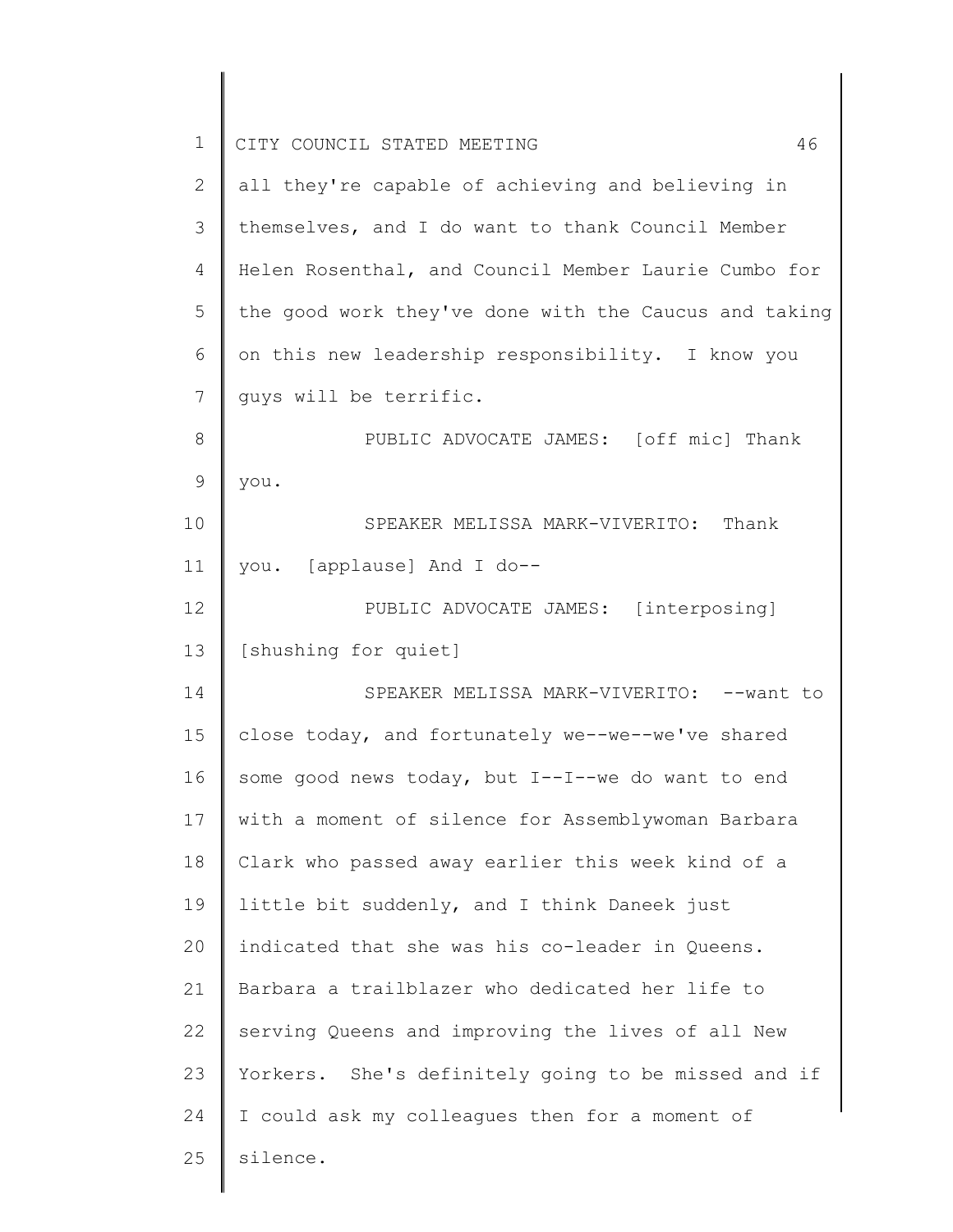1 2 3 4 5 6 7 8 9 10 11 12 13 14 15 16 17 18 19 20 21 22 23 24 25 CITY COUNCIL STATED MEETING 47 PUBLIC ADVOCATE JAMES: Please rise. [Moment of silence observed] SPEAKER MELISSA MARK-VIVERITO: Thank you, my colleagues, and with that, I end communication from the Speaker. PUBLIC ADVOCATE JAMES: Discussion of General Orders. Seeing none, Report of Special Committees. CLERK: None. PUBLIC ADVOCATE JAMES: Reports of Standing Committees. Quite in the Chambers. CLERK: Report of the Committee on Environmental Protection-- PUBLIC ADVOCATE JAMES: [interposing] [shushing for quiet] CLERK: --Intro 478-A, Photovoltaic Systems. SPEAKER MELISSA MARK-VIVERITO: Amended and coupled on General Orders. CLERK: Report of the Committee on Finance, Intro 1029, Fulton Street BID. SPEAKER MELISSA MARK-VIVERITO: Coupled on General Orders. CLERK: Intro 1047, Fulton Mall.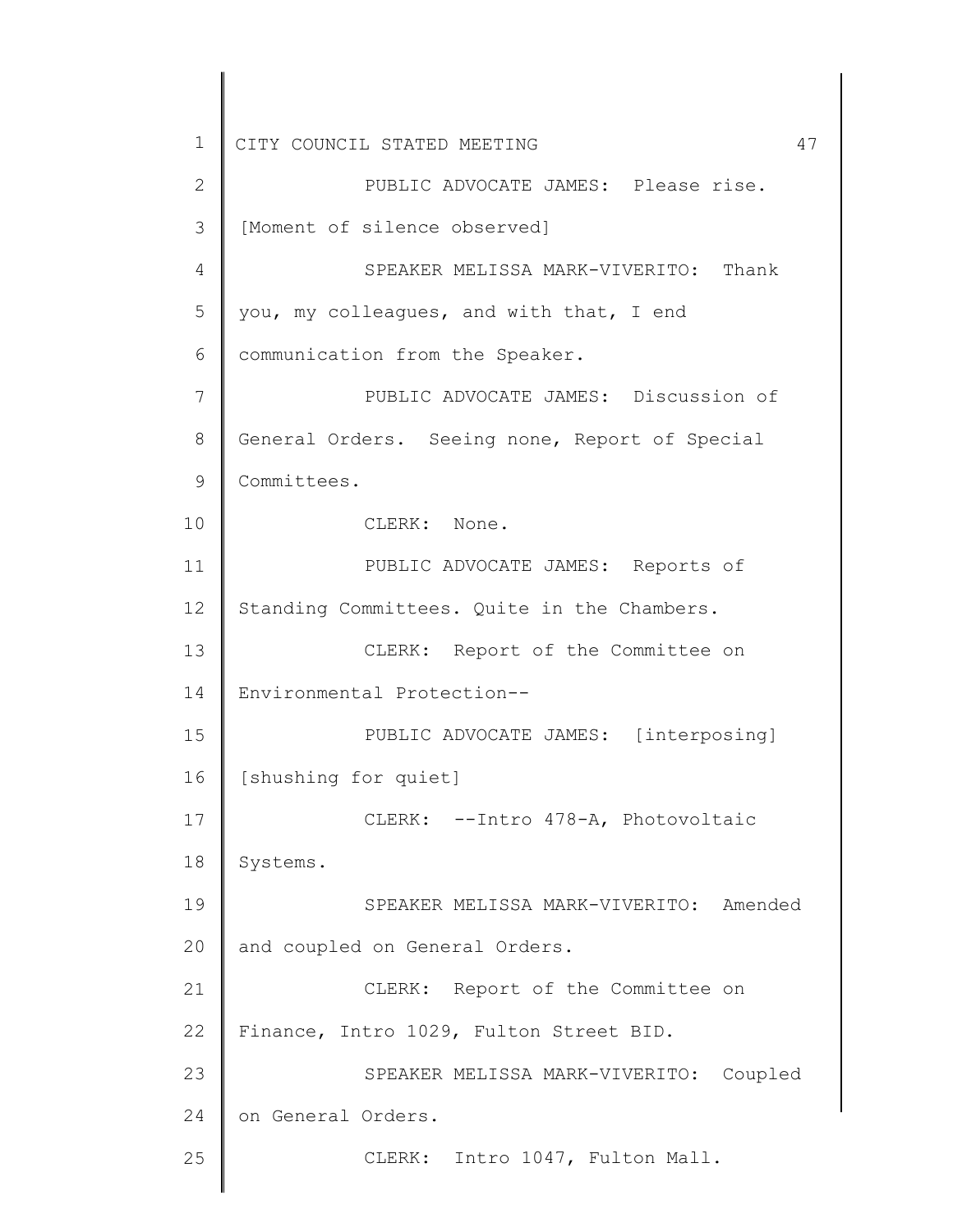1 2 3 4 5 6 7 8 9 10 11 12 13 14 15 16 17 18 19 20 21 22 23 24 25 CITY COUNCIL STATED MEETING 48 SPEAKER MELISSA MARK-VIVERITO: Coupled on General Orders. CLERK: Preconsidered Reso 995, Organization funding. PUBLIC ADVOCATE JAMES: [interposing] [shushing for quiet] SERGEANT-AT-ARMS: [off mic] Keep it down. SPEAKER MELISSA MARK-VIVERITO: Coupled on General Orders. CLERK: Preconsidered LU 333 and Reso 998, Academy Gardens. SPEAKER MELISSA MARK-VIVERITO: Coupled on General Orders. CLERK: Report of the Committee on Mental Health, Developmental Disability, Alcoholism, Substance Abuse and Disability Services, Intro 881-A, Disability Service facilitators. SPEAKER MELISSA MARK-VIVERITO: Amended and Coupled on General Orders. CLERK: Intro 883, Information Regarding Accessibility. SPEAKER MELISSA MARK-VIVERITO: Amended and Coupled on General Orders.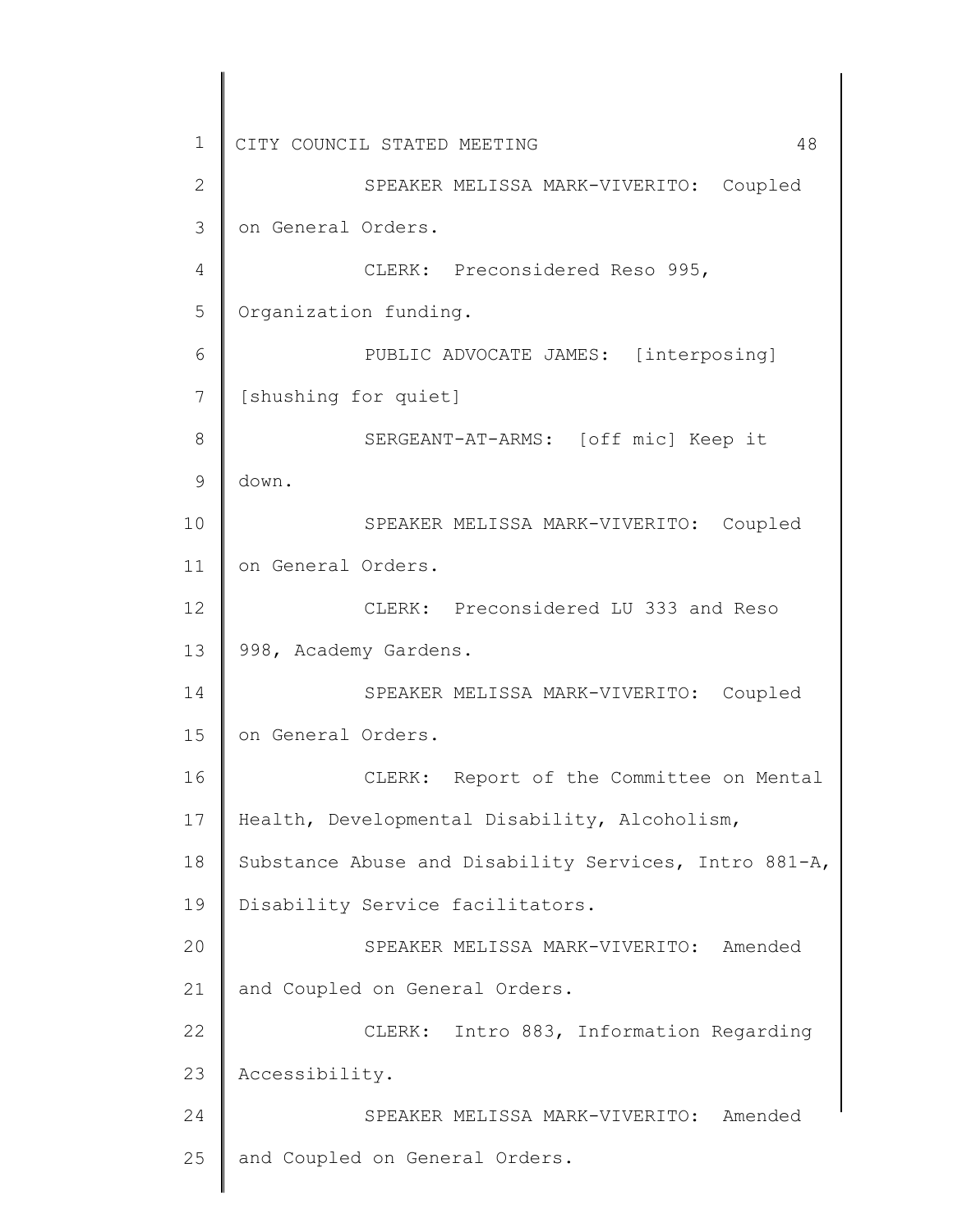1 2 3 4 5 6 7 8 9 10 11 12 13 14 15 16 17 18 19 20 21 22 23 24 25 CITY COUNCIL STATED MEETING 49 CLERK: Report of the Committee on Technology, Intro 673-A, Translation Feature on city websites. SPEAKER MELISSA MARK-VIVERITO: Amended and Coupled on General Orders. CLERK: Intro 683-A, Government website accessibility. SPEAKER MELISSA MARK-VIVERITO: Amended and Coupled on General Orders. CLERK: On the General Order Calendar Resolution appointing various persons Commissioner of Deeds. SPEAKER MELISSA MARK-VIVERITO: Coupled on General Orders, and--and my colleagues seem a little boisterous today. If we could try to keep it down so we can move the agenda forward, I really would appreciate it. At this time, I ask for a roll call on all items on the Coupled General Order Calendar. CLERK: Barron. COUNCIL MEMBER BARRON: Aye. CLERK: Borelli. COUNCIL MEMBER BORELLI: Aye CLERK: Cabrera.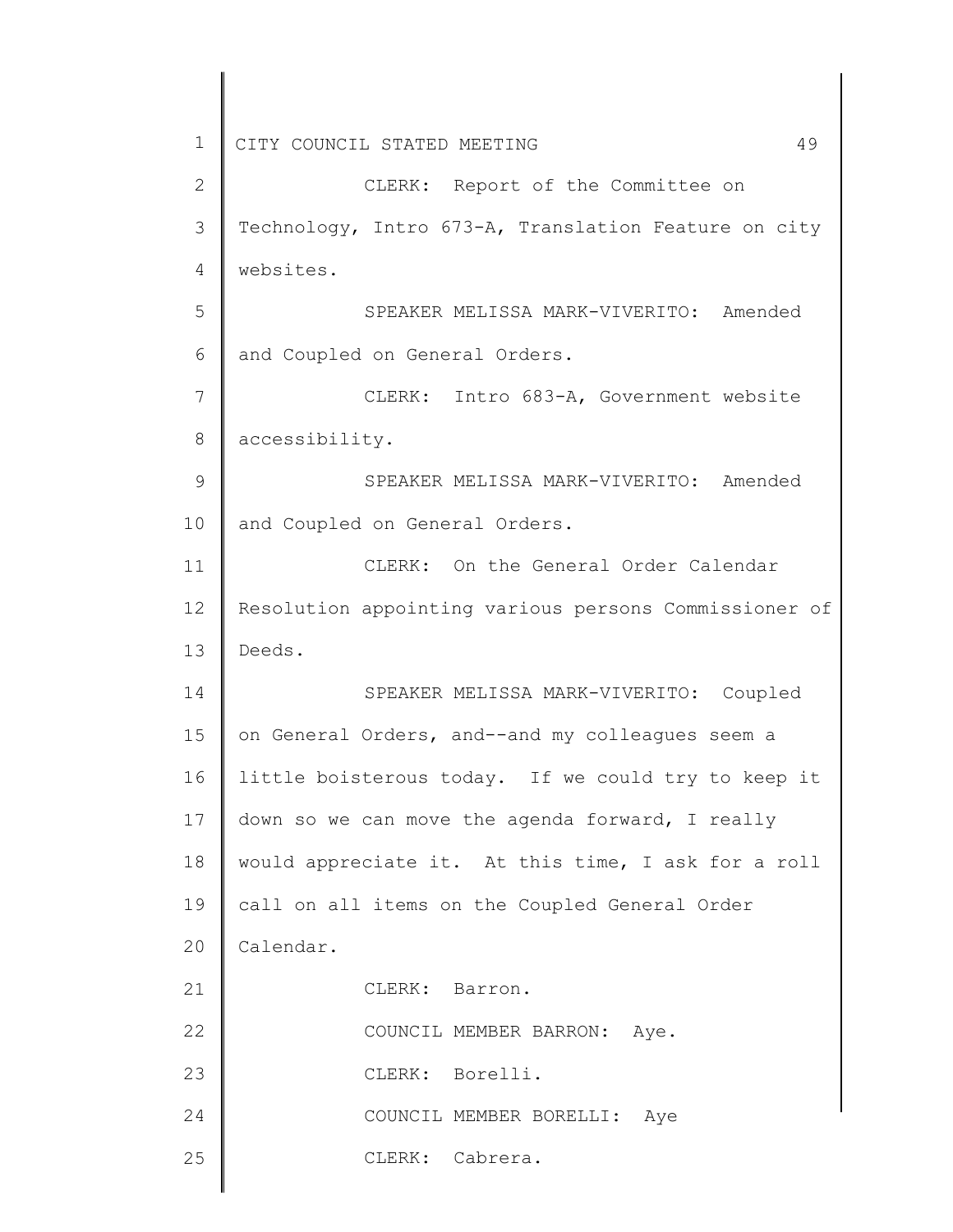1 2 3 4 5 6 7 8 9 10 11 12 13 14 15 16 17 18 19 20 21 22 23 24 25 CITY COUNCIL STATED MEETING 50 COUNCIL MEMBER CABRERA: Aye. CLERK: Chin. COUNCIL MEMBER CHIN: Aye. CLERK: Cohen. COUNCIL MEMBER COHEN: Aye. CLERK: Constantinides. COUNCIL MEMBER CONSTANTINIDES: With congratulations to all my colleagues on their bills today, I vote aye. CLERK: Cornegy. COUNCIL MEMBER CORNEGY: Aye. CLERK: Crowley. COUNCIL MEMBER CROWLEY: I vote aye. CLERK: Cumbo. COUNCIL MEMBER CUMBO: [off mic] I vote aye. CLERK: Deutsch. COUNCIL MEMBER DEUTSCH: Aye. CLERK: Dromm. COUNCIL MEMBER DROMM: I vote aye, but I'd like to also state that in the Transparency Resolution I'm giving funding to the Origins Theater Company, which may perform a show at the Regal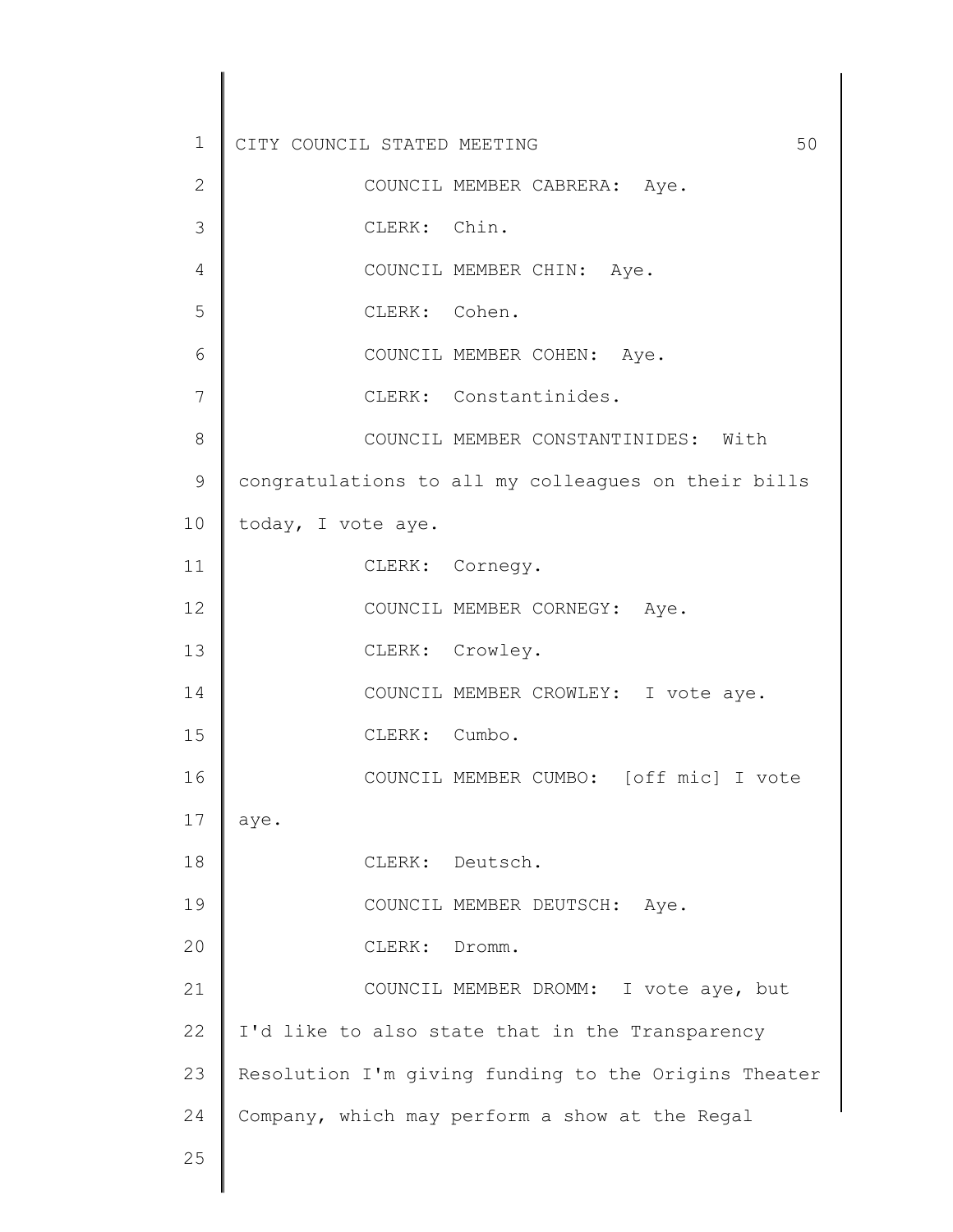| $\mathbf 1$    | CITY COUNCIL STATED MEETING<br>51                    |
|----------------|------------------------------------------------------|
| $\overline{2}$ | Heights Nursing Home, and my mother is a resident at |
| 3              | the nursing home.                                    |
| 4              | CLERK: Espinal.                                      |
| 5              | COUNCIL MEMBER ESPINAL: I vote aye.                  |
| 6              | CLERK: Ferreras-Copeland.                            |
| 7              | COUNCIL MEMBER FERRERAS-COPELAND: I vote             |
| $8\,$          | aye.                                                 |
| $\mathsf 9$    | CLERK: Garodnick.                                    |
| 10             | COUNCIL MEMBER GARODNICK: Aye.                       |
| 11             | CLERK: Gentile.                                      |
| 12             | COUNCIL MEMBER GENTILE: Aye on all.                  |
| 13             | CLERK: Eugene.                                       |
| 14             | COUNCIL MEMBER EUGENE: I vote aye.                   |
| 15             | CLERK: Gibson.                                       |
| 16             | COUNCIL MEMBER GIBSON: I vote aye.                   |
| 17             | CLERK: Cohen.                                        |
| 18             | COUNCIL MEMBER COHEN: Here.                          |
| 19             | CLERK: Greenfield.                                   |
| 20             | COUNCIL MEMBER GREENFIELD: Aye on all                |
| 21             | calls (sic) and aye on all. Thank you.               |
| 22             | CLERK: Grodenchik.                                   |
| 23             | COUNCIL MEMBER GRODENCHIK: [off mic]                 |
| 24             | Aye.                                                 |
| 25             | CLERK: Johnson.                                      |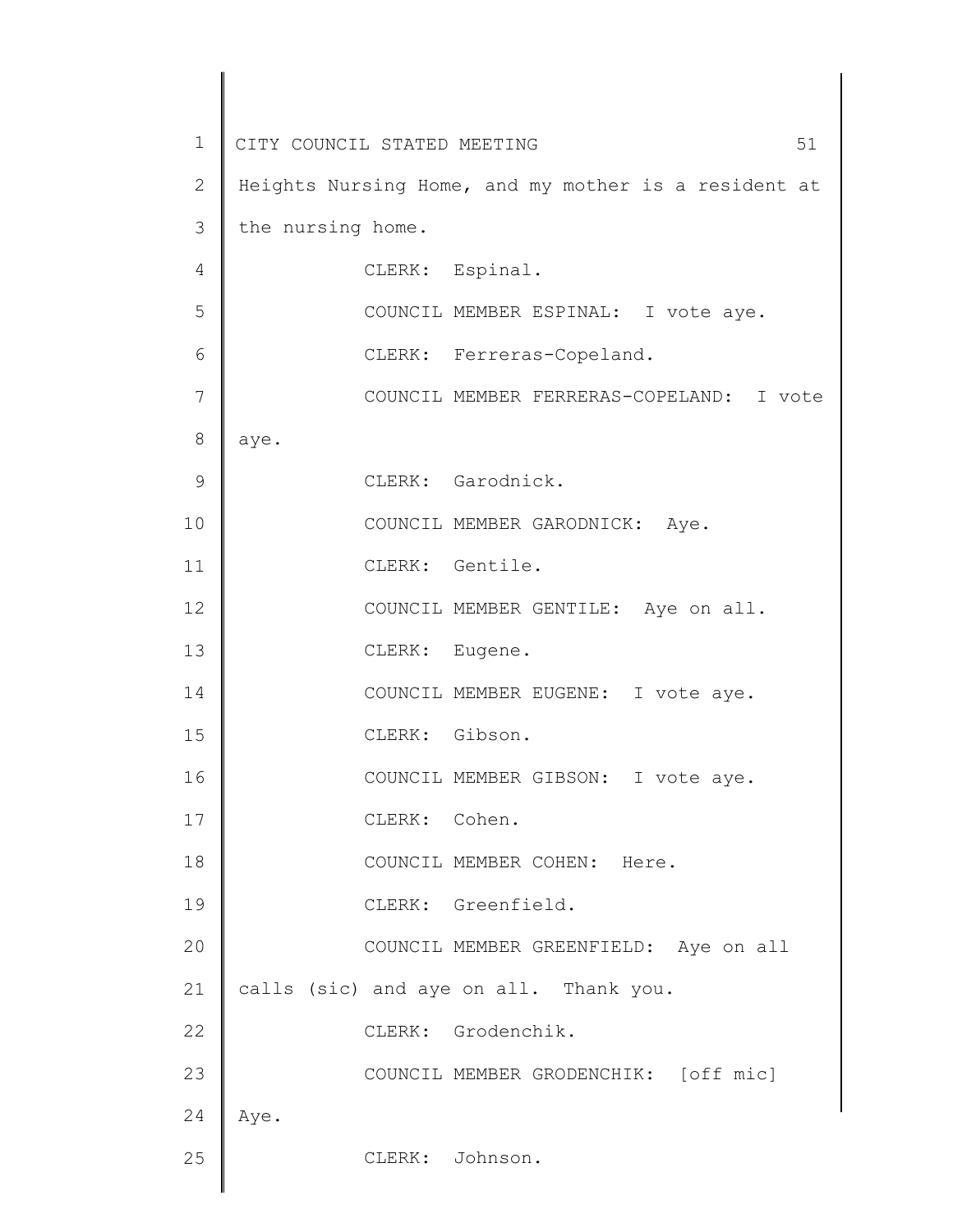| $\mathbf 1$  | CITY COUNCIL STATED MEETING |                                        | 52 |
|--------------|-----------------------------|----------------------------------------|----|
| $\mathbf{2}$ |                             | COUNCIL MEMBER JOHNSON: Aye.           |    |
| 3            |                             | CLERK: Kallos.                         |    |
| 4            |                             | COUNCIL MEMBER KALLOS: Aye.            |    |
| 5            |                             | CLERK: King.                           |    |
| 6            |                             | COUNCIL MEMBER KING: Aye on all.       |    |
| 7            |                             | CLERK: Koo.                            |    |
| 8            |                             | COUNCIL MEMBER KOO: Aye on all.        |    |
| 9            |                             | CLERK: Koslowitz.                      |    |
| 10           |                             | COUNCIL MEMBER KOSLOWITZ: Aye on all.  |    |
| 11           |                             | CLERK: Lancman.                        |    |
| 12           |                             | COUNCIL MEMBER LANCMAN Aye.            |    |
| 13           |                             | CLERK: Lander.                         |    |
| 14           |                             | COUNCIL MEMBER LANDER: [off mic] Aye.  |    |
| 15           |                             | CLERK: Levin.                          |    |
| 16           |                             | COUNCIL MEMBER LEVIN: Aye.             |    |
| 17           |                             | CLERK: Levine.                         |    |
| 18           |                             | COUNCIL MEMBER LEVINE: Aye on all.     |    |
| 19           |                             | CLERK: Maisel.                         |    |
| 20           |                             | COUNCIL MEMBER MAISEL: Yes.            |    |
| 21           |                             | CLERK: Mealy.                          |    |
| 22           |                             | COUNCIL MEMBER MEALY: Present and aye. |    |
| 23           |                             | CLERK: Menchaca.                       |    |
| 24           |                             | COUNCIL MEMBER MENCHACA: [speaking     |    |
| 25           | Spanish] I vote aye.        |                                        |    |
|              |                             |                                        |    |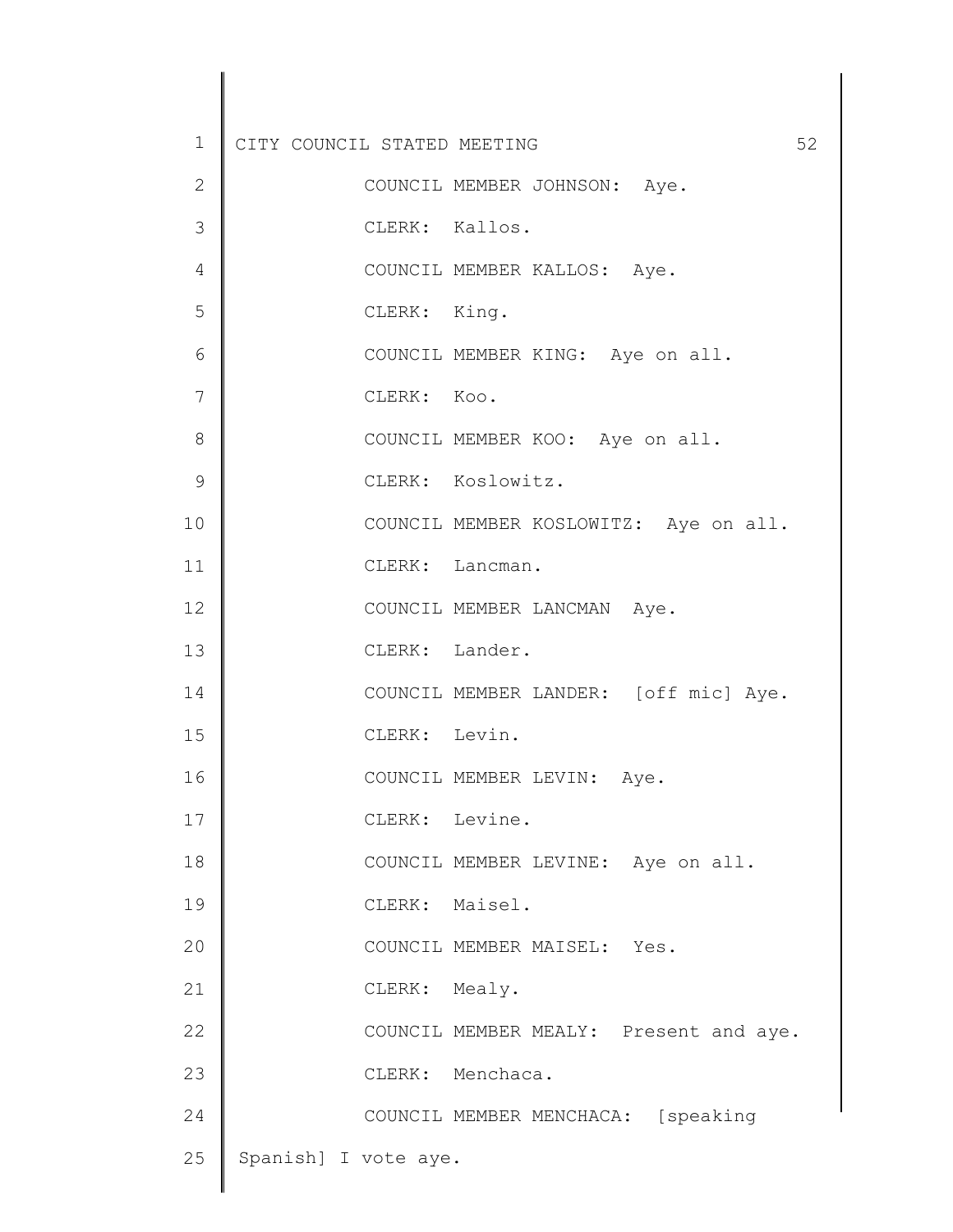| $\mathbf 1$   | CITY COUNCIL STATED MEETING |                | 53                                       |
|---------------|-----------------------------|----------------|------------------------------------------|
| $\mathbf{2}$  |                             | CLERK: Miller. |                                          |
| 3             |                             |                | COUNCIL MEMBER MILLER: Aye.              |
| 4             |                             | CLERK: Palma.  |                                          |
| 5             |                             |                | COUNCIL MEMBER PALMA: [off mic] Aye.     |
| 6             |                             |                | CLERK: Reynoso.                          |
| 7             |                             |                | COUNCIL MEMBER REYNOSO: Aye.             |
| 8             |                             |                | CLERK: Richards.                         |
| $\mathcal{G}$ |                             |                | COUNCIL MEMBER RICHARDS: Aye.            |
| 10            |                             |                | CLERK: Rodriguez.                        |
| 11            |                             |                | COUNCIL MEMBER RODRIGUEZ: [off mic] Aye. |
| 12            |                             |                | CLERK: Rosenthal.                        |
| 13            |                             |                | COUNCIL MEMBER ROSENTHAL: [off mic] Aye  |
| 14            | on all.                     |                |                                          |
| 15            |                             | CLERK: Torres. |                                          |
| 16            |                             |                | COUNCIL MEMBER TORRES: Aye.              |
| 17            |                             |                | CLERK: Treyger.                          |
| 18            |                             |                | COUNCIL MEMBER TREYGER: Congratulations. |
| 19            | I vote aye.                 |                |                                          |
| 20            |                             | CLERK: Ulrich. |                                          |
| 21            |                             |                | COUNCIL MEMBER ULRICH: Aye.              |
| 22            |                             | CLERK: Vacca.  |                                          |
| 23            |                             |                | COUNCIL MEMBER VACCA: Aye.               |
| 24            |                             |                | CLERK: Vallone.                          |
| 25            |                             |                | COUNCIL MEMBER VALLONE: Aye on all.      |
|               |                             |                |                                          |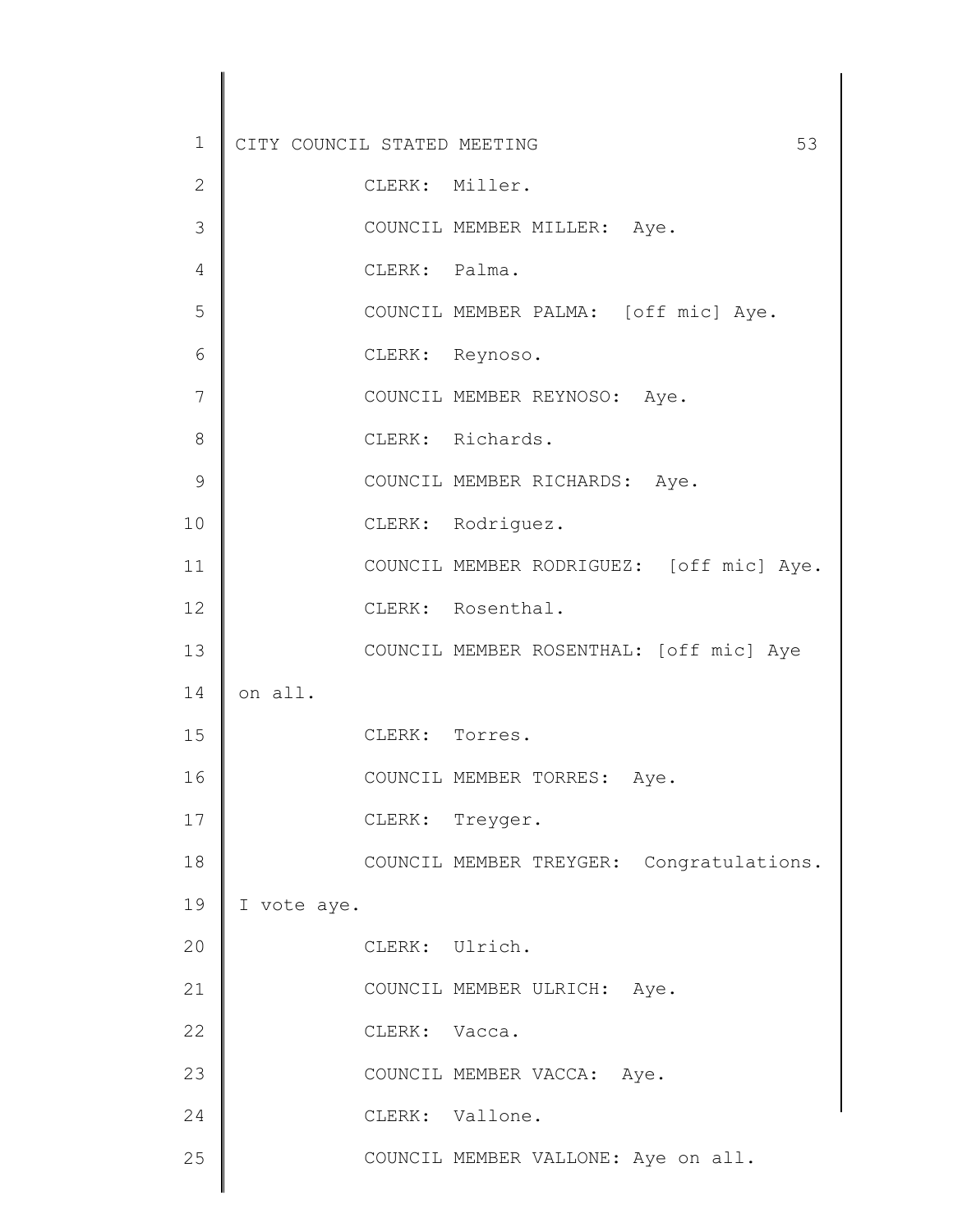1 2 3 4 5 6 7 8 9 10 11 12 13 14 15 16 17 18 19 20 21 22 23 24 25 CITY COUNCIL STATED MEETING 54 CLERK: Williams. COUNCIL MEMBER WILLIAMS: [off mic] Aye. CLERK: Matteo. COUNCIL MEMBER MATTEO: I think this is a roll call record so aye. [cheers] CLERK: Van Bramer. COUNCIL MEMBER VAN BRAMER: Permission to explain my vote. COUNCIL MEMBERS: (in unison) Oh, no. COUNCIL MEMBER ROSENTHAL: Excuse me, you could forget that. Yes. [background comments and laughter] PUBLIC ADVOCATE JAMES: Quiet in the Chambers. [gavel] PUBLIC ADVOCATE JAMES: Say yes. RACHEL BAEZ: Yes. SERGEANT-AT-ARMS: Crowd, please sit down. CLERK: Speaker Mark-Viverito. COUNCIL MEMBER VAN BRAMER: Thank you so much, Madam. I just want to say I vote aye on all. I congratulate all my co-sponsors. The only thing I wanted to say to my dear colleagues is that my Deputy Chief of Staff Jason Banrey after 4-1/2 years is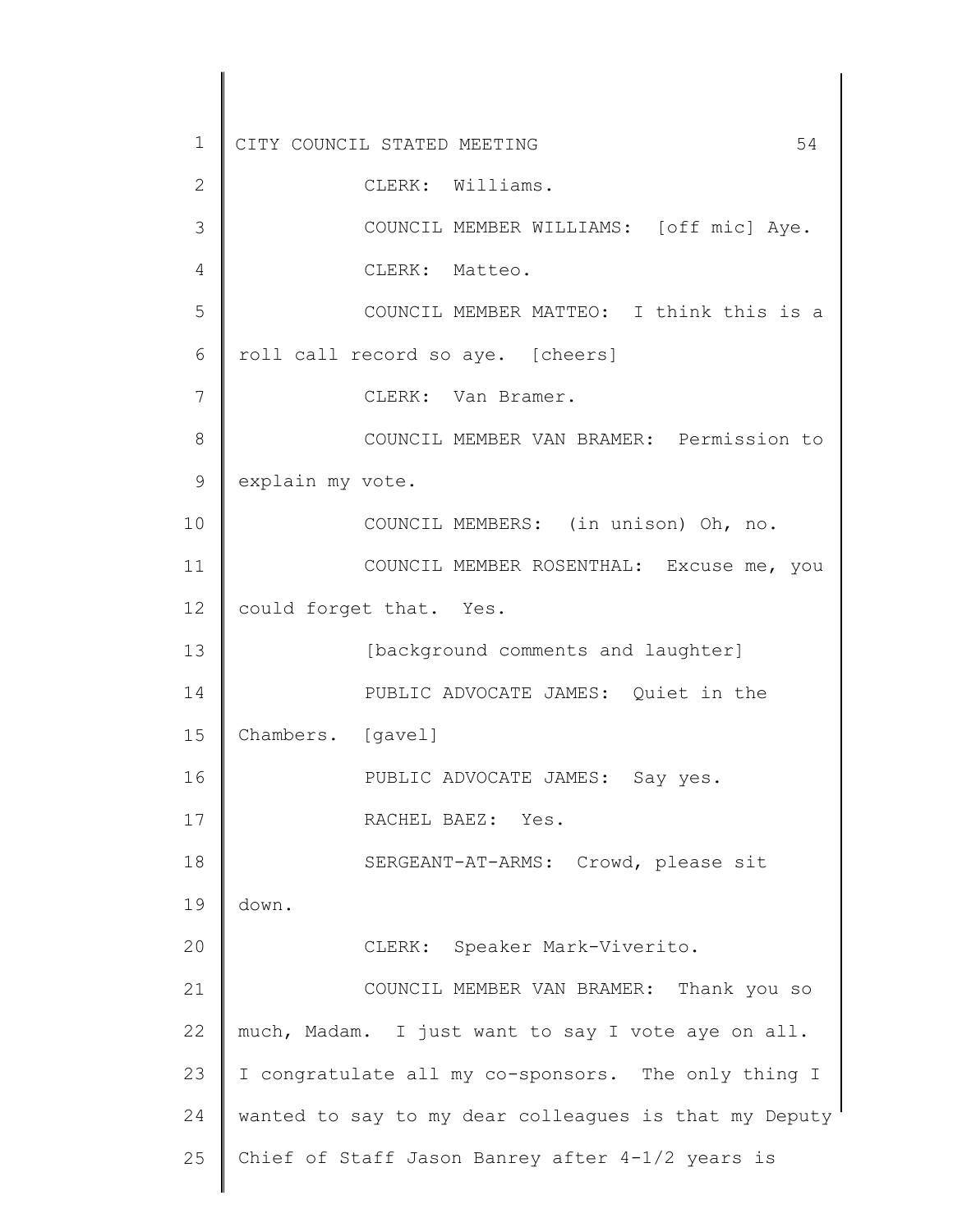2 3 4 5 6 7 8 9 10 11 12 13 14 15 16 17 18 19 20 21 22 23 24 25 leaving my office. Today is his last day today. He's been an amazing, amazing member of my team. He is leaving to become the new Deputy Commissioner of the Queens Department of Transportation, and I want to thank and congratulate Jason for 4-1/2 years of dedicated service to this city. But, of course, he's going to continue serve the good people of Queens and the city. And also welcome Aerial Swerna my new Communications Director. This is her first Stated. So, Jason, thank you. You're the best. We've had a great run, and I know you're going to continue to do great things for the City of New York. With that, thank you very much. [laughter, applauses. CLERK: Speaker Mark-Viverito. SPEAKER MELISSA MARK-VIVERITO: I vote aye. PUBLIC ADVOCATE JAMES: It's straight. All items on today's General Order Calendar were adopted by a vote of 46 in the affirmative and 0 abstentions. PUBLIC ADVOCATE JAMES: [off mic] Go ahead. RACHEL BAEZ: Introduction and Reading of Bills.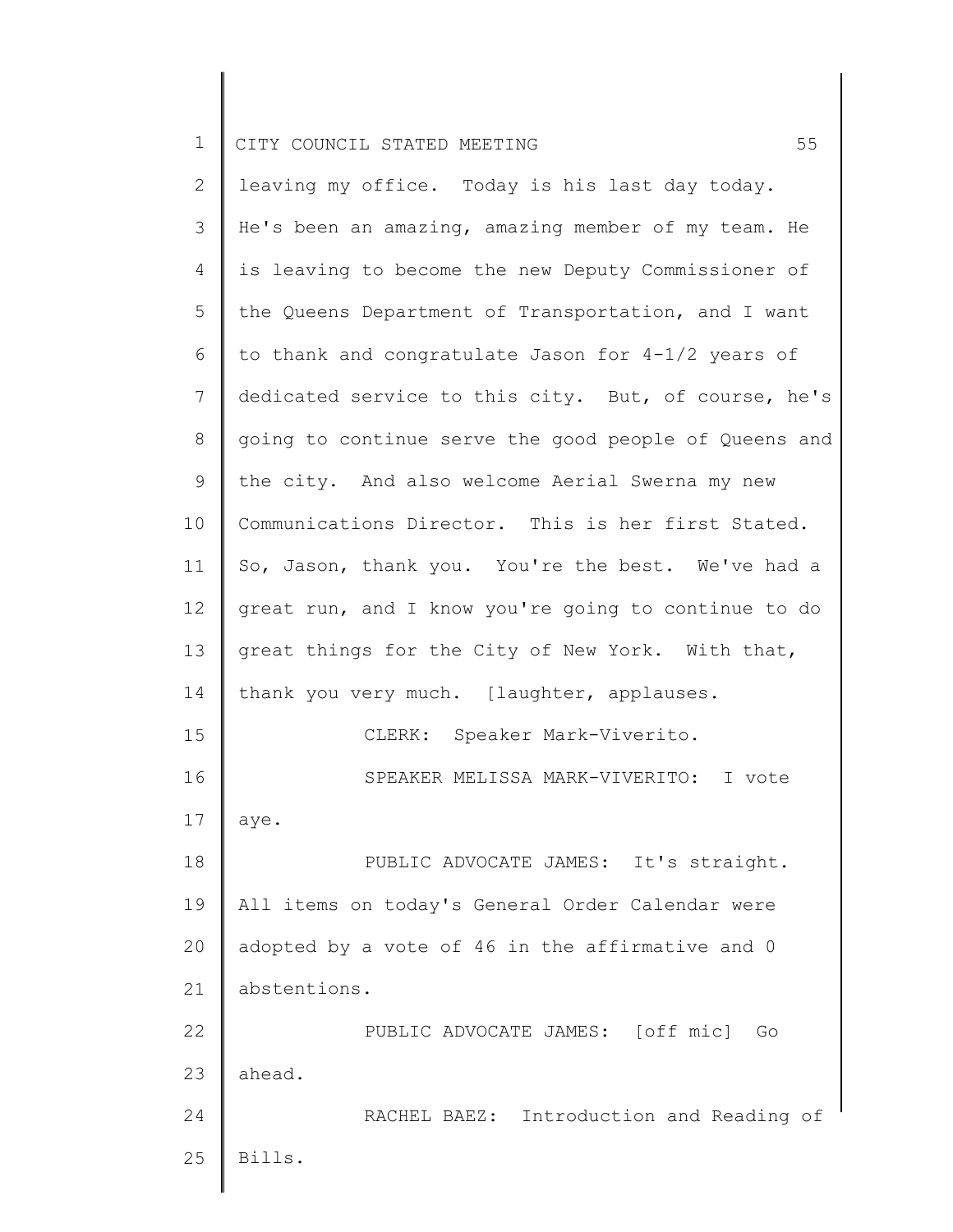2 3 4 SPEAKER MELISSA MARK-VIVERITO: All bills are referred to committees as indicated on the agenda.

5 6 7 8 9 10 11 PUBLIC ADVOCATE JAMES: And now discussion of Resolutions beginning with Resolution 837, a resolution in support of Barack Obama's Second Chance Pell Pilot Program, which will initiate new models to allow incarcerated individuals to receive Pell Grants to finance their education beginning with Council Member Barron.

12 13 14 15 16 COUNCIL MEMBER BARRON: Thank you, Madam Public Advocate. President Barack Obama's Second Chance Pell Pilot Program will initiate new models to allow incarcerated individuals to receive Pell Grants--

17 18 PUBLIC ADVOCATE JAMES: [interposing] [shushing for quiet]

19 20 21 22 23 24 25 COUNCIL MEMBER BARRON: --to finance their education. The incarceration rate is disproportionately higher for Black and Latino males, as much as six times more incarceration for the same or similar offenses. In her book *The New Jim Crowe* Michelle Alexander says that the reason for these disparities is conscious and unconscious racial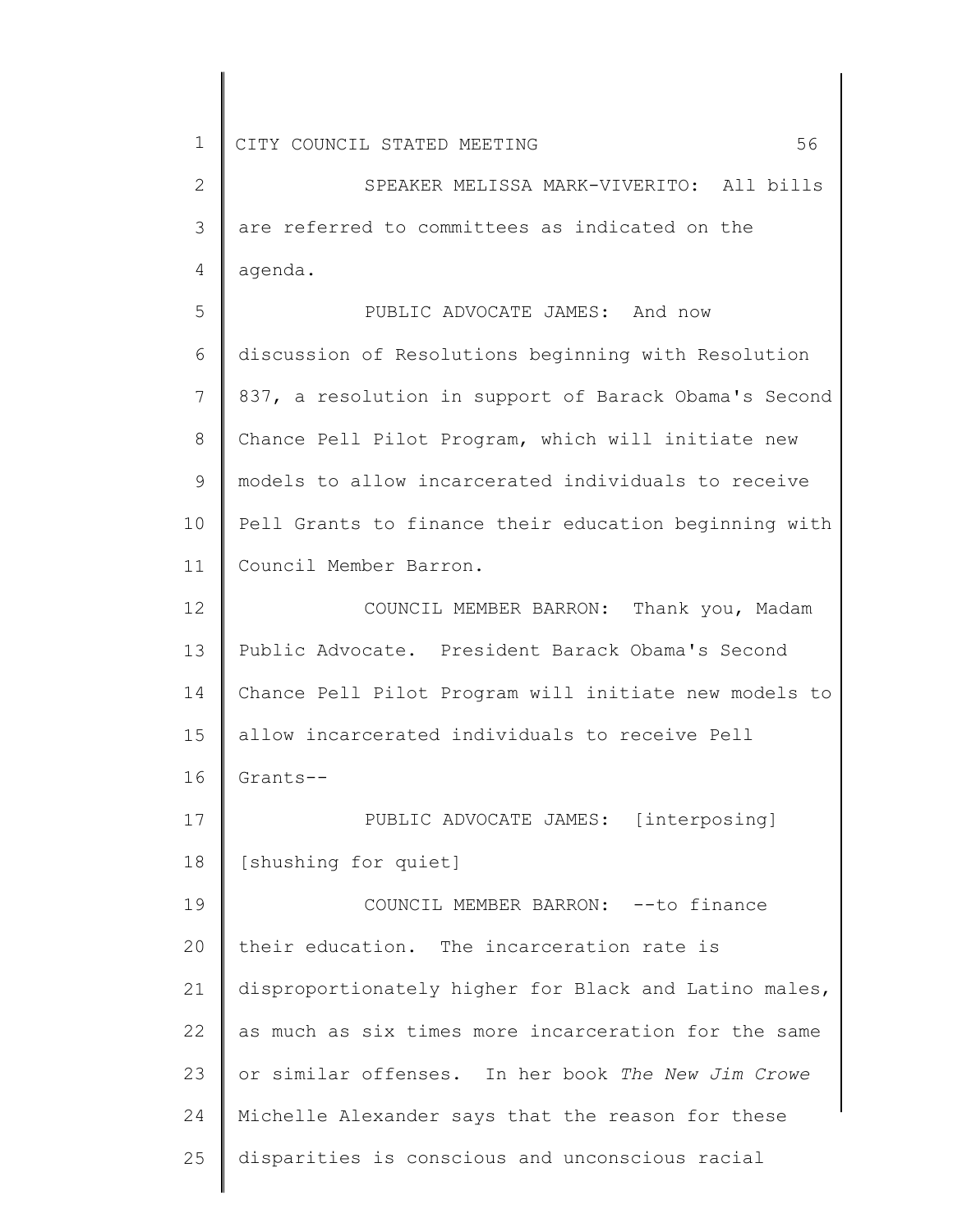|  | CITY COUNCIL STATED MEETING |  |  |  |
|--|-----------------------------|--|--|--|
|  |                             |  |  |  |

| $\overline{2}$  | biases. Under the guise of the War on Drugs, the      |
|-----------------|-------------------------------------------------------|
| 3               | prison population expanded exponentially. As the      |
| 4               | Justice Policy Institute observed, the Clinton        |
| 5               | Administration's Tough on Crime Policies resulted in  |
| 6               | the largest increases in federal and state inmates of |
| $7\phantom{.0}$ | any President in the American history. Arrests for    |
| 8               | marijuana possession account for nearly 80% of the    |
| $\mathsf 9$     | drugs. Yet, the elimination of judicial discretion    |
| 10              | through mandatory sentencing laws has forced judges-- |
| 11              | SERGEANT-AT-ARMS: [off mic]                           |
| 12              | [interposing] Quiet please.                           |
| 13              | COUNCIL MEMBER BARRON: -- to impose                   |
| 14              | sentencing for drug crimes that often longer than     |
| 15              | those. I urge my colleagues to vote in favor of the   |
| 16              | bill, which will allow for inmates to receive         |
| 17              | credits--receive the ability to take college credits. |
| 18              | And the statistics show that although the recidivism  |
| 19              | rate is 44% when inmates receive an associate's       |
| 20              | degree on a 13.7% return--                            |
| 21              | PUBLIC ADVOCATE JAMES: [interposing]                  |
| 22              | [shushing for quiet]                                  |
| 23              | COUNCIL MEMBER BARRON: -- when they                   |
| 24              | receive a bachelor's on a 5.6% return and when they   |
| 25              | receive a master's on less than 1% return. We must    |
|                 |                                                       |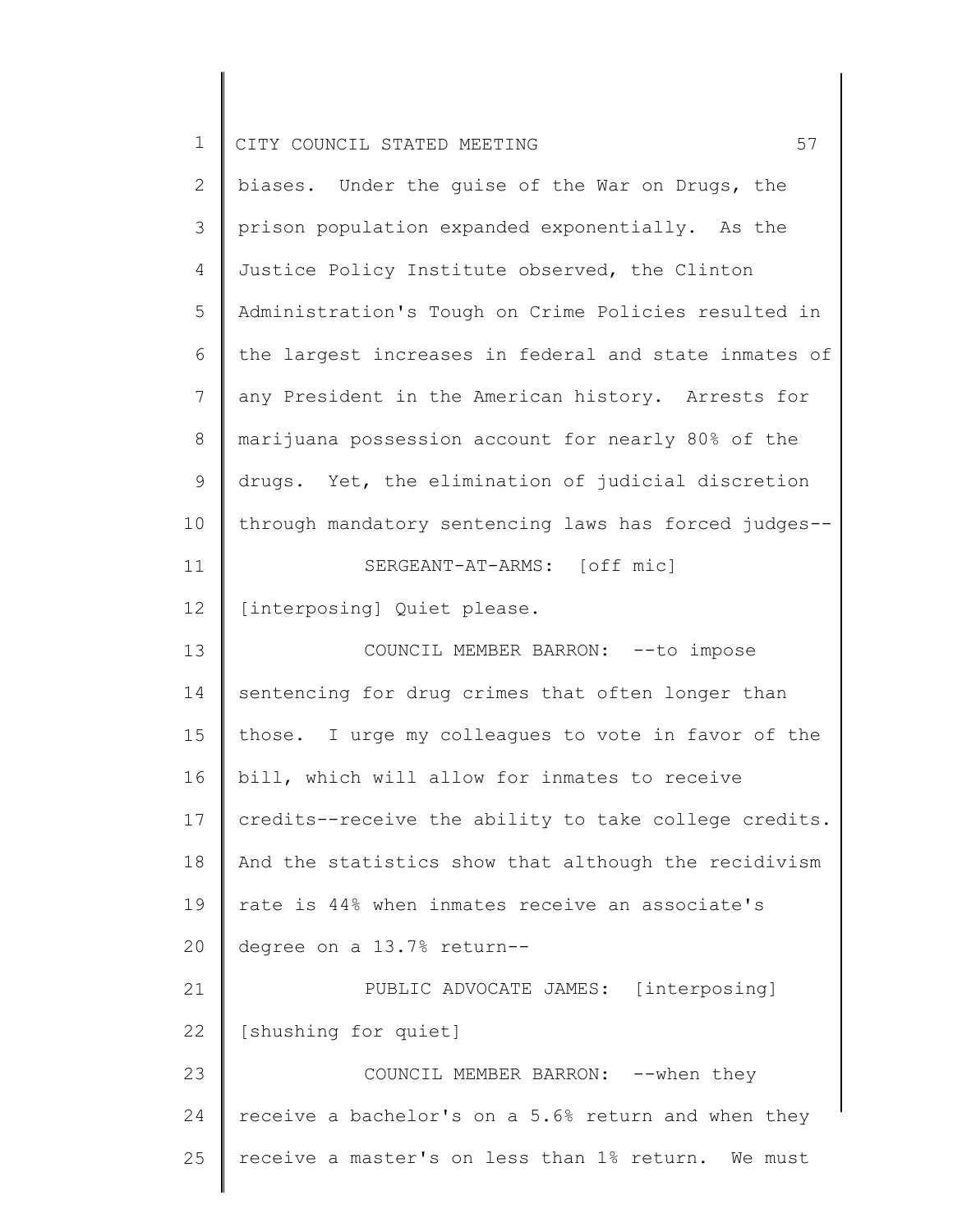1 2 3 4 5 6 7 8 9 10 11 12 13 14 15 16 17 18 19 20 21 22 23 24 25 CITY COUNCIL STATED MEETING 58 move from prisons for warehousing to prisons that provide comprehensive rehabilitation programs, and I urge my colleagues to vote in the affirmative on this resolution. Thank you. PUBLIC ADVOCATE JAMES: Thank you. Seeing none other on Resolution 837, we're now moving onto Resolution 868, a resolution calling upon the President of the United States to close the federal carried interest tax loophole using executive order. We now call Council Member Miller. COUNCIL MEMBER MILLER: Thank you, Madam Public Advocate. Today, I'm proud to rise in support of Reso 868 and Reso 996 as proposed by Council Member Julissa Ferreras-Copeland, and myself. Together these resolutions seek to close the carried interest tax loopholes that exist in the federal and city level. Just for clarity, carried interest is defined as-- PUBLIC ADVOCATE JAMES: [interposing] [shushing for quiet] COUNCIL MEMBER MILLER: --a set of percentage of-- SERGEANT-AT-ARMS: [interposing] Quiet, please.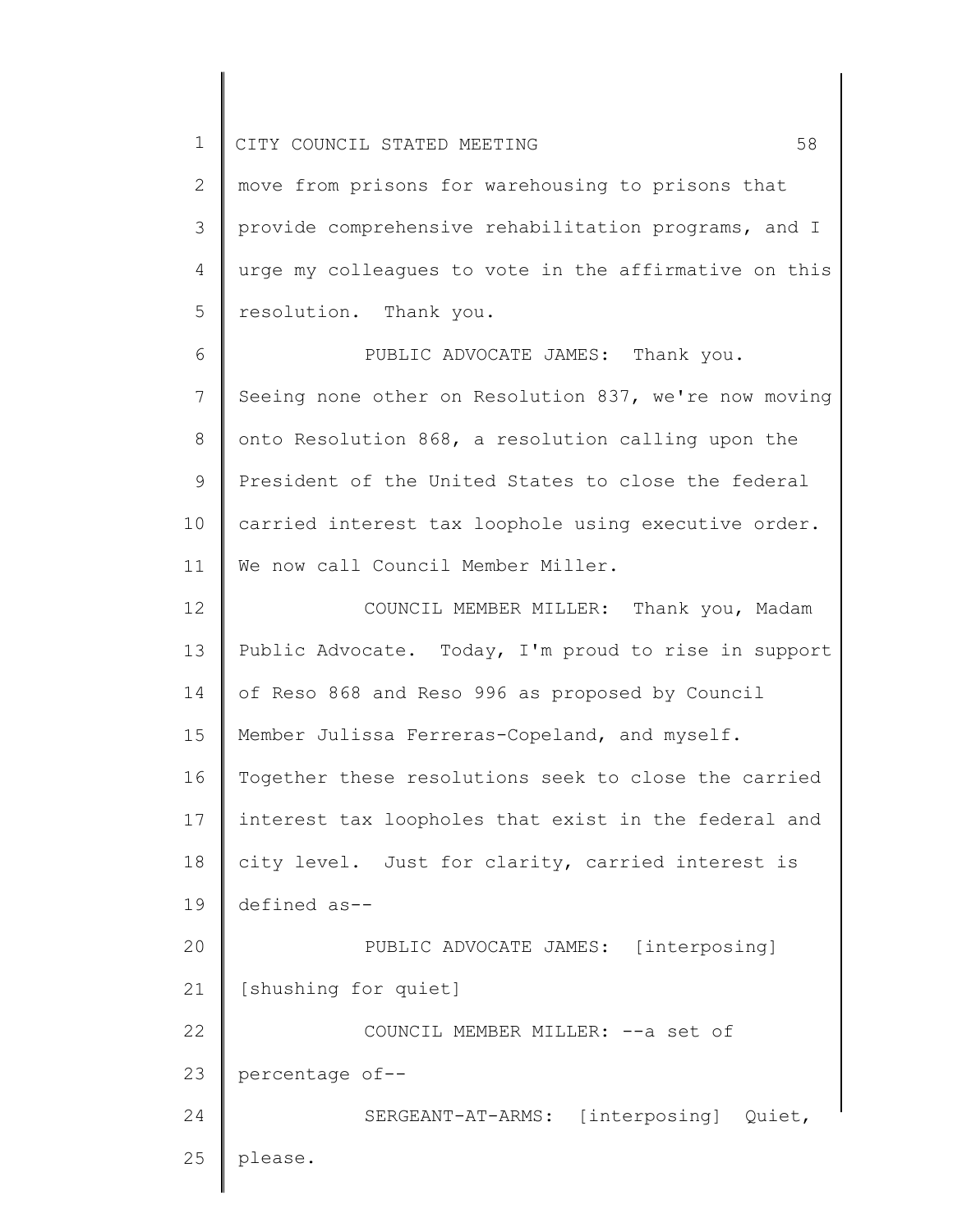| $\overline{2}$ | COUNCIL MEMBER MILLER: -- private                     |
|----------------|-------------------------------------------------------|
| 3              | investment funds, and profits collected by managing   |
| 4              | partners. Currently, this commission if you only--if  |
| 5              | you will, is only--the only untaxed. Yet,             |
| 6              | performance based pay tax typically is taxed. We can  |
| $\overline{7}$ | think of insurance sales persons or ticket agents or  |
| $8\,$          | others as examples. So is there--it appears to be     |
| $\mathsf 9$    | illogical that money managers would not have their    |
| 10             | projects--their profits taxed as well. Across the     |
| 11             | nation, this has been--become a bipartisan issue, a   |
| 12             | payment of profits derived from wealthy private       |
| 13             | investors, firms ought to be taxed similarly as other |
| 14             | forms of compensation. I ask my members to support    |
| 15             | Reso 868 and 996. Closing the loophole will enable    |
| 16             | to--us to raise funds that will better serve          |
| 17             | communities and create a more equitable tax system.   |
| 18             | PUBLIC ADVOCATE JAMES: Thank you.                     |
| 19             | Council Member Ferreras-Copeland,                     |
| 20             | COUNCIL MEMBER FERRERAS-COPELAND: Thank               |
| 21             | you, Madam Public Advocate. Today, I'm proud to join  |
| 22             | my colleague Council Member Miller in asking my       |
| 23             | fellow council members to pass two resolutions        |
| 24             | calling upon the President and the State to close the |
| 25             | carried interest loophole.                            |
|                |                                                       |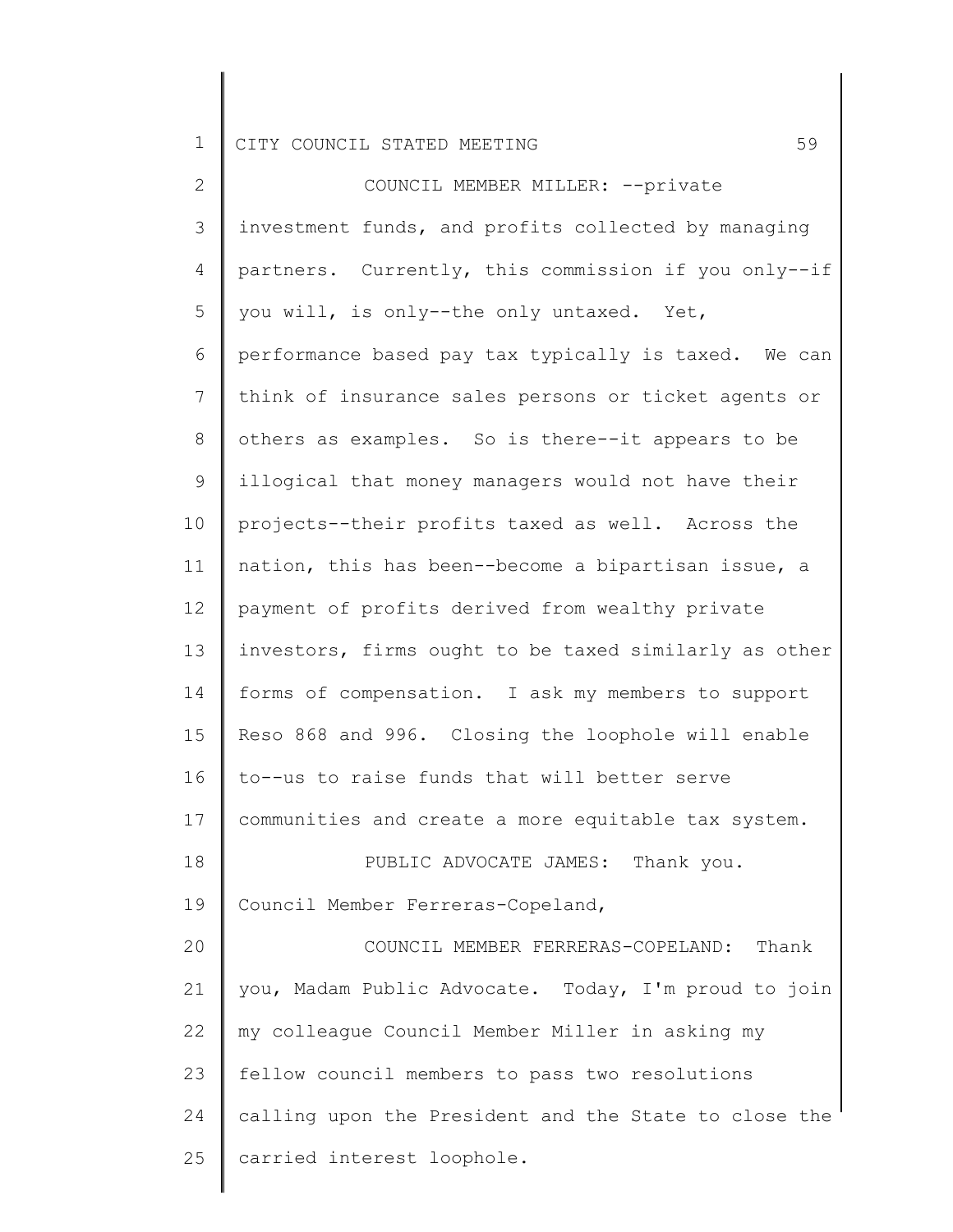2 3 COUNCIL MEMBER VALLONE: [off mic] [interposing] That's not right. (sic)

4 5 6 7 8 9 10 11 12 13 14 15 16 17 18 19 20 21 22 23 24 25 COUNCIL MEMBER FERRERAS-COPELAND: The carried interest loophole allows hedge fund managers and other investment partnerships to pay a reduced tax rate on their services because the IRS classifies them a capital gains and not ordinary income. This is despite the fact that the fees they charge are the way they make money. The same way a mechanic charges for an auto repair or a barber for a haircut, in New York City's financial services firms are also exempt from the unincorporated business tax. This is unfair to all of the businesses that do pay the full tax like the mechanics and the barbers and all the workers earning regular wages instead of being paid by returns on investments. This means that we lose revenue on the City, State and federal level. In New York City alone we lose \$200 million a year because the hedge fund managers do not pay business tax. This is enough money to make our Youth Jobs program universal twice over. At a federal level it is estimated that we will lose \$17.4 billion between 2014 and 2023. I urge my colleagues to support this resolution. Thank you.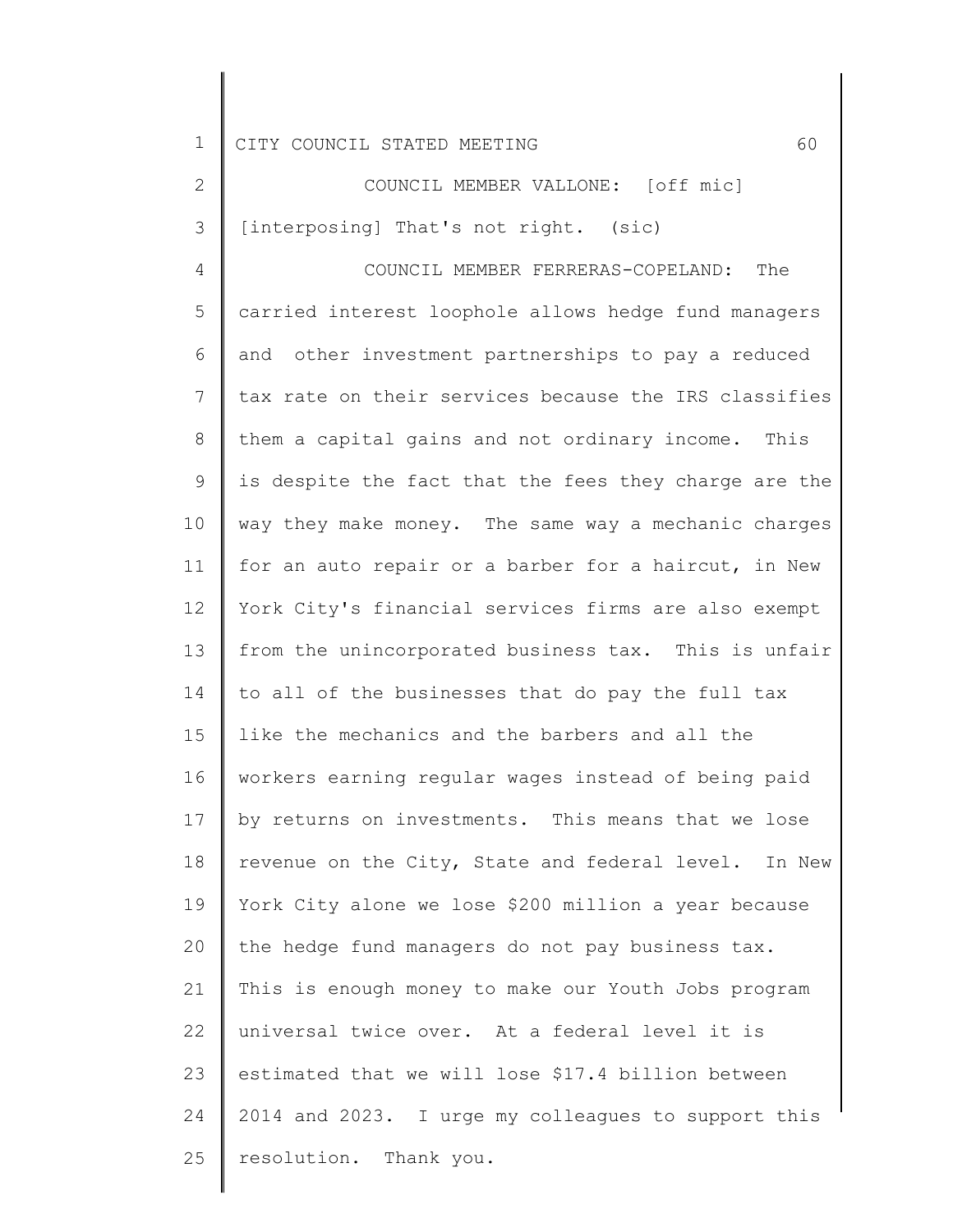| $\mathbf{2}^{\prime}$ | PUBLIC ADVOCATE JAMES: Thank you. Now,                |
|-----------------------|-------------------------------------------------------|
| 3                     | seeing none other on any other resolutions, let's     |
| 4                     | begin with Resolution 837 for a vote. A resolution    |
| 5                     | again calling upon President Barack Obama's--a        |
| 6                     | resolution in support of President Barack Obama's     |
| 7                     | Second Change Pell Pilot Program, which will initiate |
| 8                     | new models to allow incarcerated individuals to       |
| 9                     | receive Pell Grants to finance their education. All   |
| 10                    | those in favor say aye.                               |
| 11                    | COUNCIL MEMBERS: (in unison) Aye.                     |
| 12                    | PUBLIC ADVOCATE JAMES: All those                      |
| 13                    | opposed? Any abstentions. The ayes have it. And       |
| 14                    | now Resolution 868, a resolution calling upon the     |
| 15                    | President of the United States to close the federal   |
| 16                    | carried interest tax loophole using executive order-- |
| 17                    | action. All those in favor say aye.                   |
| 18                    | COUNCIL MEMBERS: (in unison) Aye.                     |
| 19                    | PUBLIC ADVOCATE JAMES: All those                      |
| 20                    | opposed? Any abstentions? The ayes have it. And       |
| 21                    | now Preconsidered Resolution 996, a resolution        |
| 22                    | calling upon the State Legislature to introduce and   |
| 23                    | pass and the Governor to sign legislation that would  |
| 24                    | eliminate the exemption of private investment fund    |
| 25                    |                                                       |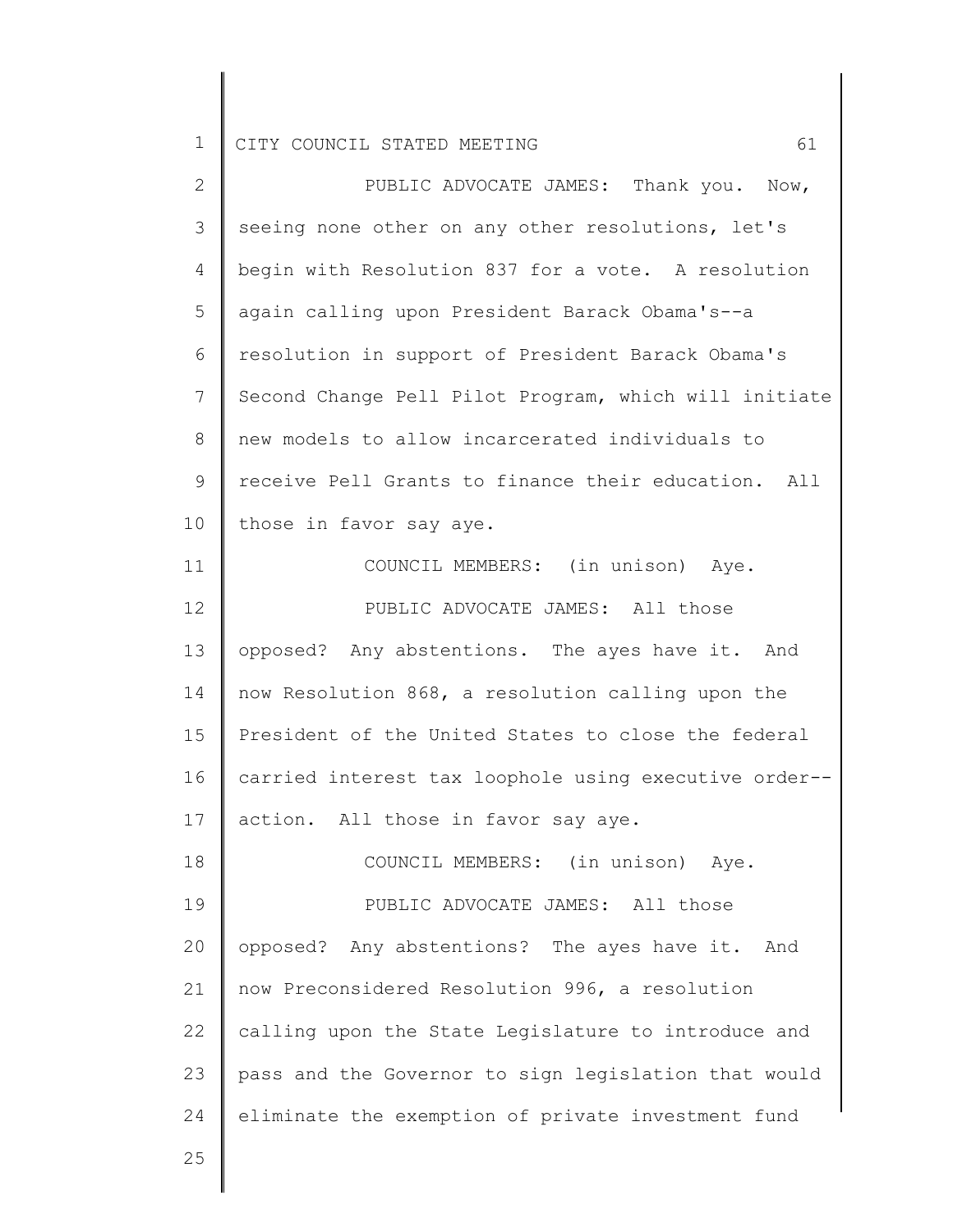| $\mathbf 1$ | 62<br>CITY COUNCIL STATED MEETING                     |
|-------------|-------------------------------------------------------|
| 2           | carried interest for the New York City Unincorporated |
| 3           | Business Tax. All those in favor say aye.             |
| 4           | COUNCIL MEMBERS: (in unison) Aye.                     |
| 5           | PUBLIC ADVOCATE JAMES: All those                      |
| 6           | opposed? Any abstention? The ayes have it, and now    |
| 7           | moving onto general discussion, let us begin with     |
| 8           | Council Member Inez Barron.                           |
| 9           | SERGEANT-AT-ARMS: Keep it down, please.               |
| 10          | Quiet.                                                |
| 11          | COUNCIL MEMBER BARRON: Thank you. I                   |
| 12          | just wanted to acknowledge that this Black History    |
| 13          | Month, and I just want to encourage all of my         |
| 14          | colleagues to take some time and visit those websites |
| 15          | that might enlighten you as to some of the            |
| 16          | contributions that were made by African-Americans     |
| 17          | that were brought here against their will. Although   |
| 18          | in truth they were here before Columbus, and there's  |
| 19          | a book by that name, which talks about [sneezing] the |
| 20          | travels--God bless you--it talks about the travels    |
| 21          | and the explorations of the Africans who came here    |
| 22          | before Columbus. It's by Ivan Van Sertima, and I      |
| 23          | would encourage you to look at that book. It has      |
| 24          | extensive documentation, which shows the artifacts    |
| 25          | that were here that pre-date Columbus coming. And     |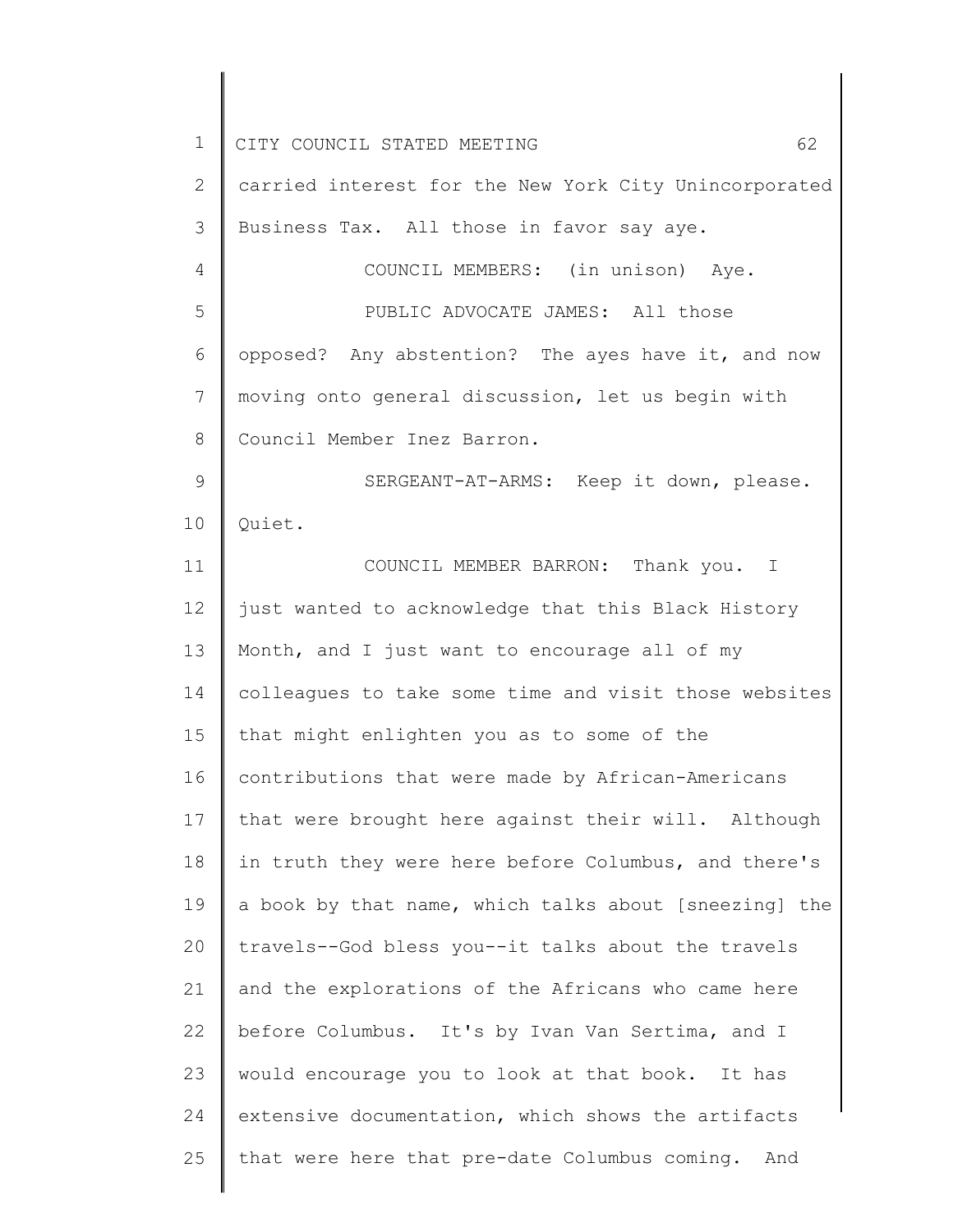| $\mathbf{1}$  | 63<br>CITY COUNCIL STATED MEETING                    |
|---------------|------------------------------------------------------|
| $\mathbf{2}$  | also talks about the artifacts that exist in Central |
| 3             | America. There's one that's known as the Olmec Head, |
| 4             | which exists in Africa and Mexico, and the features  |
| 5             | are unmistakably African. So I do want to encourage  |
| 6             | you all to celebrate Black History Month, and not    |
| 7             | limit it to just this month. Thank you.              |
| 8             | RACHEL BAEZ: Council Member Gentile.                 |
| $\mathcal{G}$ | COUNCIL MEMBER GENTILE: Thank you.                   |
| 10            | Thank you very much. How often have we heard on      |
| 11            | radio or television or read in the newspapers--      |
| 12            | SERGEANT-AT-ARMS: [interposing] Keep it              |
| 13            | down, please.                                        |
| 14            | COUNCIL MEMBER GENTILE: -- that alternate            |
| 15            | side of the street parking is suspended, but parking |
| 16            | meters remain in effect? That's happened over and    |
| 17            | over again. And, people are confused and find it to  |
| 18            | have no rationale to--to find a holiday where you    |
| 19            | suspect alternate side of the street parking, but    |
| 20            | keep the meters in effect. And that is the purpose   |
| 21            | of Intro 1089, which I'm introducing today, which    |
| 22            | would in effect align the alternate side of the      |
| 23            | street parking suspension with the--with suspension  |
| 24            | of the parking meters on those same days. If it is   |
| 25            | significant enough of a holiday to suspend alternate |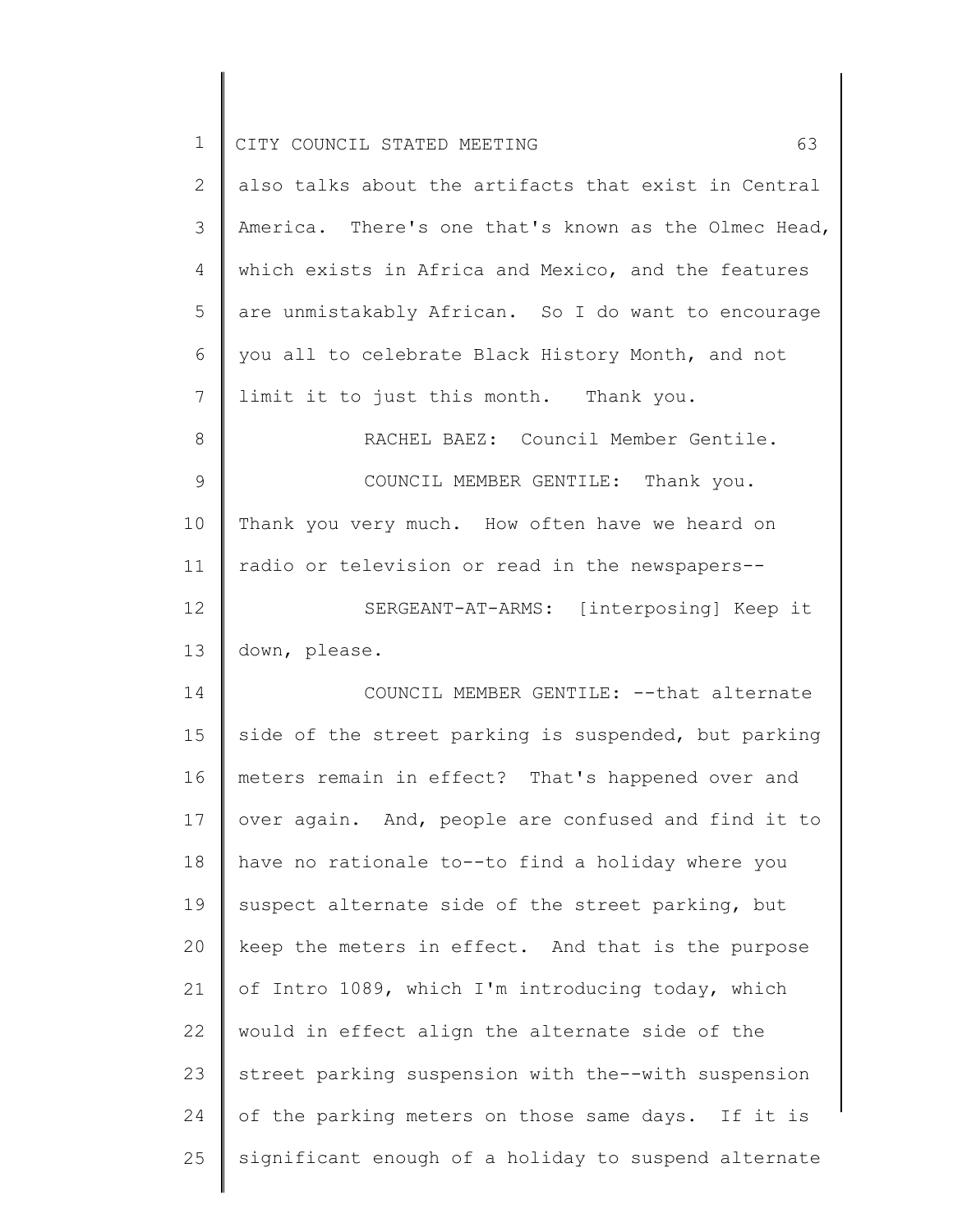| ᆂ | CITY COUNCIL STATED MEETING |  |  |  |
|---|-----------------------------|--|--|--|
|   |                             |  |  |  |

| $\overline{2}$ | side of the street parking, it should be significant  |
|----------------|-------------------------------------------------------|
| 3              | enough to also suspend the parking meters for that    |
| 4              | day. And in doing so we end another version of the    |
| 5              | gotcha kind of ticketing that have gone on-- has gone |
| 6              | on for so long into the city, and we're trying to     |
| $7\phantom{.}$ | eliminated each and every one of them. This is one    |
| $8\,$          | that still exists. So Intro 1089, I ask you to take   |
| 9              | a look and to sign on. Thank you. \                   |
| 10             | RACHEL BAEZ: Council Member Gibson.                   |
| 11             | COUNCIL MEMBER GIBSON: Great job. Thank               |
| 12             | you, Madam Public Advocate. Good afternoon,           |
| 13             | colleagues. I'd like to draw your attention to Intro  |
| 14             | 1090, of which I'm introducing with Council Member    |
| 15             | Jumaane Williams that is a part of the package our    |
| 16             | Speaker has talked about in relation to the gas       |
| 17             | package legislation. And this bill simply would       |
| 18             | require our landlords to place an unobstructed sign   |
| 19             | in their buildings' lobbies instructing their         |
| 20             | residents to follow protocol and call Con Edison      |
| 21             | should they smell gas or believe there could be a     |
| 22             | potential gas leak in their building. Many of us as   |
| 23             | New Yorkers have been trained in calling 911 in the   |
| 24             | event of an emergency, but in terms of a potential    |
| 25             | gas emergency we must also make sure that we call Con |
|                |                                                       |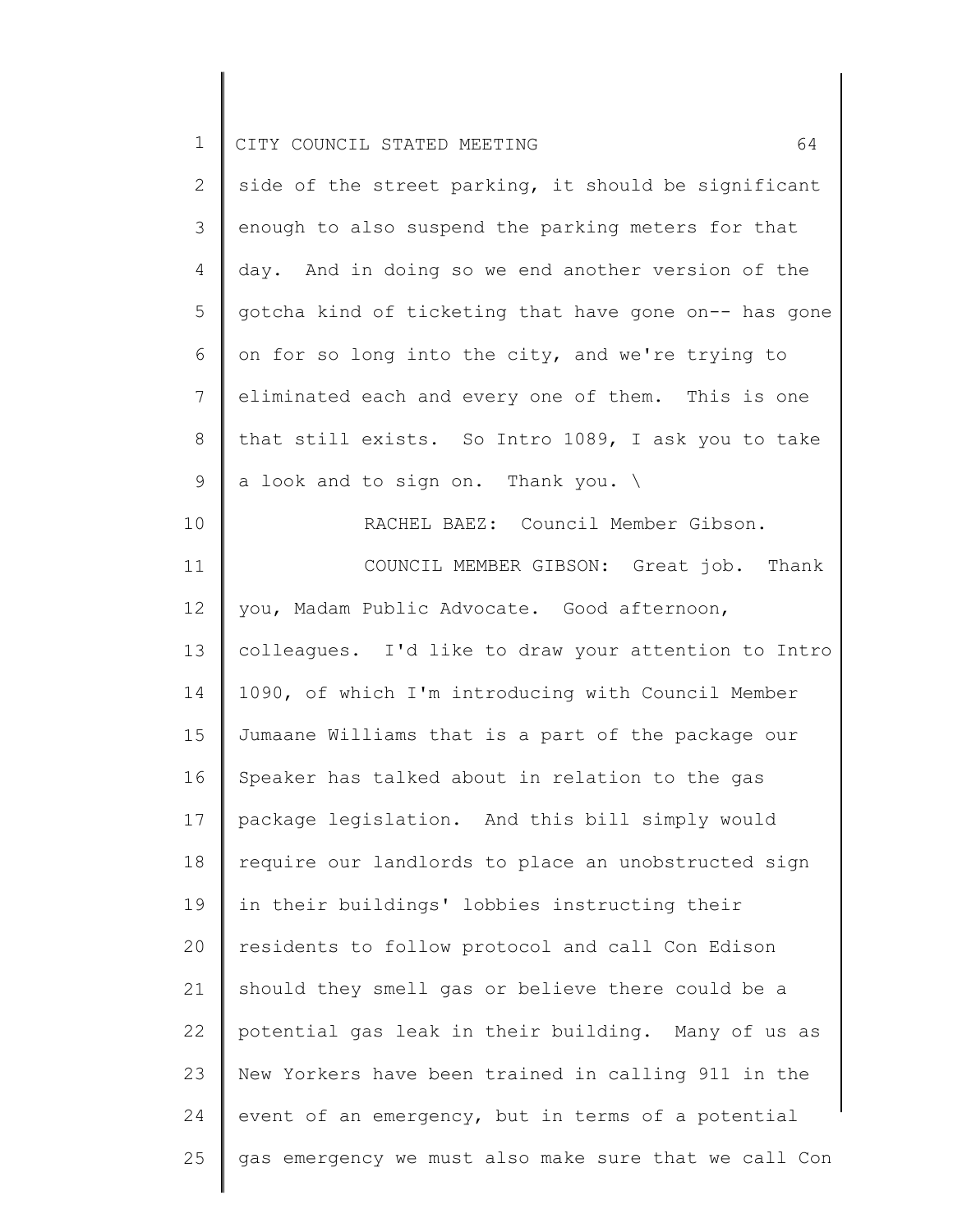2 3 4 5 6 7 8 9 10 11 12 13 14 15 16 17 18 19 20 21 22 23 24 Edison. Disasters can truly be prevented if we make sure that the authorities that there could potentially be a gas leak, and gas is immediately shut off. As we have seen all too often with the recent gas emergencies, every second matters, and so we want to make sure that Intro 1090 would really allow building owners and landlords to provide protocol to all of its residents and tenants so that there procedures in place. I, too, want to join Council Member Barron in wishing all of my colleagues a very happy Black History Month. I'm proud to celebrate that each and every day. I also want to wish all of my colleagues a happy a Lunar New Year, and I certainly join my Southeast Queens colleagues and family in offering my thoughts and prayers to the family of Assemblywoman Barbara Clark. It was an honor serving with her for four years in the State Assembly, someone who was the strongest advocate and leader on children and families. Always fighting for vulnerable children and foster care children, and it's truly--she's truly going to be missed. And so I offer my thoughts and prayers to her and her family, her children and husband. And with that, thank you

25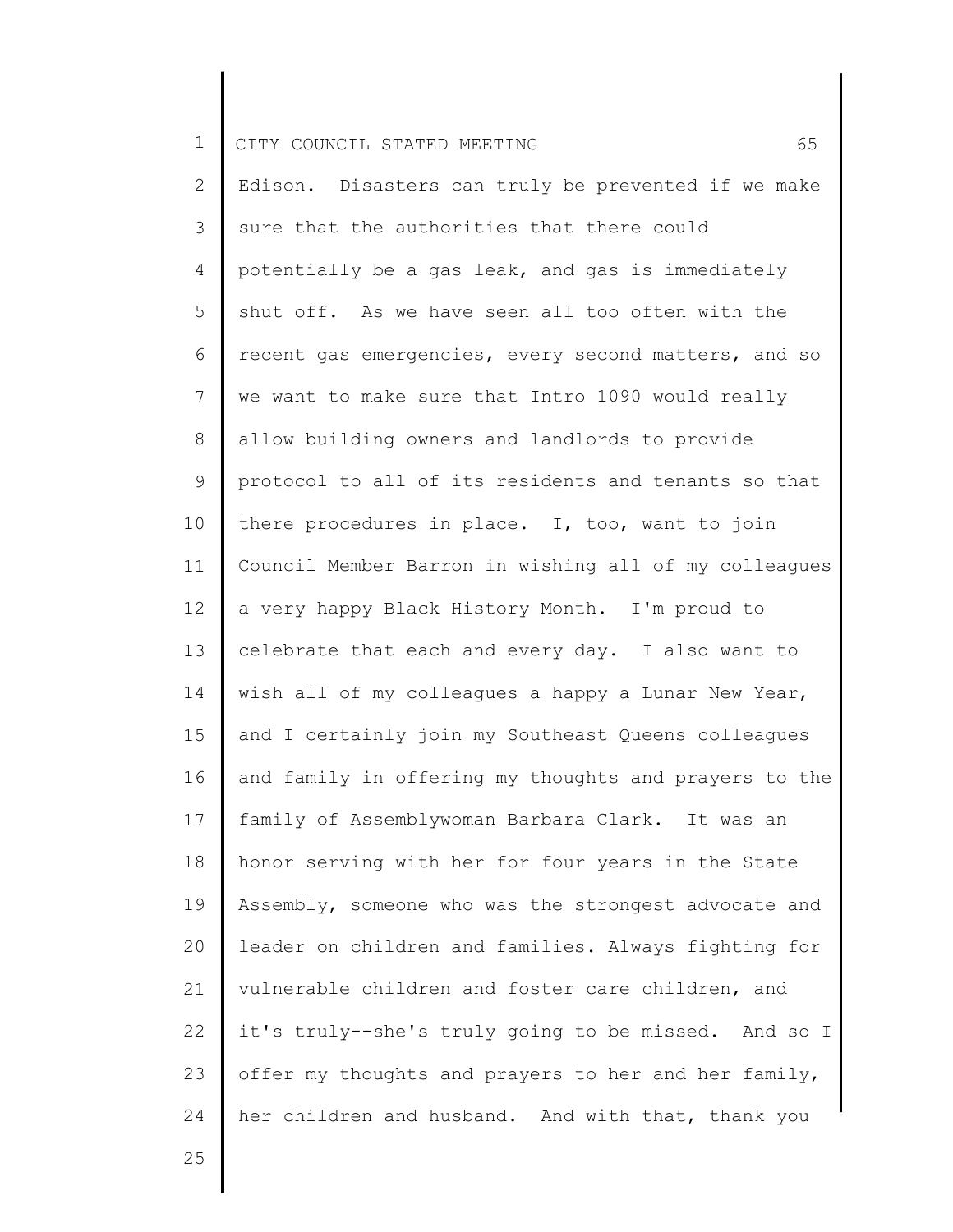1 2 3 4 5 6 7 8 9 10 11 12 13 14 15 16 17 18 19 20 21 22 23 24 25 CITY COUNCIL STATED MEETING 66 very much. I ask all of my colleagues to sign onto Intro 1090. Thank you. RACHEL BAEZ: Council Member Deutsch. COUNCIL MEMBER DEUTSCH: Thank you. Thank you. First, I want to congratulate Laurie Angela Cumbo, and Council Member Helen Rosenthal in their role as Co-Chairs of the Women's Caucus. Yes, Laurie's middle name is Angela. Yes. [laughter] I'm also proud to introduce Intro 1086, a bill which will protect the New York City residents who are most susceptible to fraud through telemarketing and consumer cons. Investment scams are false IRS schemes. Our older adults can be a targeted population. My district has a significant amount of senior residents, and concerns about fraudulent telemarketing calls are increasingly common. In fact, the over 60 population throughout New York City makes twice as many purchases over the phone as the national average, and are often preyed upon by scammers looking to make a quick buck. It is our responsibility to do what we can to safeguard these older adults from those trying to take advantage of them. Intro 1086 is a common sense piece of legislation that will require the Department of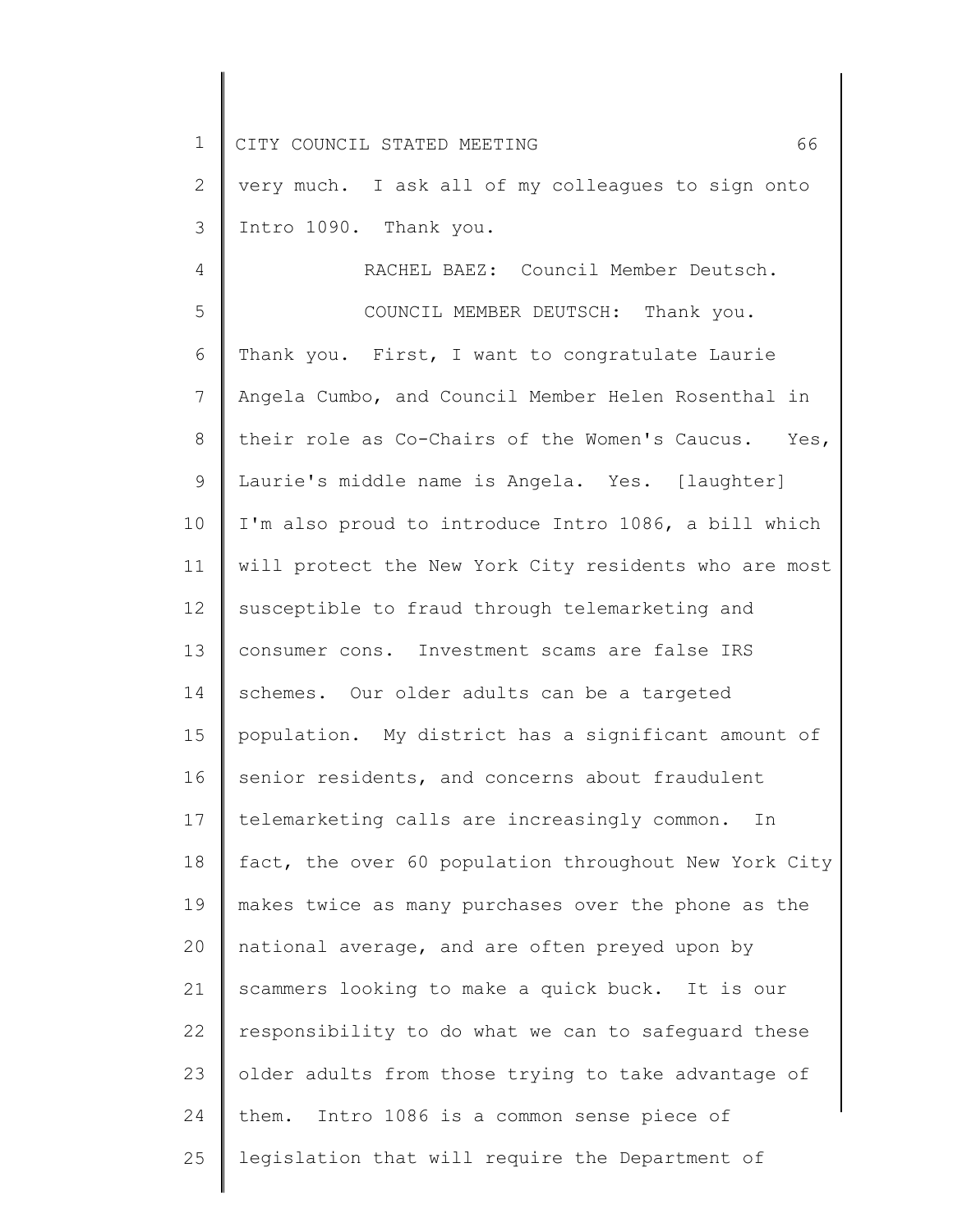| ᆠ |  | CITY COUNCIL STATED MEETING |  |  |  |  |
|---|--|-----------------------------|--|--|--|--|
|---|--|-----------------------------|--|--|--|--|

| $\overline{2}$ | Consumer Affairs to provide seniors with outreach and |
|----------------|-------------------------------------------------------|
| 3              | educational material in seven different languages     |
| 4              | including Russian, which I represent the most. It's   |
| 5              | a high--a very high population of Russian             |
| 6              | constituents. This valuable information will target   |
| 7              | our senior population and their caregive--caregivers  |
| 8              | explaining how as potential victims they can protect  |
| 9              | themselves from fraud. I encourage all my colleagues  |
| 10             | to sign to Intro 1086, and protect our most valuable  |
| 11             | assets, our seniors by providing them with            |
| 12             | information that they need to combat these schemes.   |
| 13             | I'd like to thank our Speaker Melissa Mark-Viverito   |
| 14             | and Council Member Rafael Espinal being co-sponsors.  |
| 15             | Thank you very much.                                  |
| 16             | RACHEL BAEZ: Council Member Treyger.                  |
| 17             | Thank you very<br>COUNCIL MEMBER TREYGER:             |
| 18             | much, Madam Public Advocate, and I think future Madam |
| 19             | Public Advocate as well. Colleagues, I ask you to     |
| 20             | support Intro 1099, a--a local law, which would       |
| 21             | require the DOE to report data about the veil--the    |
| 22             | availability of high quality certified career and     |
| 23             | technical education instruction in our high schools.  |
| 24             | There is a fiscal implication difference with regards |
| 25             | to a regular CTE program and a Certified CTE Program. |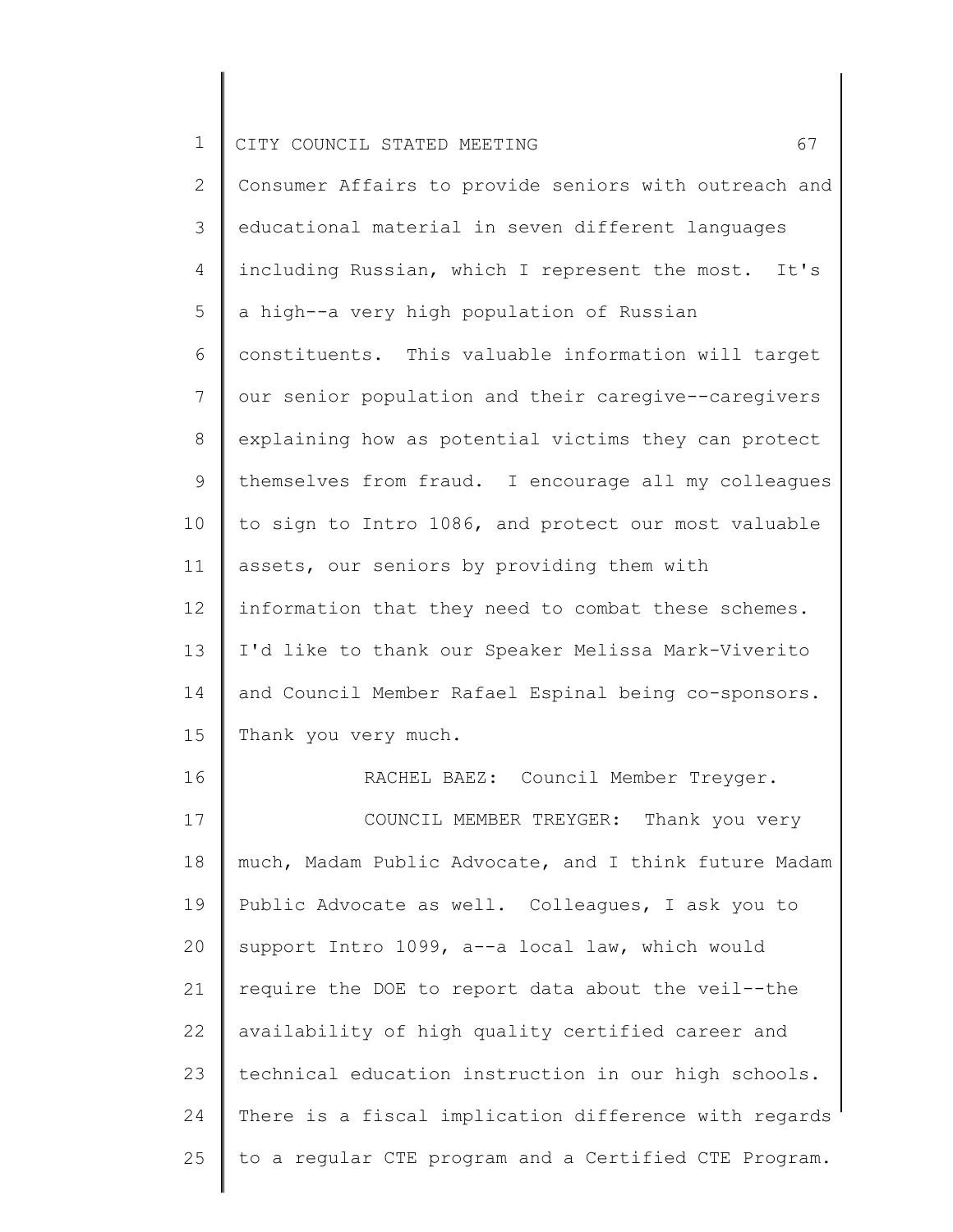| $\mathbf 1$    | 68<br>CITY COUNCIL STATED MEETING                     |
|----------------|-------------------------------------------------------|
| $\overline{2}$ | Dedicated CTE high schools, CTE programs and          |
| 3              | certified CTE instructors all provide vital           |
| 4              | educational flexibility for our high school students  |
| 5              | by growing numbers of students do choose to pursue    |
| 6              | four-year post-secondary degrees. We also need to     |
| $\overline{7}$ | support the educational goals of students who may not |
| 8              | seek four-year college as part of their immediate     |
| 9              | post-secondary career and educational plans           |
| 10             | particularly given the increasing prohibitive costs   |
| 11             | of college tuition. CTE done right supplements, not   |
| 12             | substitutes, traditional academic course work proving |
| 13             | high school students with meaningful skills and       |
| 14             | pathways to high wage in-demand jobs. John Hopkins    |
| 15             | University found that offering CTE along side         |
| 16             | academic curriculum increases student motivation,     |
| 17             | and--and school attachment decreasing drop-out rates. |
| 18             | Moreover, CTE covers a broad spectrum of program      |
| 19             | options including STEM, IT and health science. These  |
| 20             | are not marginal dead-end fields. These are the high  |
| 21             | growth sectors where labor demand is outpacing the    |
| 22             | supply of qualified candidates. Organized labor       |
| 23             | organizations--                                       |
| 24             | SERGEANT-AT-ARMS: [interposing] Quiet,                |
| 25             | please.                                               |
|                |                                                       |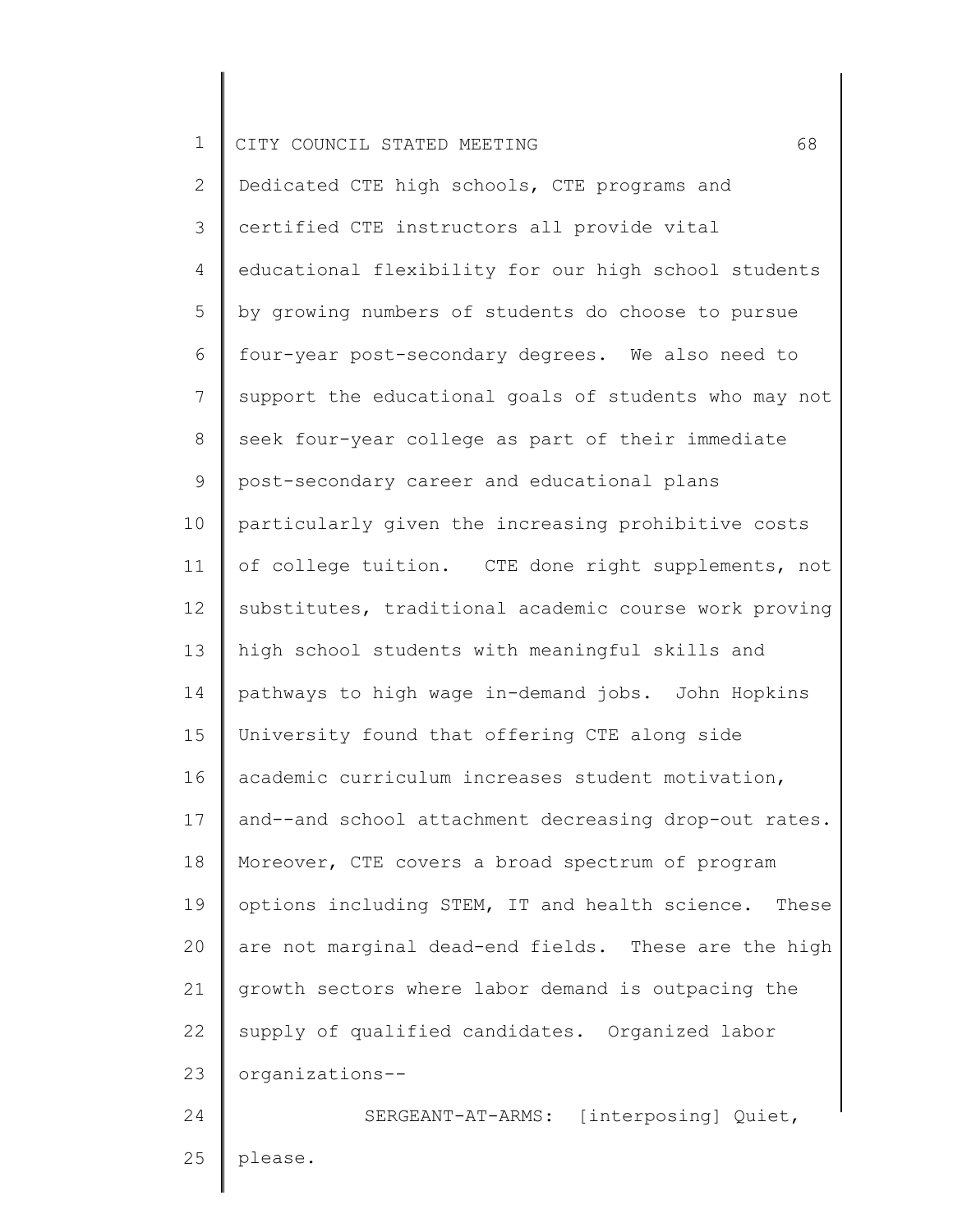2 3 4 5 6 7 8 9 10 11 12 13 14 15 16 17 18 19 20 21 22 23 24 25 COUNCIL MEMBER TREYGER: --employers planning for future needs and public school parents deserve greater transparency around the state of CTE in our schools. We need to know the number of specialized high schools and high schools with CTE programs--certified programs. Whether CTE certified faculty are present in all of our high schools, and most importantly what student demand is for CTE programs, as indicated by their high school application preferences. Please join me in working to ensure that robust career and technical education options are available to all public school students who want them by signing onto Intro 1099. Thank you. RACHEL BAEZ: Council Member Williams. COUNCIL MEMBER WILLIAMS: Thank you very much. As Chair of the Committee on Housing and Buildings, I'm very pleased to join the Speaker with her leadership, and many of my colleagues in introducing legislation. It will help ensure that no New York City resident ever finds herself or himself injured, or worse lose their life due to tampering with the city's gas infrastructure. As you know, in March 2015, there was gas explosion in the East Village in Council Member Mendez's district. Another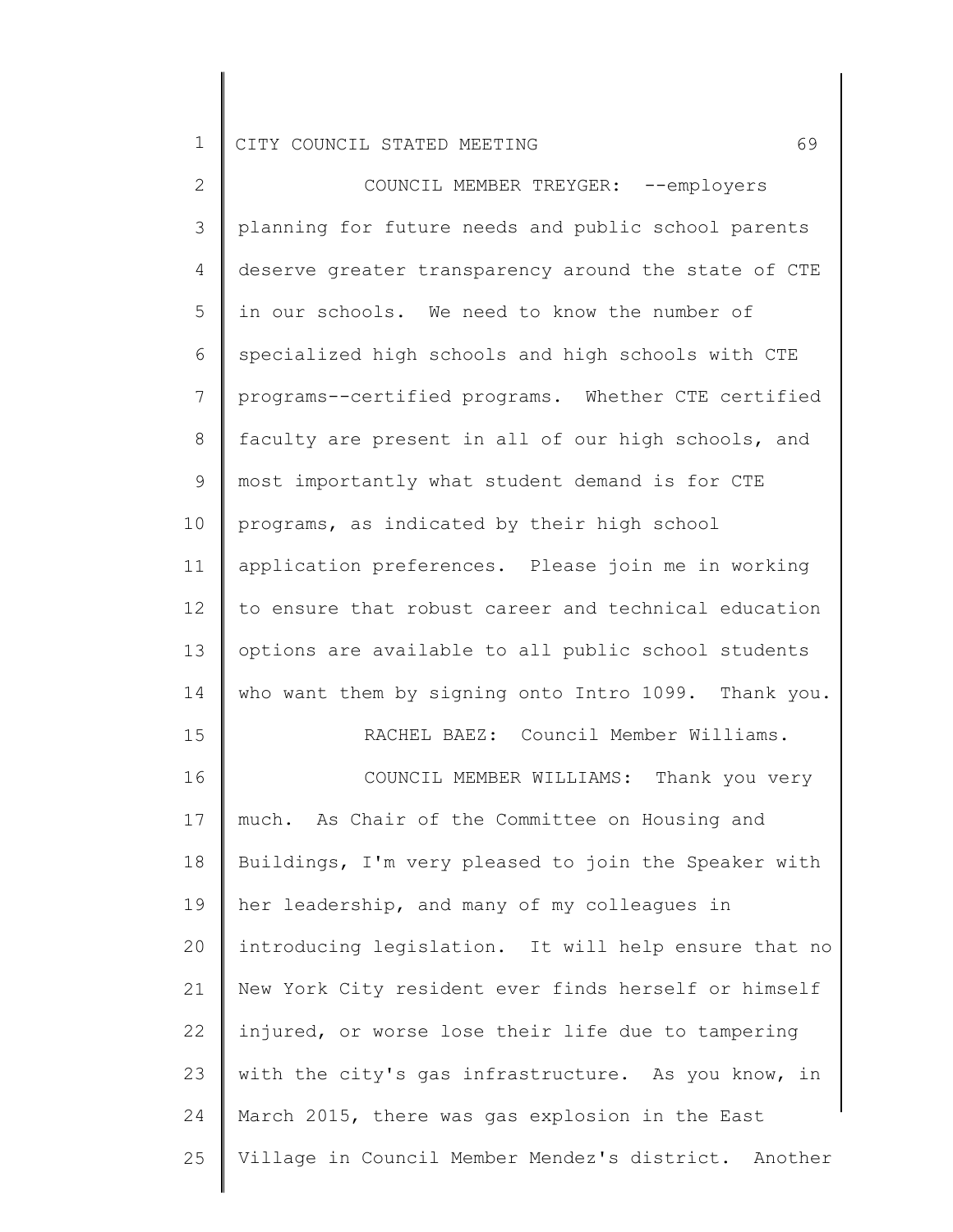| $\mathbf 1$   | 70<br>CITY COUNCIL STATED MEETING                     |
|---------------|-------------------------------------------------------|
| $\mathbf{2}$  | one prior in the Speaker's district, which claimed    |
| 3             | many lives. I have two bills in this package. Intro   |
| 4             | 1102 will make immediately hazardous certain existing |
| 5             | violations that ECB can classify right now as either  |
| 6             | immediately hazardous, major or lesser violations.    |
| 7             | For example, the following behaviors will not be      |
| 8             | only--will not be only immediately hazardous:         |
| $\mathcal{G}$ | Supplying gas without a permit.                       |
| 10            | Owner's family to notify the utility                  |
| 11            | company of alterations.                               |
| 12            | Owners installing their gas systems                   |
| 13            | without a permit.                                     |
| 14            | Utilities failing to get DOB approval.                |
| 15            | Removing the lock to a new gas system                 |
| 16            | without approval.                                     |
| 17            | Failing to inspect gas systems before and             |
| 18            | after activation.                                     |
| 19            | Fine for major violations are between                 |
| 20            | \$5,000 and \$10,000, and they are mitigated. The new |
| 21            | fines carry a mandatory penalty between \$1,000 and   |
| 22            | \$25,000 and may not be mitigated by ECB.             |
| 23            | The second Intro 1101 would require the               |
| 24            | DOB to establish a six-month amnesty period for       |
| 25            | owners across the city to bring their gas systems     |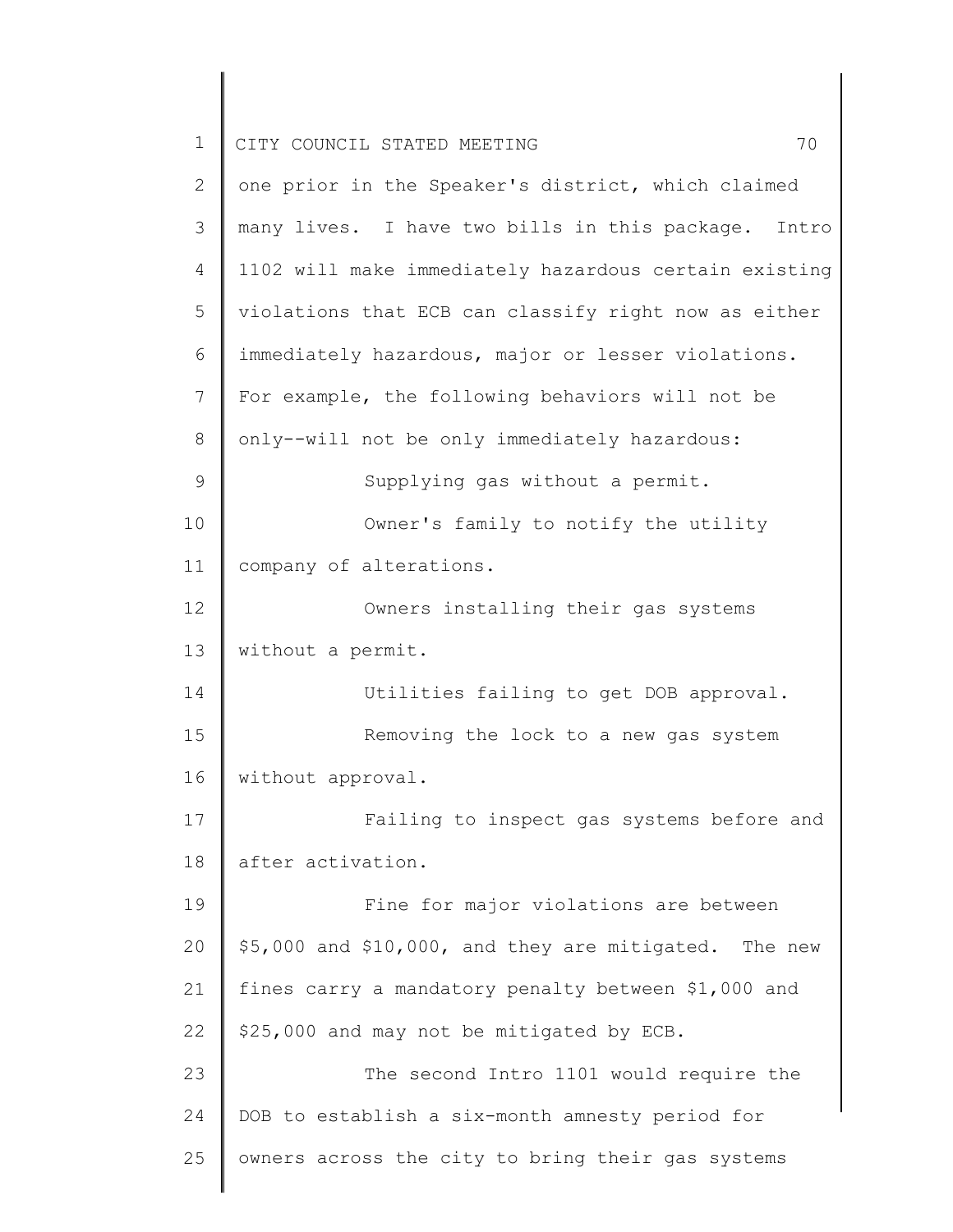|  |  | 1    CITY COUNCIL STATED MEETING |  |  |  |  |  |
|--|--|----------------------------------|--|--|--|--|--|
|--|--|----------------------------------|--|--|--|--|--|

25

2 3 4 5 6 7 8 9 10 11 12 13 14 15 16 17 18 19 20 21 22 23 24 installed in violation of NYC law, to bring them within compliance of the City regulations. I'm very proud of the leadership the Speaker is showing and this Council in response to major accidents that could have been prevented. I look forward to working with everyone to try to get these bills passed through. I hope everyone had a great Luna New York, and also a great Black History Month. I again am Dominican heritage. Thank you. My hope again is that one day we won't have Black History Month. Everyone will be learning history the way they should be equally and with--with pride throughout the year. But I'll continue to do what I can to make sure I make my ancestors proud. Thank you. RACHEL BAEZ: Council Member Chin. COUNCIL MEMBER CHIN: Thank you. Good afternoon. I'd like to draw my colleague's attention to a bill and reso that I am sponsoring that will provide tremendous support to informal caregivers. There are over four million informal caregivers in New York State who are providing unpaid care to a loved one the Department for the Aging estimates that there are over 1.5 million caregivers just in New

York City alone. And nearly three out of five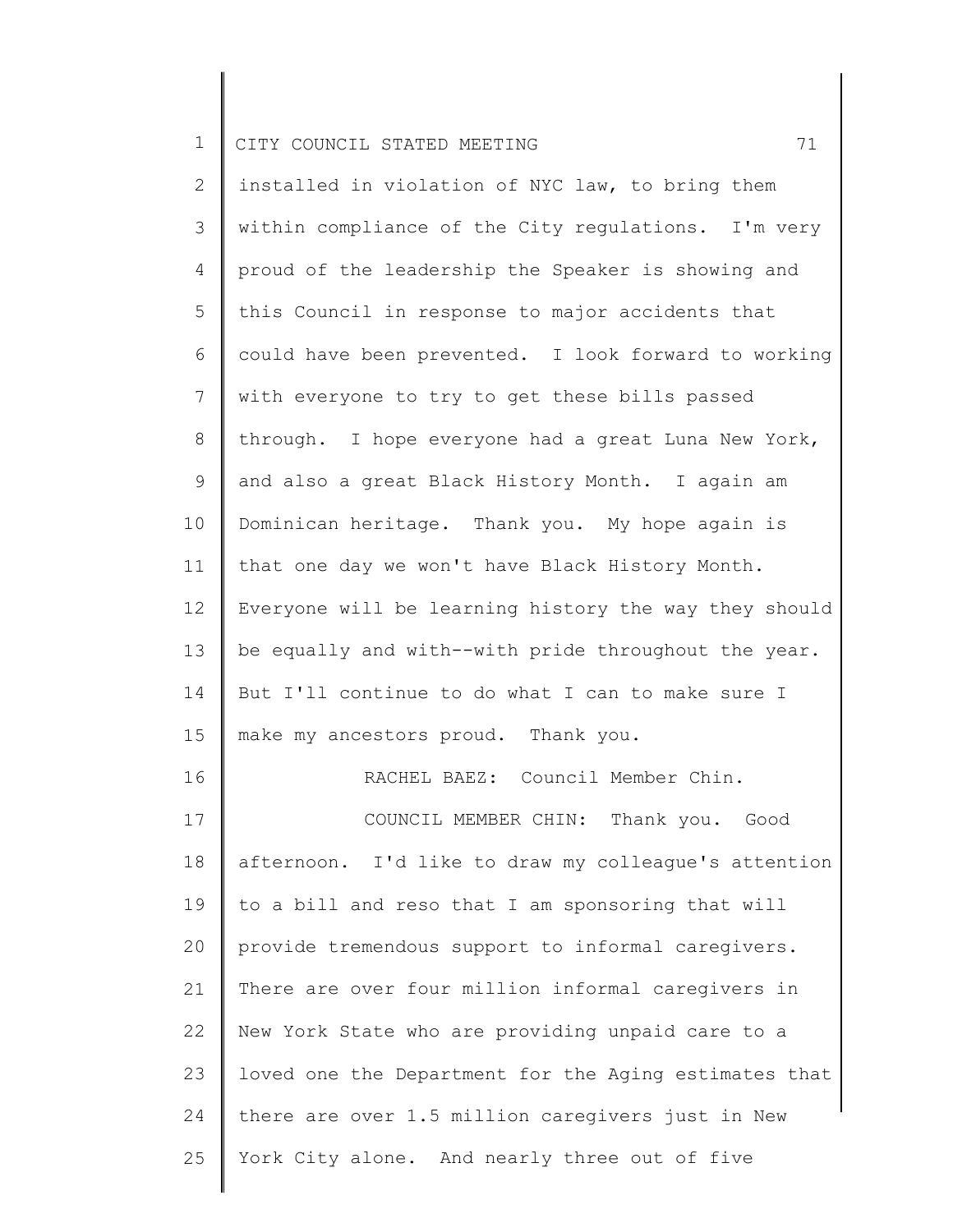2 3 4 5 6 7 8 9 10 11 12 13 14 15 16 17 18 19 20 21 22 23 24 caregivers in the state continue to work while providing elder care. I'm introducing Intro 1081 with Council Member Debbie Rose and Speaker Mark-Viverito to require DFTA to survey the number of informal caregivers in our city and the services available to them. It will also ask DFTA to work with other agencies to develop a comprehensive plan to improve the support system for caregivers that spend what little time they have to take care of their aging family members. I also want to ask your support on Reso 993 introduced by the Speaker and myself. A resolution calling upon the State Legislature to expand the New York City Childcare Tax Credits by increasing the income threshold for the city credit, matching the city credit to 100% of the state credit. And finally, allowing caregivers to claim the expenses incurred from taking care of their adult dependent. The change will be critical to help alleviate the burden on individuals who work non-stop at their job, and then at home to provide for their loved one. First, I want to thank our Speaker for continuously fighting for the 1.5 million strong and growing senior population in this city.

25

FEMALE SPEAKER: It's growing. (sic)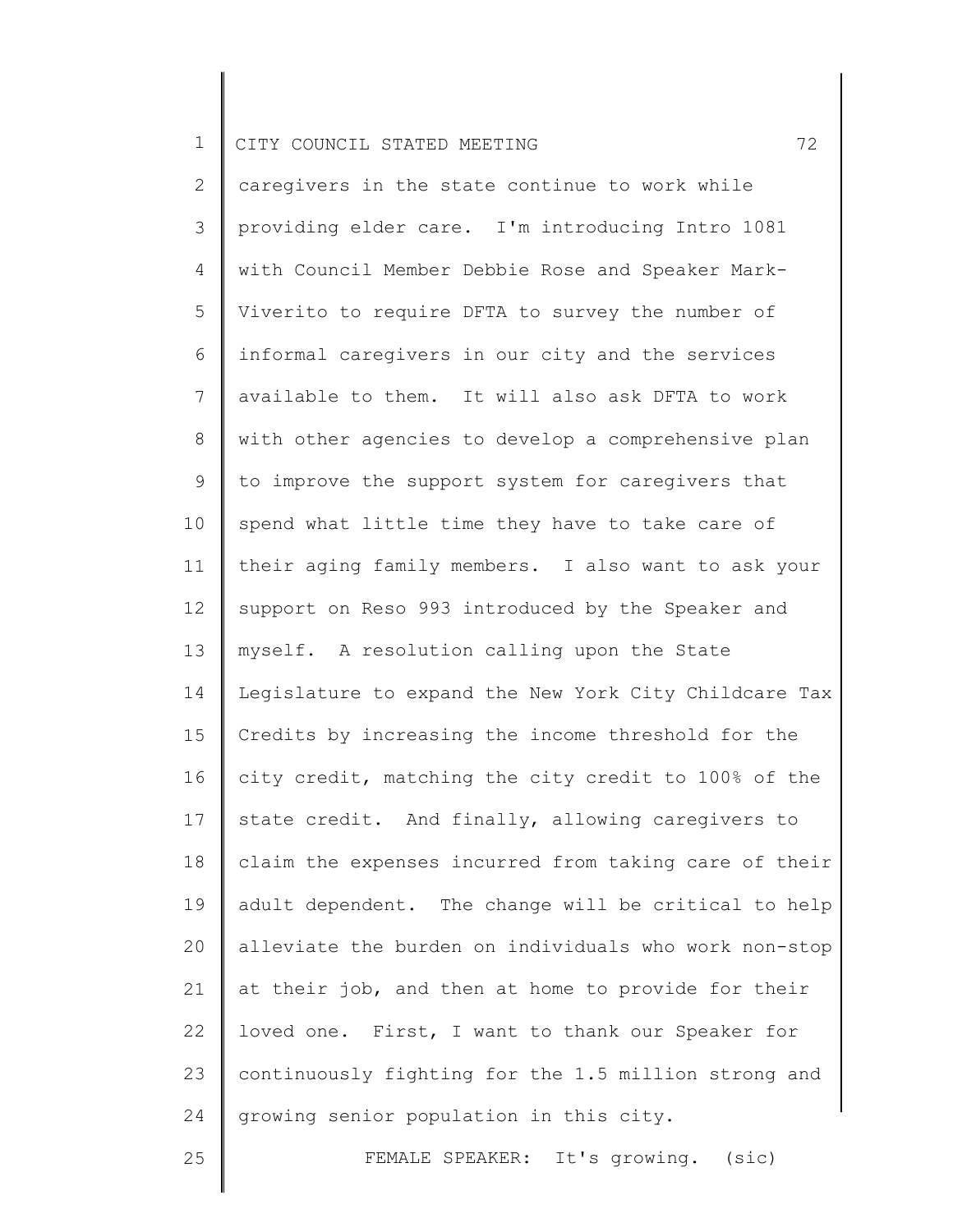2 3 4 5 6 COUNCIL MEMBER CHIN: And I also want to thank Eric Bernstein, Laura Popa, Tanisha Edwards, and Rebecca Chasen for their work on this introduction and reso, and I urge my fellow council members to sign on. Thank you.

7 8 9 10 11 12 13 14 15 16 17 18 19 20 21 22 23 24 25 RACHEL BAEZ: Council Member Eugene. COUNCIL MEMBER EUGENE: Thank you very much, Madam Public Advocate. I want to try to be very, very brief. First, let me thank all my colleagues and especially the Speaker for your commitment to the youth and to the young people of New York City. Las year we cam together. We joined forces to have the Administration in--install the funding for the Summer Youth Program. That was a big victory not only for the young people, for the City Council, for the parents and for the City of New York. This year again we have to do the same thing, and I want to thank my colleagues who signed on already in the letter that I sent to the Mayor, and I'm sending a second letter for the Summer Youth Jobs to make sure that the Administration put the resources necessary so all young people in New York City can have the opportunity to have a job. And I thank the Speaker for her commitment to the young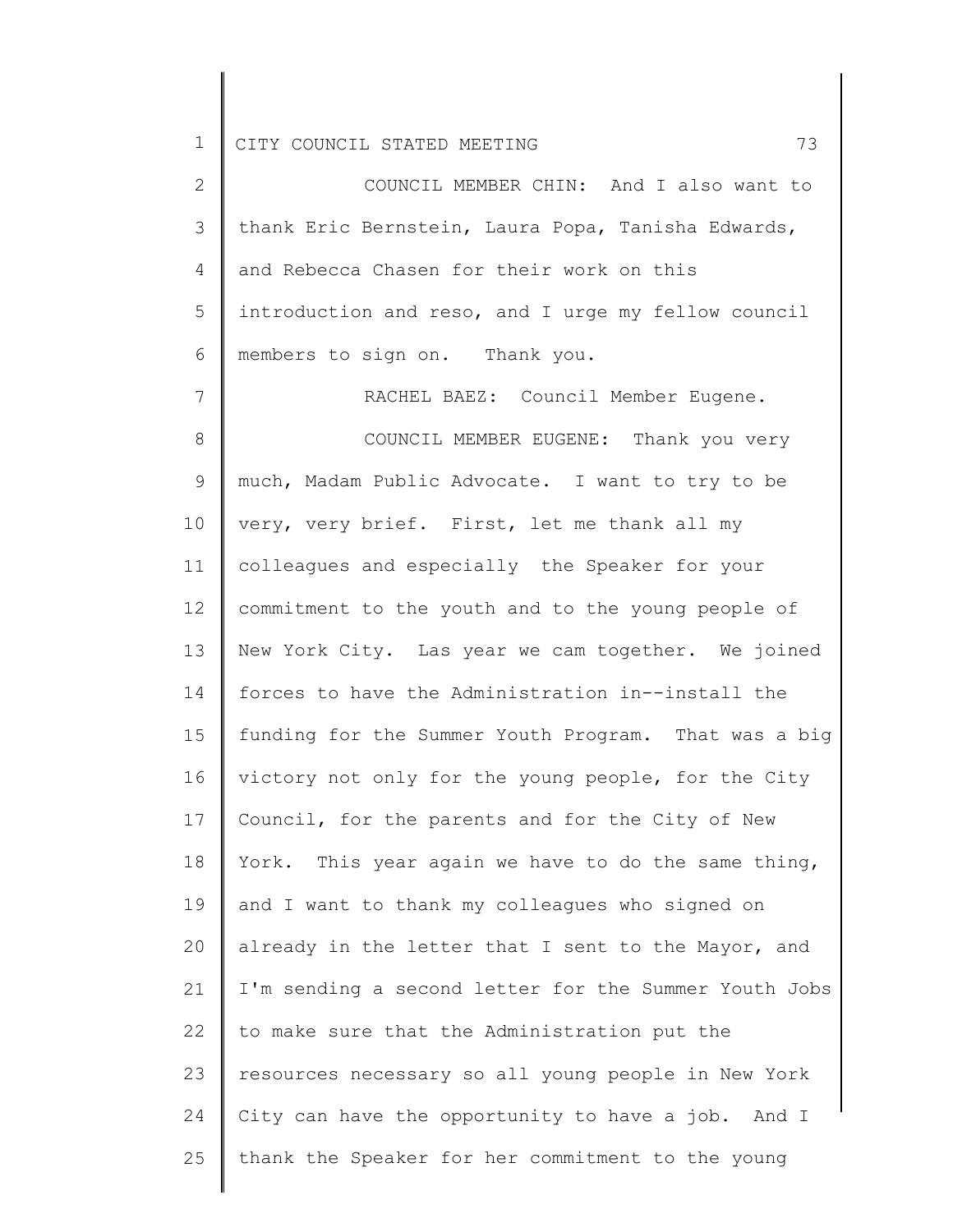2 3 4 5 6 7 8 9 10 11 12 13 14 15 16 17 18 19 20 21 22 23 24 people, and as she did announce that she's going to support that. And also, I know that the effort that has been doing on behalf of the young people. Another thing that I want to mention also I usually say that giving jobs to the young people during the summer is good, but we have to do everything that we can do provide jobs to the young people throughout the year. And I commend the Speaker and all my colleagues who have supported the youth job throughout the year. And we've got to do everything that we can do to increase the number of the jobs to the young people through the year, and also to expand those jobs to those young people who are not in school, who are not working. Those young people that we call disconnected youth. I think it is our more responsibility in investing in the youth. It is a- a good investment in the future--in the future of New York City. This year again, I'm asking you not only to sign on the letter, but to join forces in order to provide for the young people the resources and the opportunity that they need to grow up and become positive citizens. Thank you very much, Madam Public Advocate.

RACHEL BAEZ: Council Member Lander.

25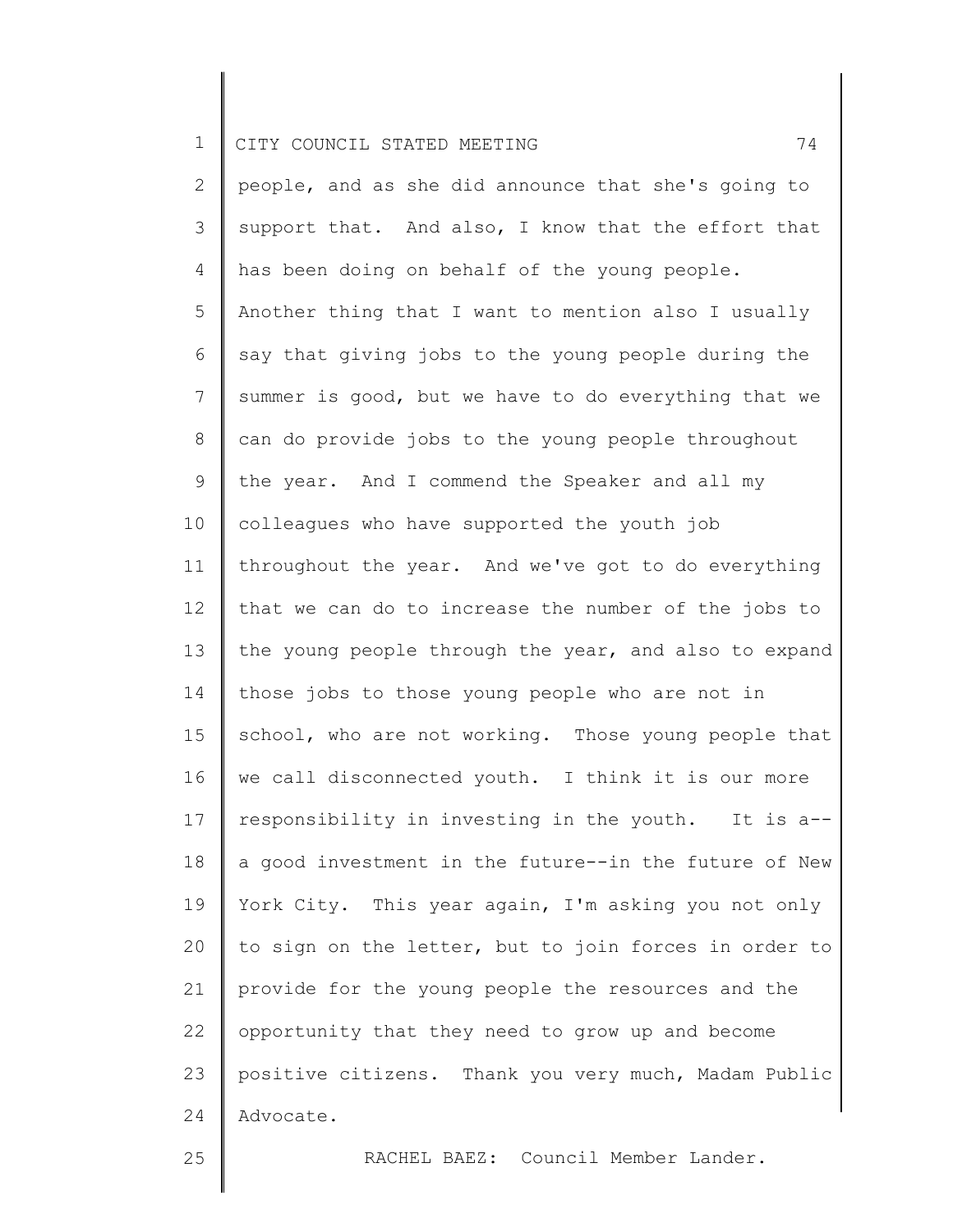2 3 4 5 6 7 8 9 10 11 12 13 14 15 16 17 18 19 20 21 22 23 24 25 COUNCIL MEMBER LANDER: Thank you very much, Madam Public Advocate. Three quick things. First of all, yesterday along with Council Members Menchaca and Miller I had the honor to represent the New York City Council at a White House meeting on participatory budget. This comes out of the Harvard Ash Government Innovations Award going to PBNYC, and participatory budgeting is growing all across the country. There was only one person doing it in Chicago when we got started, and now there's--last year \$70 million is being done in a number of cities. But, Madam Speaker, participatory budgeting in New York City is still by far the biggest and best. There's even a book now, Democracy Reinvented, and you're in the--in the intro (sic) to the index. So we have a copy for you. But it was really great and encouraging to see what we're helping lift. So a special shout out to Council Member Williams, Council Member Ulrich and the Speaker for helping lead the way on something that is sweeping the nation. Second, on Monday at 1:00 p.m. we'll be hearing Intro 1017-A in the Consumer Affairs Committee. That's the Freelances and Free Act, the first of it's kind legislation to provide protections to freelance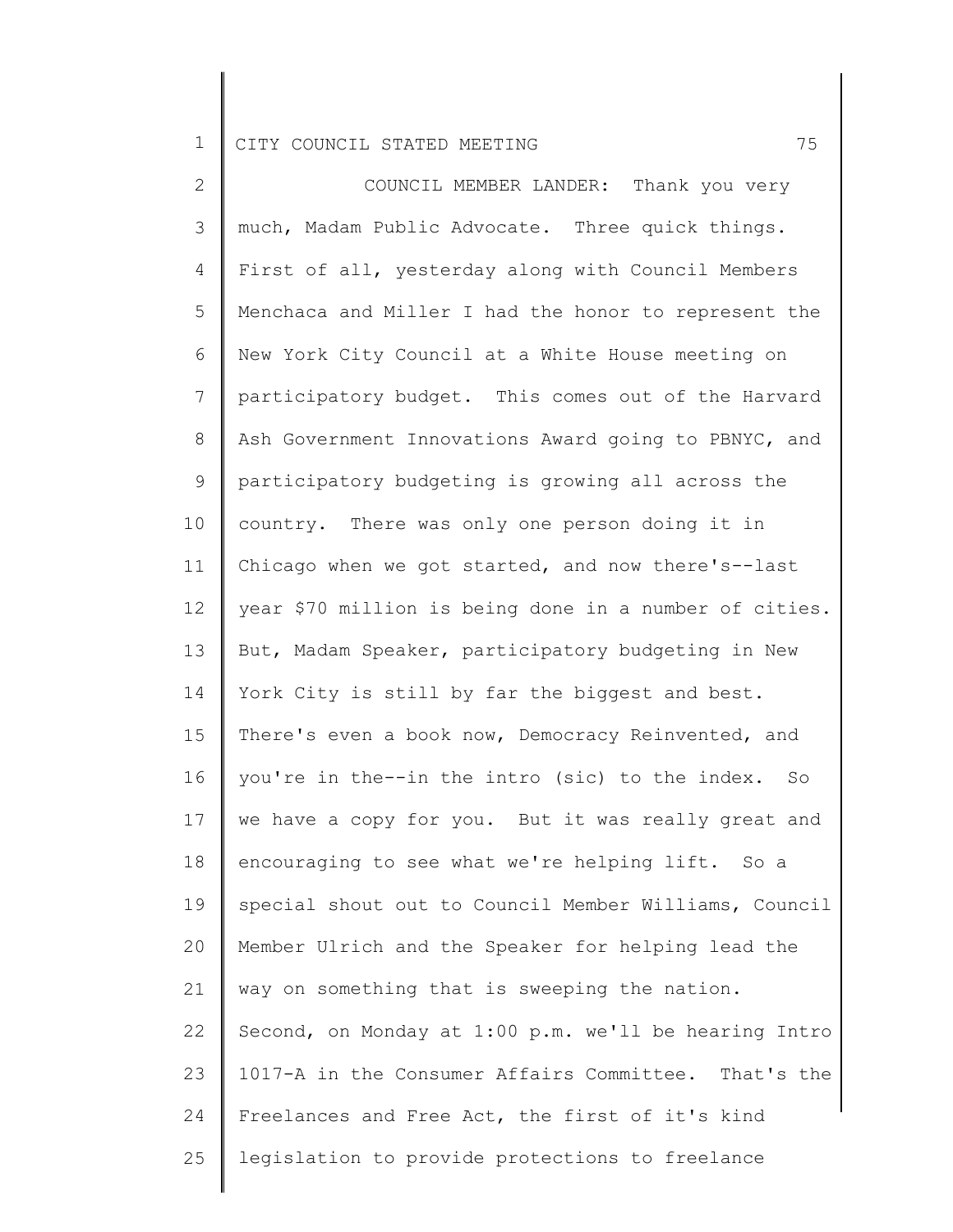2 3 4 5 6 7 8 9 10 11 12 13 14 15 16 17 18 19 20 21 workers against theft of payment. And I invite any colleagues both to sign onto the bill, but also to attend the hearing. And last, but not least, I would just urge people to read today's New York Times editorial on the Lippman (sic) Commission and the effort to take a serious look at Rikers Island, and the Speaker in her State of the City called for the convening of that commission to take a deep look at our criminal justice system, chaired by former Chief Justice Lippman, and--and to--with the goal of shrinking Rikers so small that that dream of closing it could become a reality. It sparked some really thoughtful responses, and also some hysterical responses, and I just urge people to take a look at the Times editorial today, which I really think puts in good context what a significant and important step forward it is. Thank you. RACHEL BAEZ: Council Member Cornegy. COUNCIL MEMBER CORNEGY: Thank you, Madam Public Advocate for a day. I just wanted spend--send

22 23 a special shout out and some prayers to Victor Calise who is the Commissioner of the Mayor's Office on

24 Physical Disabilities who was hurt in skiing accident

25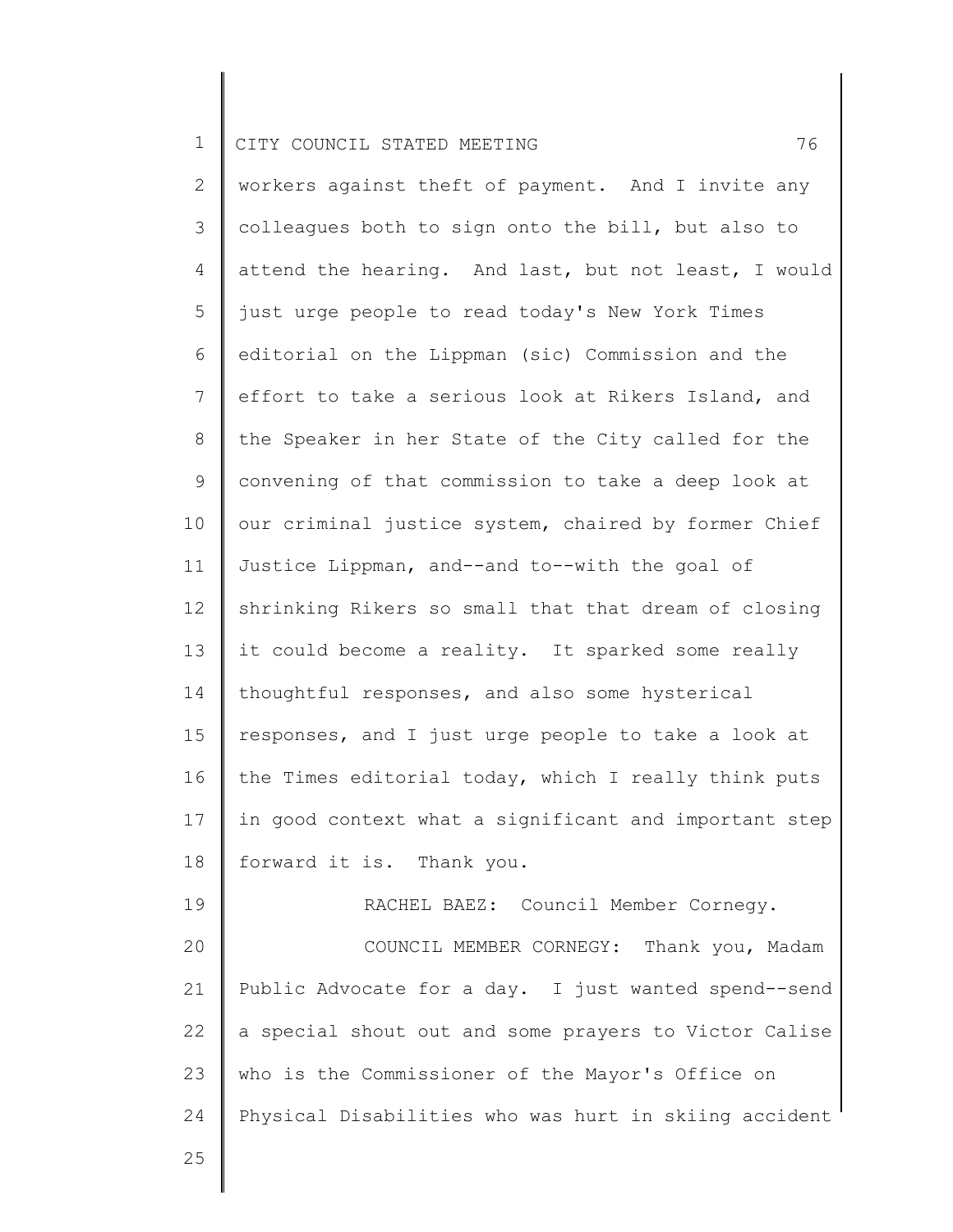2 3 actually. So, if we just send some good vibes out to Victor.

4 5 6 PUBLIC ADVOCATE JAMES: Thank you and now to close, the Speaker Melissa Mark-Viverito, and may Assemblywoman Barbara Clark rest in peace.

7 8 9 10 11 12 13 14 15 16 SPEAKER MELISSA MARK-VIVERITO: Thank you, Madam Public Advocated. I just want to let council members know that in the back in their packet in the agenda today that we do start the Preliminary Budget Hearings on March 1st. There is an updated scheduled here of the--of the hearings that are coming up. So we definitely want to make sure that people keep note of that, and so with that thank you to all my colleagues. Have a great--a great rest of the afternoon, and we are adjourned.

[gavel]

[background noise]

20

19

17

18

21

22

23

24

25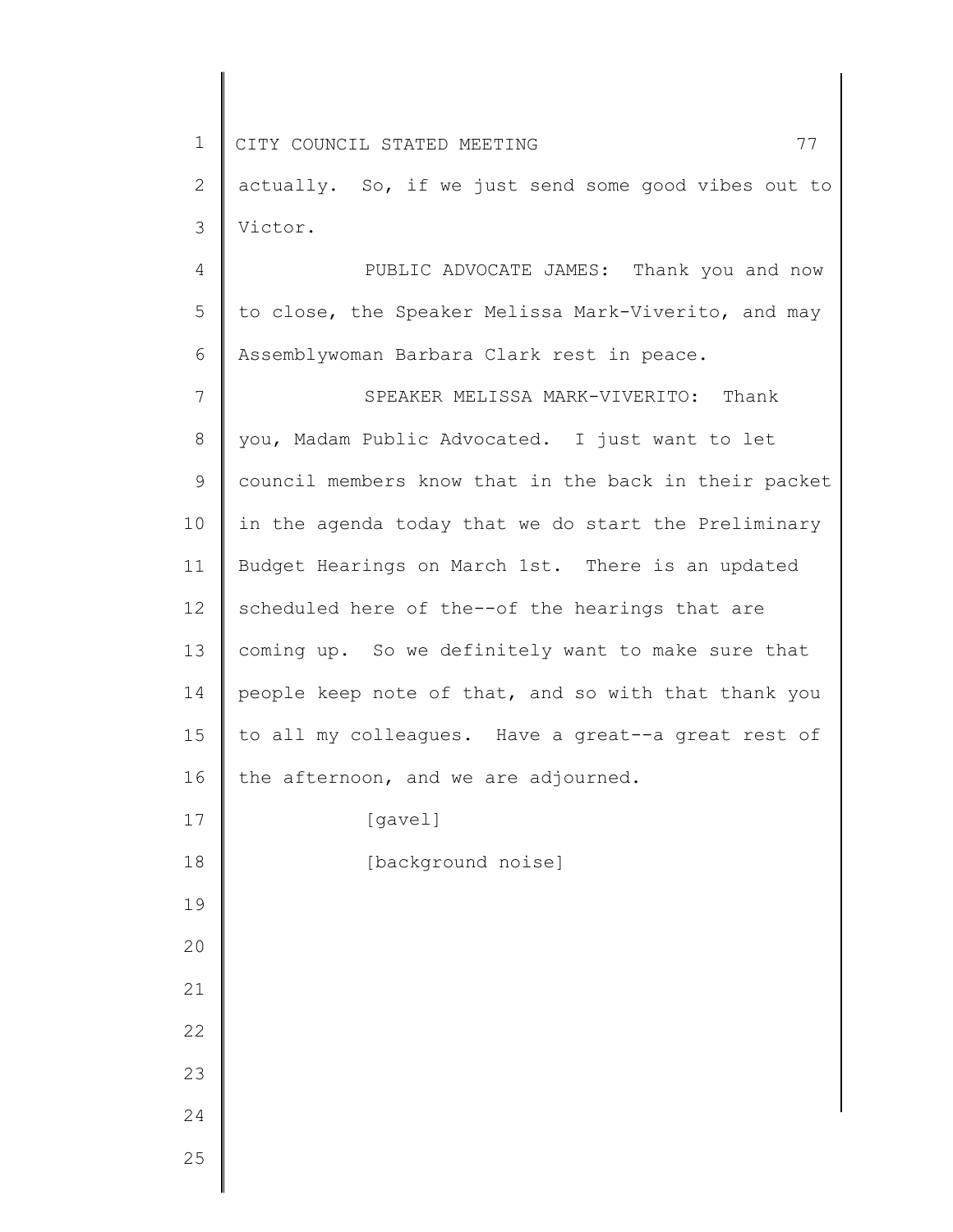| $\mathbf 1$    |  | CITY COUNCIL STATED MEETING | 78 |
|----------------|--|-----------------------------|----|
| $\sqrt{2}$     |  |                             |    |
| $\mathfrak{Z}$ |  |                             |    |
| $\overline{4}$ |  |                             |    |
| $\overline{5}$ |  |                             |    |
| $\sqrt{6}$     |  |                             |    |
| $\overline{7}$ |  |                             |    |
| $\,8\,$        |  |                             |    |
| $\mathcal{G}$  |  |                             |    |
| $10$           |  |                             |    |
| $11\,$         |  |                             |    |
| $12\,$         |  |                             |    |
| $13\,$         |  |                             |    |
| $14\,$         |  |                             |    |
| $15\,$         |  |                             |    |
| $16$           |  |                             |    |
| $17$           |  |                             |    |
| $1\,8$         |  |                             |    |
| 19             |  |                             |    |
| 20             |  |                             |    |
| 21             |  |                             |    |
| 22             |  |                             |    |
| 23             |  |                             |    |
| 24             |  |                             |    |
| 25             |  |                             |    |